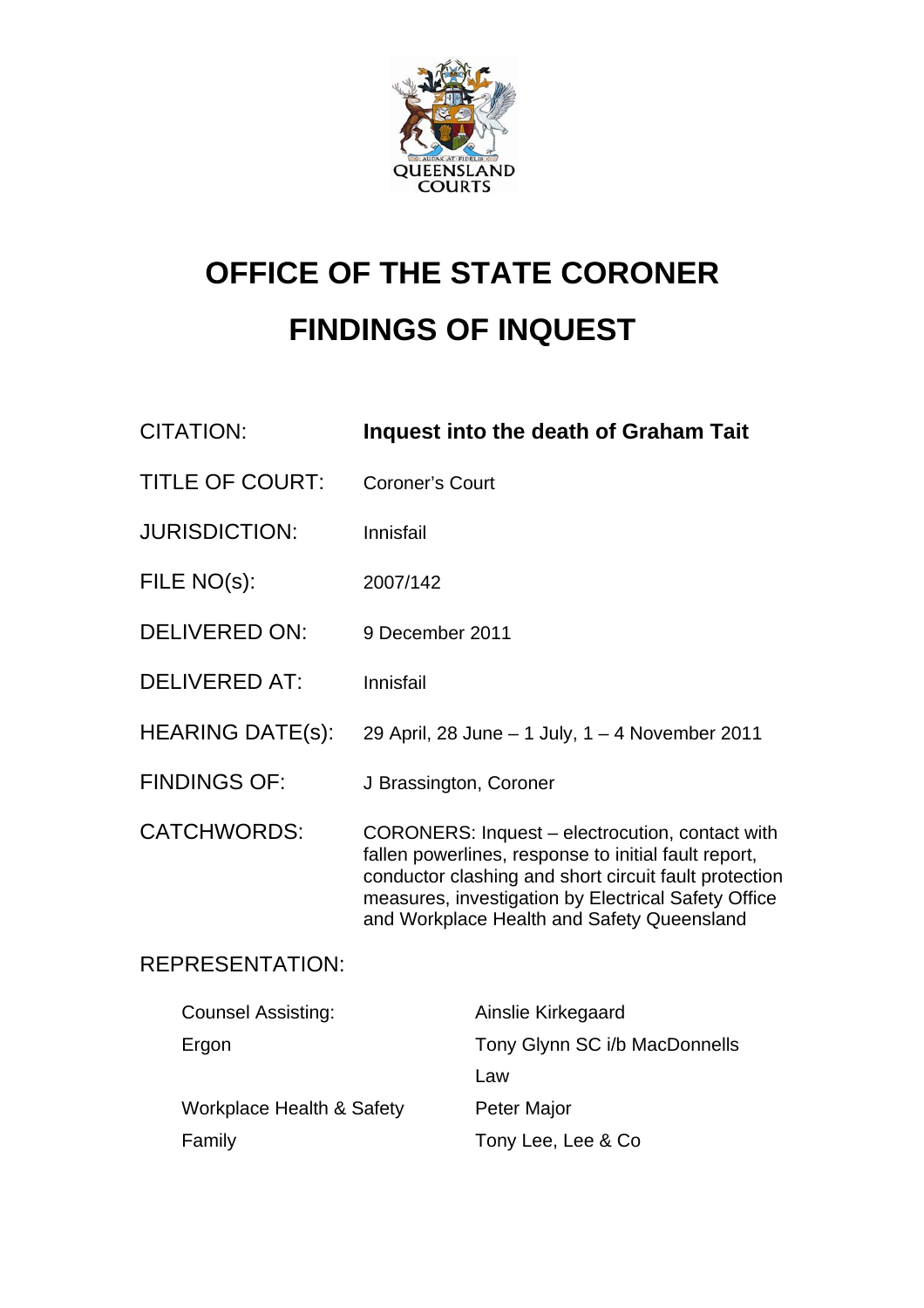# *INTRODUCTION*

- 1. Beverley and Graham Tait married in 1973. While they raised their family in Innisfail and Bundaberg they decided to retire to a house they built at Narragon Beach near Mission Beach. In January 2007 Beverley and Graham were visiting their children, Darryl and Leisha, in Bundaberg. That visit lasted for seven weeks and then the whole family arrived at the house at Narragon Beach on 20 March 2007.
- 2. Just before 7:00pm on 21 March 2007 Beverley Tait was cooking dinner for her family when there was a power failure. Mrs. Tait rang Ergon Energy (ERGON) to report the fault telling the operator they had power on a reduced basis. The dispatcher told her that a crew would be dispatched to 'check it out'. Darryl Tait mentioned to his father that he had heard a buzzing sound out the back. Graham and Darryl then decided to go outside to have a look with Graham giving Darryl a torch.
- 3. Graham and Darryl crossed their yard and then walked across the easement to a slope behind the house. This area of land was crossed by power lines. Darryl shone the torch on the power lines and saw two power lines. He did not realize or appreciate at that time but there should have been four lines. At this time he and his father were standing under where the lines should have been. Graham asked Darryl to turn the torch off so the neighbours could not see them. The torch was turned off and Graham and Darryl continued to walk on the slope. Darryl then heard his father cry out. He went to his aid but was thrown to the ground. Feeling a shock he realized he was being electrocuted. He managed to tumble away and ran to notify his mother.
- 4. While Mrs. Tait rang 000 Darryl bravely tried to save his father. Wires were sparking and arcing where his father lay and Darryl tried to use a PVC pipe to roll his father off the lines. He could not save him. Graham Tait died before he could be rescued from the wires.
- 5. Pursuant to s. 28(1) of the *Coroners Act 2003* (the Act) an inquest was held into the death of Mr. Tait. These are my findings. These findings and comments will be distributed in accordance with requirements of ss. 45(4) and 46(2) of the Act.

# *THE CORONIAL JURISDICTION*

- 6. I have jurisdiction to inquire into the cause and circumstances of Mr. Tait's death under the Act as his death occurred on 21 March 2007 and was a reportable death. Mr. Tait's death was a '*reportable death*' in accordance with s. 8(2) and (3)(b) of the Act because it was a "*was a violent or otherwise unnatural death*" that occurred in Queensland. I am unaware of any other Coroner investigating the death.
- 7. Section 45(2) of the Act provides that when investigating a death the coroner must as far as possible find:-
	- Who the deceased person is; and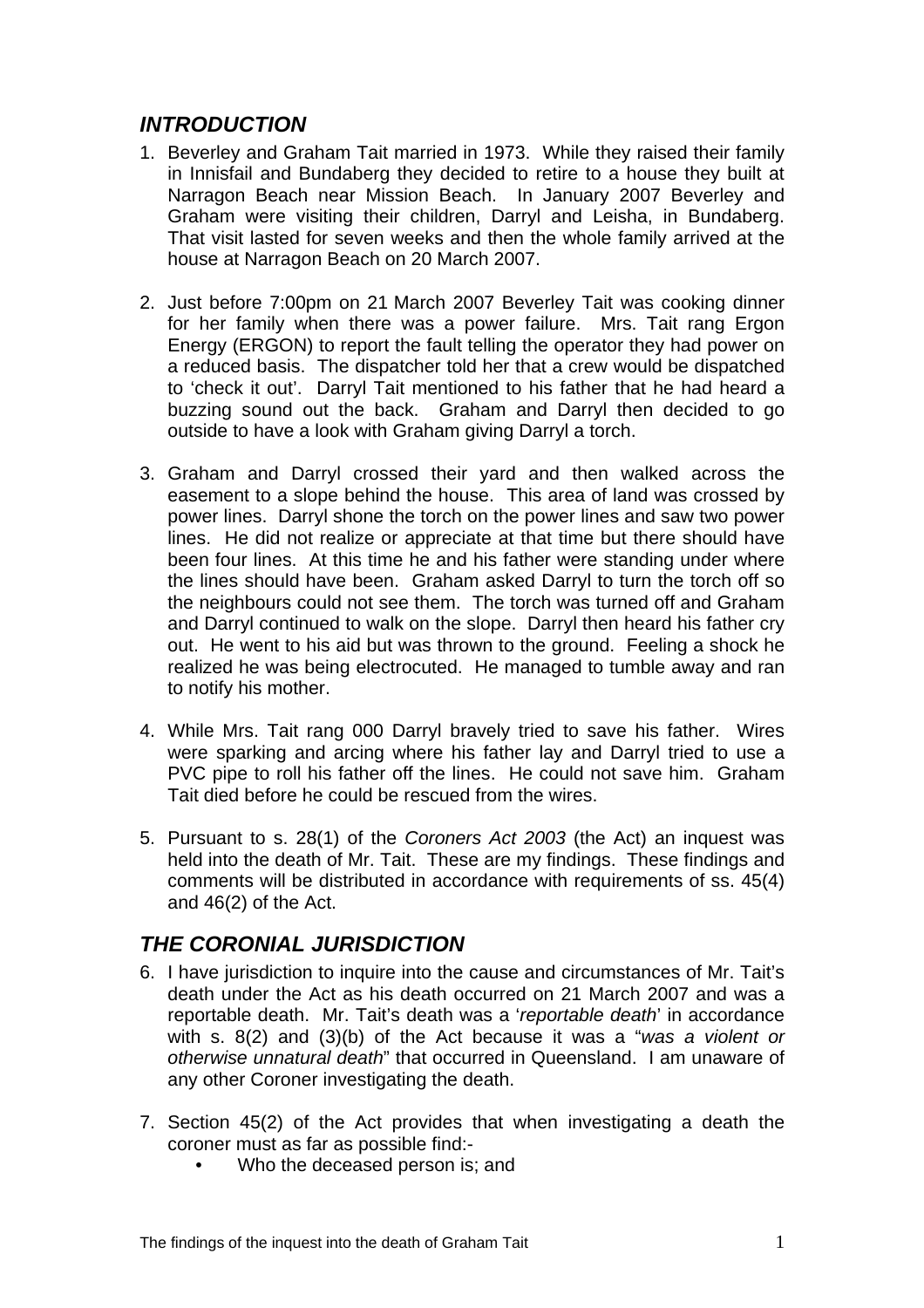- How the person died; and
- When the person died; and
- Where the person died; and
- What caused the person to die.
- 8. A Coroner may also comment on anything connected with a death investigated that relates to public safety or the administration of justice or ways to prevent deaths from happening in similar circumstances in the future. When such comments are made a written copy of those findings must be given to the persons set out in s. 46(2).
- 9. Section 28 of the Act provides for the holding of an inquest if the Coroner considers it desirable. In this case the holding of an inquest was considered desirable and it was requested by the family of Graham Tait.
- 10. I now turn to matters of law and procedure that I must apply to the conduct of the proceedings and the making of my findings. A coronial investigation is an inquisitorial process. Its focus is finding out what happened and not on determining guilt, attributing blame or apportioning liability. Rather its purpose is to inform the family and public how the death occurred with a view to reducing the likelihood of similar deaths. A Coroner must not include in the findings any statement that a person is or may be guilty of an offence or civilly liable for something.
- 11. A Coroner is not bound by the rules of evidence but may inform herself in any way considered appropriate. However, the Coroner must act judicially and have regard to the rules of natural justice and procedural fairness. In this matter leave was given for the Tait family, Ergon Energy and the Office of Fair and Safe Work Queensland (OFSWQ) to appear, examine witnesses and make submissions at the Inquest in accordance with s. 36(1) of the Act.
- 12. When making findings the civil standard of proof, the balance of probabilities, is applied. However the principles of *Briginshaw v Briginshaw* must be adhered too. In the coronial context these are conveniently set out in the often cited judgment of Gobbo J in *Anderson v Blashki[1](#page-2-0)* :

*In Briginshaw v Briginshaw (1938) 60 CLR 336, at 362 to 363, Dixon J, as he then was, provided a classic statement as to the appropriate standard of proof to be used in civil cases: " . . . reasonable satisfaction is not a state of mind that is attained or established independently of the nature and consequence of the fact or facts to be proved. The seriousness of an allegation made, the inherent unlikelihood of an occurrence of a given description, or the gravity of the consequences flowing from a particular finding are considerations which must affect the answer to the question whether the issue has been proved to the reasonable satisfaction of the tribunal. In such matters 'reasonable* 

<span id="page-2-0"></span> $\mathbf{1}$ [1993]2 VR 95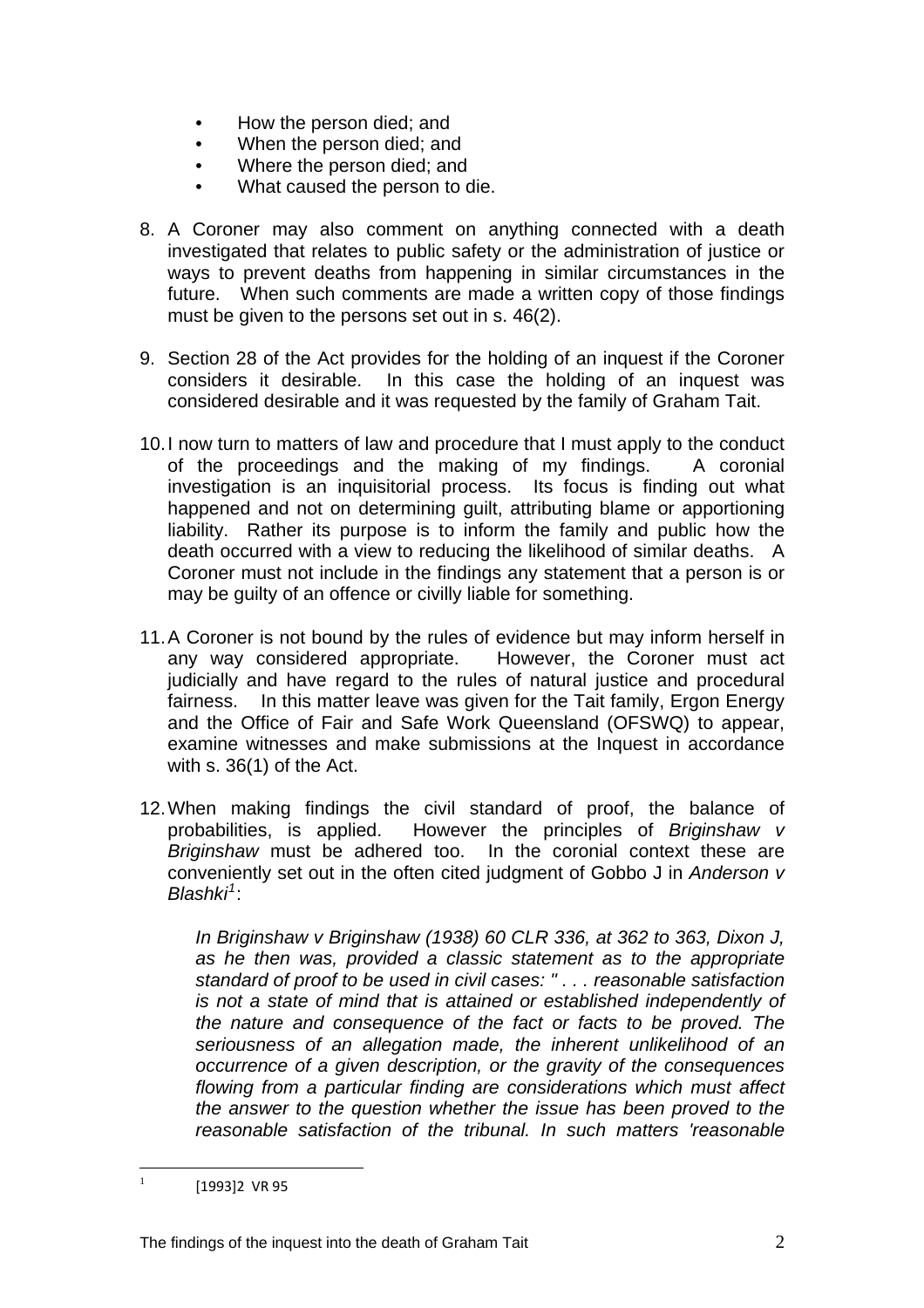*satisfaction' should not be produced by inexact proofs, indefinite testimony, or indirect inferences"* 

## **EVIDENCE**

13. I turn firstly to a consideration of the evidence heard in the inquest and gathered during the investigation. It is necessary to traverse the evidence given in the inquest in some depth to understand both my findings and the recommendations made. Given the inquest took place over eight days and included a very substantial number of documentary exhibits my account of the evidence necessarily includes some summaries. I have of course considered all the evidence before me even if not specifically referred to in these findings. Where there is some dispute about what occurred I include my reasons for making the finding that I record.

# **BACKGROUND**

- 14. The Tait's home at Narragon Beach was situated on a large block with an easement adjacent to the rear of their property and beyond that easement, a vacant block of land which was a cleared grassy slope. Overhead power lines ran across the vacant block down to the houses that faced the sea. The Tait's home was one of these houses. These lines fed from a transformer pole (5147413) and substation 1522 located on a property to the north-west of the vacant block to a low voltage (LV) intermediate or "pin" pole (5147414) on the vacant block which fed to strain pole (5147415) located on the Tait's northern neighbour's property. Overhead lines running south from this strain pole delivered power to the Tait's property.<sup>[2](#page-3-0)</sup>
- 15. The length of the conductor span between poles 5147414 and 5147415 was 68 metres. The span comprised two active conductors on one side of the pole and one active and one neutral conductor on the other side of the pole. The conductors were all 7/16 hard drawn copper. Substation 1522 was built in 1964 and it is believed the conductors were installed at that time. $^3\,$  $^3\,$  $^3\,$
- 16. At about 6.50pm on the evening 21 March 2007 the Tait family were watching television. The weather then was fine<sup>[4](#page-3-2)</sup> and the wind was light. The power then went out. When this happened Darryl Tait heard something he described as a *short buzzing noise* coming from behind the house.<sup>[5](#page-3-3)</sup> The power lines feeding the Tait house could be described as behind the house. Mrs. Tait reset the power switch but the power only came on partially.
- 17. Mrs. Tait then rang ERGON.

 $\overline{a}$ 

<span id="page-3-0"></span> $\overline{2}$ Exhibits B6, C1.8 (figure 1) & T3-10

<span id="page-3-1"></span> $\frac{3}{4}$  Exhibit C1.12

<span id="page-3-2"></span> $T_{\text{th}}$  The evidence showed the grass was damp from earlier rain

<span id="page-3-3"></span>Statement A3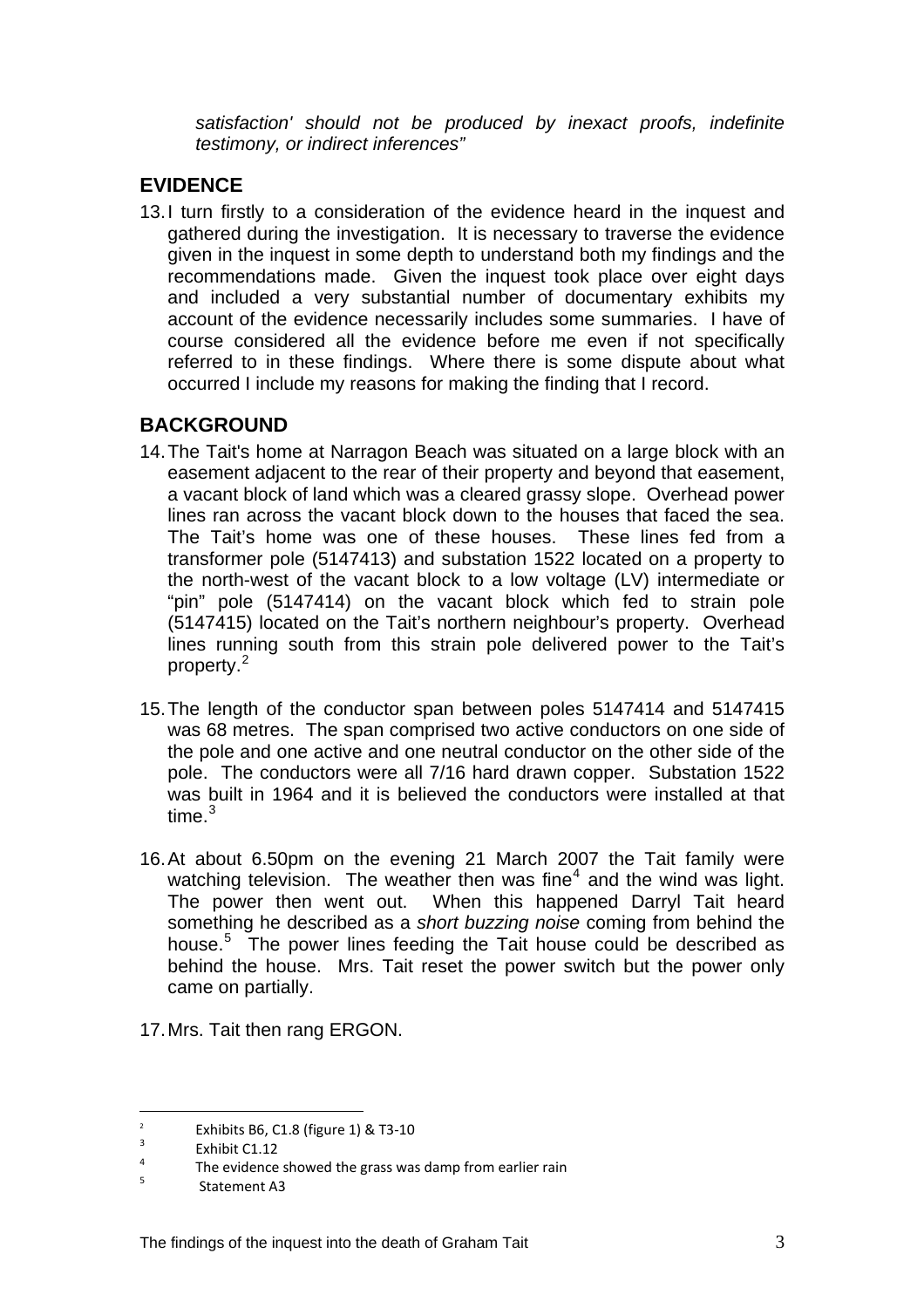## **The Relationship between ERGON Call centres and Control centres**

- 18. Mrs Tait's phone call to ERGON was directed to the National Call Centre at Rockhampton. Call Centre staff are not co-located with the Control Centre staff. The roll of Call Centre operator is to receive fault calls. The operator then utilises the FeederSTAT system to log the information. The FeederSTAT system's main role is to allow the Contact Centre (call centre) to log fault related calls as they come in and then give immediate feedback to customers on restoration times.<sup>[6](#page-4-0)</sup> It also allows Control Centre Staff to view data simultaneously. Once a Call Centre operator updates FeederSTAT with fault information the report is electronically forwarded to the relevant Control Centre Staff who then make arrangements for dispatch of repair crews or other relevant action. The relevant Control Centre for faults from Mission Beach (including Narragon Beach) on the 21 March 2007 was the Garbutt Control Centre at Townsville.
- 19. The Call Centre Operator is guided in the recording of the fault by training manuals and quick reference sheets which include scripting to assist operators to obtain information and to prompt them to give advice.

# *Mrs Tait's Fault Call*

- 20. When Mrs. Tait rang ERGON she spoke to Catherine Evans. Ms. Evans was employed by ERGON as a '*storm temp*' [7](#page-4-1) from 19 January 2007 through to 30 March 2007. This was Ms. Evans' only period of employment with ERGON. To undertake her role Ms. Evans received five days training. Her training manual and her examinations were included in the material tendered in the inquest.
- 21. When taking a call Ms. Evans would be at a desk in front of her computer with her training manual, her headset and a notepad. She would also have laminated copies of frequently used questions in front of her. The suggested fault questions for a '*brown out*<sup>[8](#page-4-2)</sup> are:
	- Are the lights constantly dull?
	- What colour are the lights that are on? (orange/brown)
	- Are the neighbours having the same problem?
	- Do you have single or multi phase power?
	- How long has your power been like this?
	- Is there a storm in the area?
	- Has anyone received any shock/tingles? $9^9$  $9^9$
- 22. When Ms. Evans answered Ms. Tait's call she testified she would have used the fault questions guide and possibly her training manual although

 $\overline{a}$ 

<span id="page-4-0"></span><sup>6</sup> Exhibit C1.3 – Introduction to System – Participants guide p. 20

<span id="page-4-1"></span> A temporary casual employee who is engaged to assist with increased volume of calls in the storm and cyclone season

<span id="page-4-2"></span> $\cdot$ <sup>8</sup> The term "brown out" refers to a specific system condition where one high voltage phase of a three phase system is lost. Customers will experience constant low voltage, florescent lights not working, bulbs will appear half brightness and appliances not working.

<span id="page-4-3"></span> Exhibit 1.3 CME 5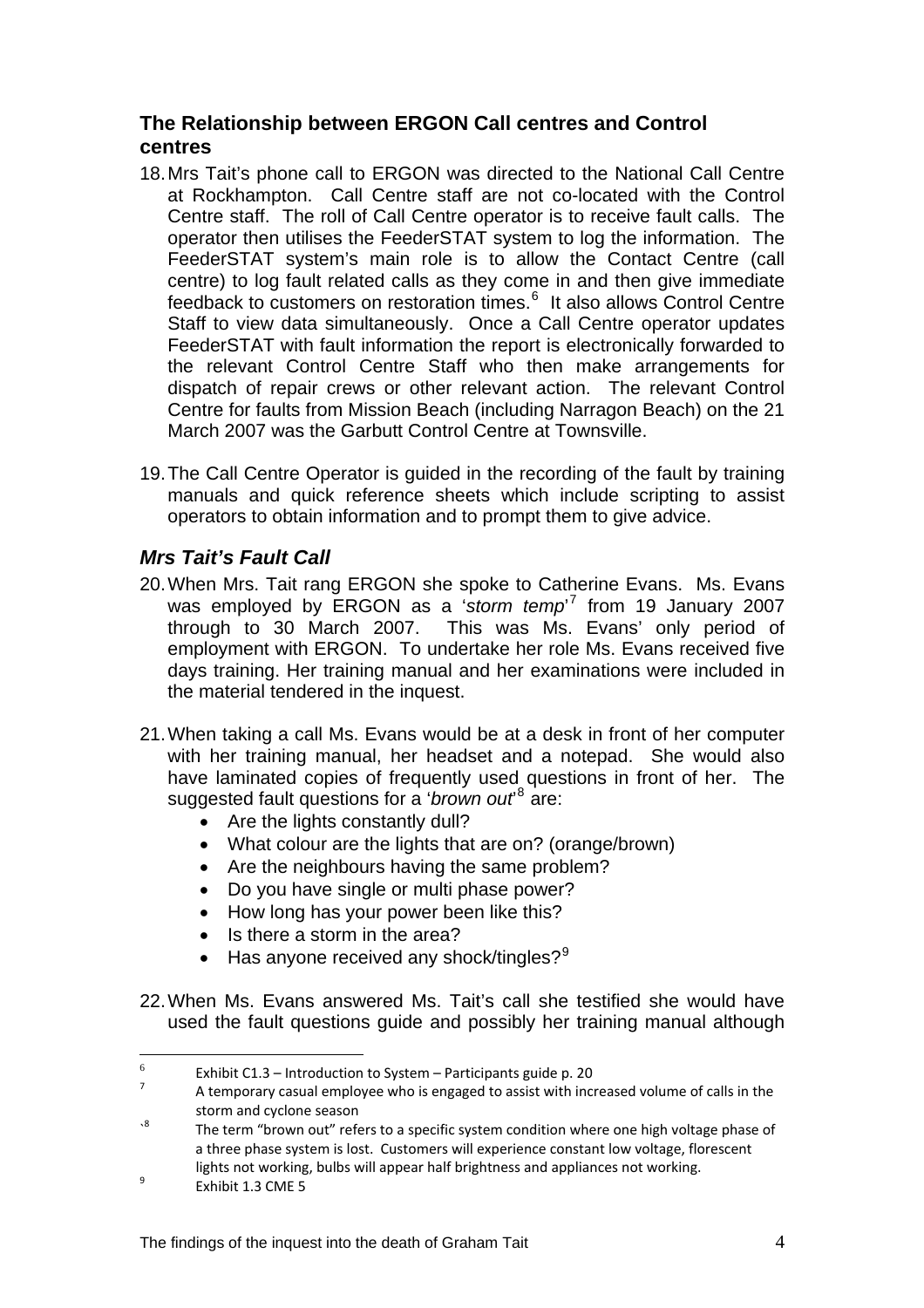with respect to the latter she could not recall specifically whether she used this or not.

23. Ms. Evans gave her statement relating to the call in January 2008. After taking identifying information she then began to ask Mrs. Tait about the nature of the fault:

"*I then said to Mrs Tait "Tell me what is happening." Mrs Tait said "We have no power". I said to Mrs Tait "By no power do you mean no lights and no power points?" Mrs Tait said "There are some light and some power points working". Mrs Tait said "There are some lights and some power points working"….I said to Mrs Tait "How long ago did this fault occur" As I said this I started to enter in on the initial screen the fault referred to as exhibit 5. Mrs Tait replied "10 minutes ago". I entered in on the*  fault screen as referred to as annexure CME5 hitting the button *10 minutes ago recording the fault."* 

- 24. The time logged then as when the initial fault occurred at the Tait residence was 6.49pm being ten minutes prior to the call taken at 6.59pm.[10](#page-5-0) The print out of the FeederSTAT entry is an exhibit in the Inquest.
- 25. Ms. Evans was also informed by Mrs. Tait that before the power went out her son heard a "*loud crackle noise"* outside, that some neighbours had lost their lights and the lights were "orangey brown". By referring to training manual Ms. Evans stated she classified the fault as a "*brown out".* Ms. Evans took contact information and then said she gave the following safety advice:
	- Please do not touch anything metal as it may be conducting electricity; and
	- Suggested she turn off the sensitive electrical equipment but leave one incandescent light on to let them know when power was restored.
- 26. Ms. Evans informed Mrs. Tait that a crew would be dispatched and ended the phone call. At 7:02pm the following information was entered into the FeederSTAT log relating to the call:

*Son heard loud crackle before supply affected power points were out.. lights orange brown. Adv of safety.* 

- 27. Mrs. Tait gave a statement with respect to the conversation in 2011. She conceded her recollection was not particularly good. She recalled receiving information about leaving one light on to check for the restoration of power but not receiving any information about touching metal. Mrs. Tait also recalled saying the lights were dim and flickering.
- 28. Given the passage of time it is understandable there might be some confusion as to the exact content of the conversation. Ms. Evans also

<span id="page-5-0"></span> $10<sup>1</sup>$  $T2 - 74$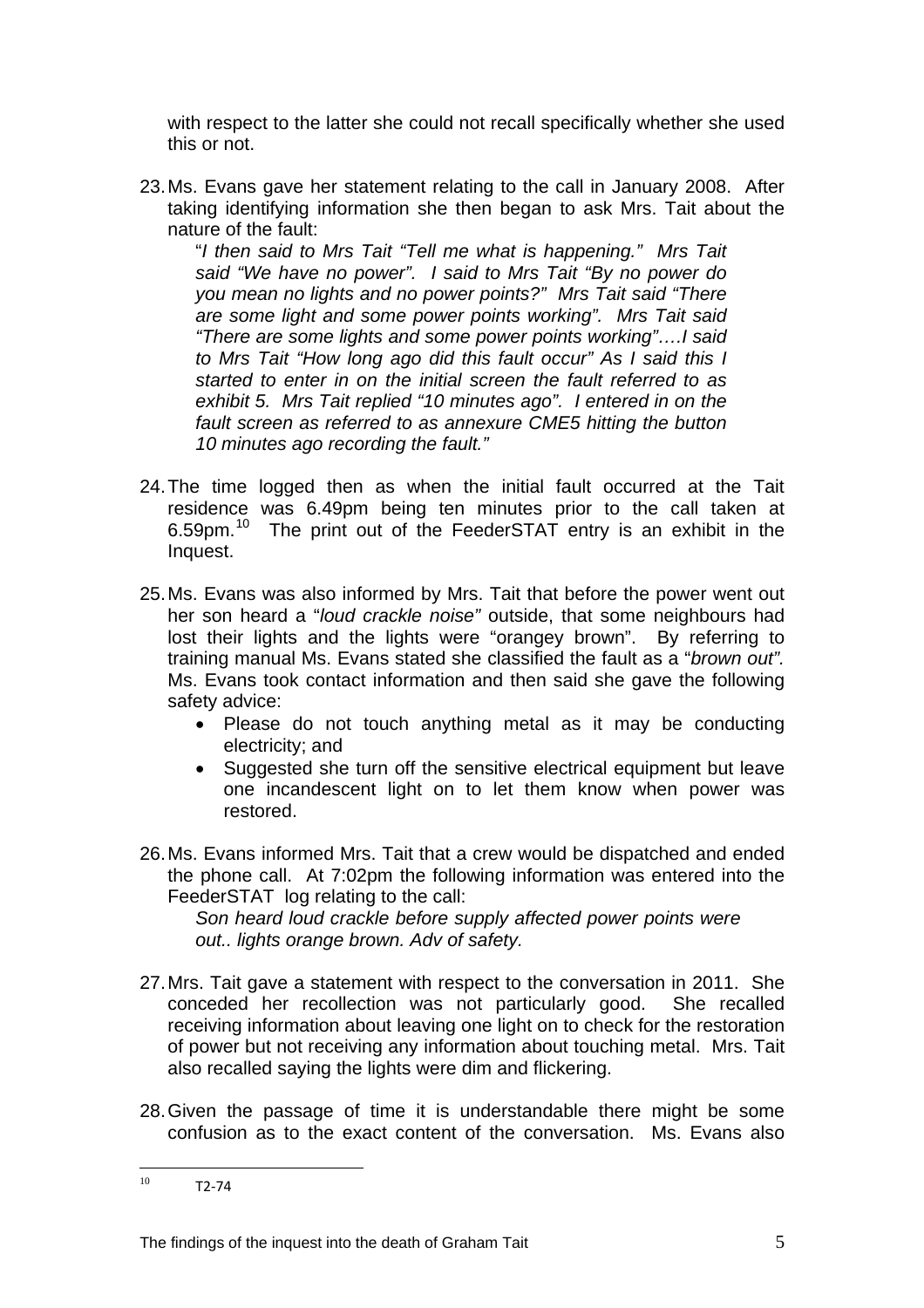conceded she was relying largely on her statement rather then her independent recollection. This original statement was signed on 12 January 2008. Both parties to the conversation agree there was no warning with respect to the possibility of fallen power lines.

29. It is likely that the most accurate account of the conversation is to be found in the FeederSTAT record which was in effect a contemporaneous note of the conversation. That account includes the notation "*adv of safety"* which suggests that advice with respect to safety was given. The extract from the manual[11](#page-6-0) has suggested scripting when there is a *brown out/dull lights/flickering lights/low voltage* and this scripting is as follows:

#### *Q3 Has the Customer noticed if their lights change in voltage levels when they turn on appliances?*

*If yes – log the call as 'L' Life Threatening in FeederSTAT* 

*Suggested Scripting – From the information you have provided me it is possible you may have a broken neutral which could be a potentially dangerous situation. I advise you not to touch your switchboard or anything metal in your home until our crew arrives and investigates the situation.* 

*If no – continue the questions* 

#### *Q4 Are the neighbours experiencing the same problem?*

*If yes – Log the call as 'B' Brown Out in FeederSTAT* 

*Suggested scripting – If the customer has a constant brown out situation and supply is not effected by turning on appliances, it is important to advise them to turn off all appliances (including refrigeration) and leave an incandescent bulb light (not a fluro) on to monitor when the supply has returned to normal. These faults can affect neighbours as well but must be logged as a brown out with reference made to the neighbours in the log.* 

- 30. While Ms. Evans cannot recall specifically referencing the manual her advice as to leaving an incandescent light burning, which Mrs. Tait agrees was said, is consistent with the suggested scripting for question 4. The advice with respect to not touching metal is immediately above this scripting relates to question 3 and references not touching anything metal. What is surprising is if this advice was given that it would be expected to be a topic of some interest to the Tait family and would have been discussed after the phone call. Darryl Tait, who gave his statement in November 2007, does not mention this advice at all and does not recall any discussion about the advice.
- 31. I am satisfied that Ms. Evans clearly gave some advice but the state of the evidence is such that I am not satisfied to the requisite standard of the nature of that advice save where there is agreement between both parties as to what was said.

<span id="page-6-0"></span> $11$  $C1.3.1$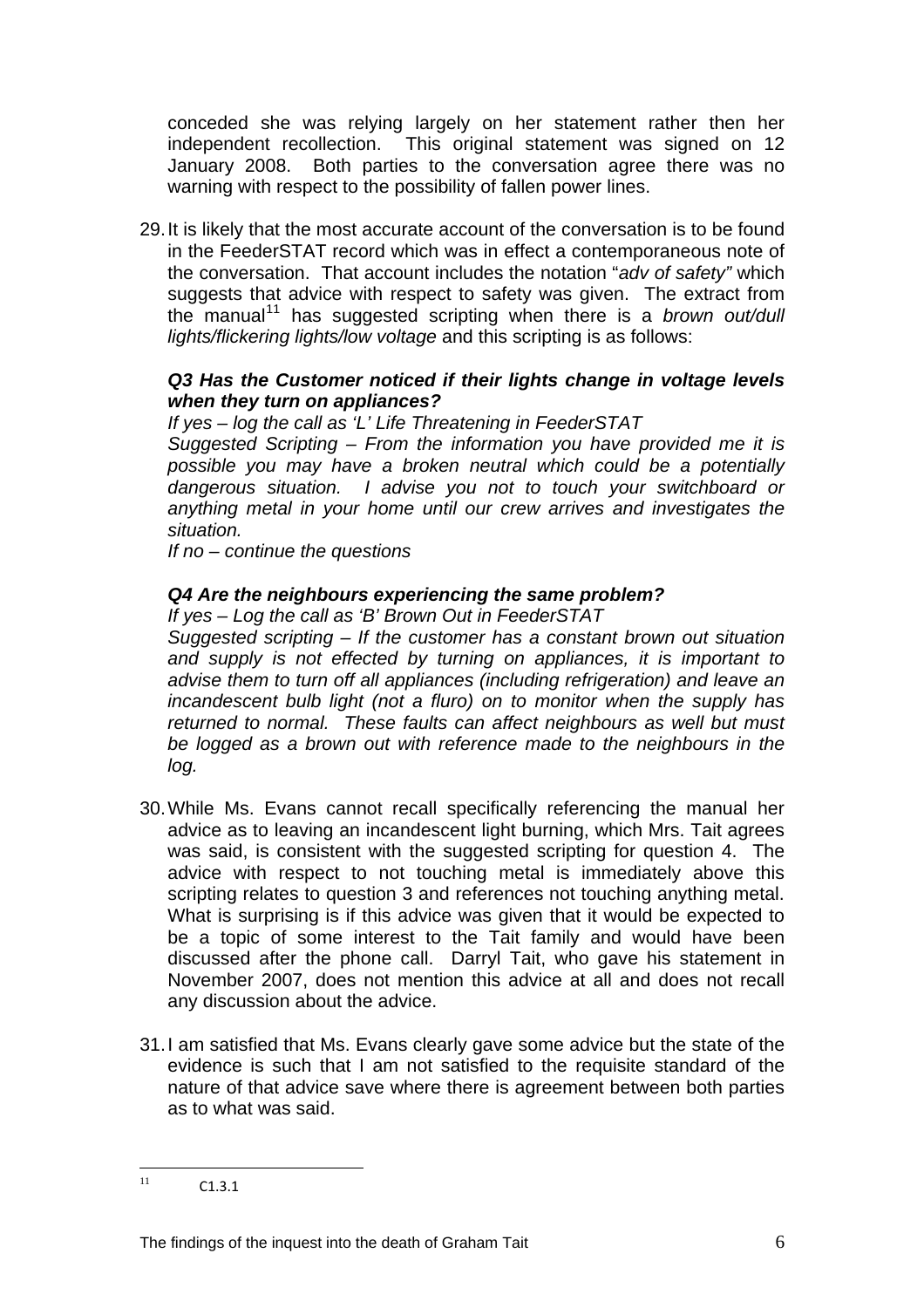## *Garbutt Control Centre*

- 32. The person receiving the information from the Call Centre via FeederSTAT is designated a Fault Analysis Officer. On 21 March 2007 the Fault Analysis Officer at the Garbutt Control Centre was Daniel Tagney. Mr. Tagney was a Level 1 Network Controller with many years experience in the electrical industry. In evidence he outlined his response to calls was determined by the category of fault. The FeederSTAT system has a priority matrix depending on the level of risk to members of the public associated with electrical outage. The priority matrix categorises faults as:
	- *(a) Colour code red being reports of:-* 
		- *(i) Electric shock*
		- *(ii) Life threatening*
		- *(iii) Lines down*
	- *(b) Colour code yellow being reports of:* 
		- *(i) Brownouts*
		- *(ii) HV fuse down*
		- *(iii) Other*
		- *(iv) Phase down*
		- *(v) Sparking lines/poles*
		- *(vi) Momentary loss of supply*
	- *(c) Colour code white being:* 
		- *(i) Unknown/no power*
		- *(ii) Neighbours out as well*
- 33. The time the fault call appears on FeederSTAT after the initial entry by the call centre operator is very short – Mr. Tagney estimated 5 seconds. The time of acknowledgment by the fault analysis officer depends on the urgency of a call. A life-threatening call pops up as a red bar, which requires immediate acknowledgment and dispatch of someone as soon as possible. There is another level of calls which is not so immediate and that encompasses three or four different types of calls and the fault analysis officer has got up to 20 minutes to acknowledge and dispatch them. These are marked by yellow. Finally, there's another type of call which is called the "Quality of Supply" (for example, someone has had bad voltage for months and they want someone to check it) that could be two or three days before somebody acknowledges that.
- 34. On 21 March 2007, when Mr. Tagney received the fault call relating to Mrs Tait's initial call to the call centre, that fault was logged as yellow for a brown out. Mr. Tagney testified with a brown out situation it is usual to wait about 10 minutes before dispatching a crew to try and determine the source of the problem. For example, if the fault is in a distribution substation up to one hundred people might be affected so he would expect other calls to confirm a substation fault. In contrast if there are calls from a wider area then this fact can help isolate the area of fault and save time in dispatching a crew to remedy the fault.
- 35. The FeederSTAT shows Mr. Tagney acknowledged the fault at 19:11 and dispatched a crew at 19:18. As he explained in evidence the time 19:18 was the time entered into the computer; the actual time of dispatch may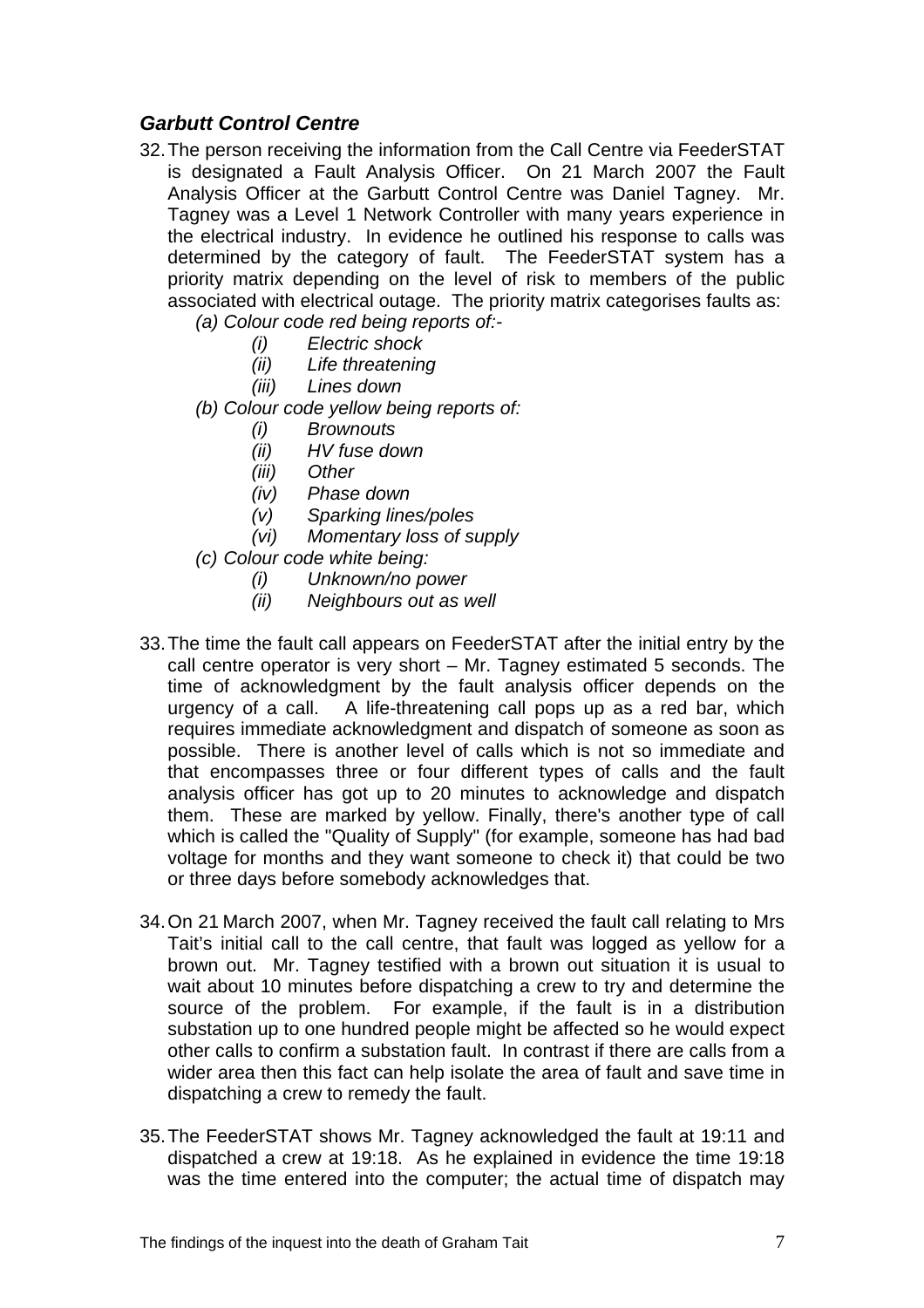have been before 19:18.<sup>[12](#page-8-0)</sup> Mr. Tagney spoke to Michael ("Mick") Stoter, who was from the Tully Depot and on call, informing him of the fault call saying in effect "*Mick we have a single fault call for you at ………… Drive Narragon Beach for a customer Mr and Mrs Tait. It has been logged on as: son heard loud crackle before supply affected power pontes out, lights orange-brown. I have a phone* number"[13](#page-8-1) Mick Stoter told Mr. Tagney it would take him at least 20 minutes to get to the Tait's residence.

# *The Electrocution of Mr. Tait*

- 36. After Mrs. Tait ended the phone call with Ms. Evans Darryl and his father went to look at power box affixed to a wall outside the house. While there they were called back inside by Mrs Tait to the internal power switch board. Two of the main power switches had tripped. Darryl thought his father may have turned the switches on.
- 37. The family then went back inside the house and Darryl mentioned to his father the buzzing sound he had heard outside. Graham suggested that they go and have a look outside. The two men then went outside, walking side by side with Darryl holding a torch, to the easement behind the Tait house and then up a slope to where the power lines stood. At this time Darryl was wearing rubber thongs. Graham Tait had no shoes.
- 38. When they were about 10 metres from pole 5147414 Darryl shone the torch upwards and saw two powerlines. At this stage he was standing under the powerlines and his father was about two metres away. At this time Graham instructed Darryl to turn off the torch so the neighbours would not see them. Shortly afterwards Darryl head his father yell out. Darryl could see his father bent over like he was tying his shoe. Darryl's initial thought was his father might have stepped on a snake or into a hole but when he touched his father on the shoulder he was thrown backwards about two metres from where his father lay. Darryl felt a shock hitting him in the right leg and shoulder and realised he was getting electrocuted. He managed to throw himself backwards down the incline of the hill and tumbled a short way until he was not getting shocked. He ran inside to get help yelling his father had been electrocuted and to ring 000. Darryl then got a PVC tube, about two metres long, used to store fishing rods, to try and move his father off the lines. He got to within 6 metres of his father but could see that power lines were sparking but not exactly where they were. His father was moaning at this time. Darryl yelled for his father to get off the lines but there was no response. After about a minute his father made no more noise.
- 39. Doctor Morris Odell, a Forensic Physician at Victorian Institute of Forensic Medicine, provided a report to the coronial investigation. Doctor Odell has a particular interest in electrical injury and electrical death and had the

 $12<sup>12</sup>$ 

<span id="page-8-1"></span><span id="page-8-0"></span> $\frac{12}{13}$  T1 p. 44<br>Statement Tagney C15 p. 5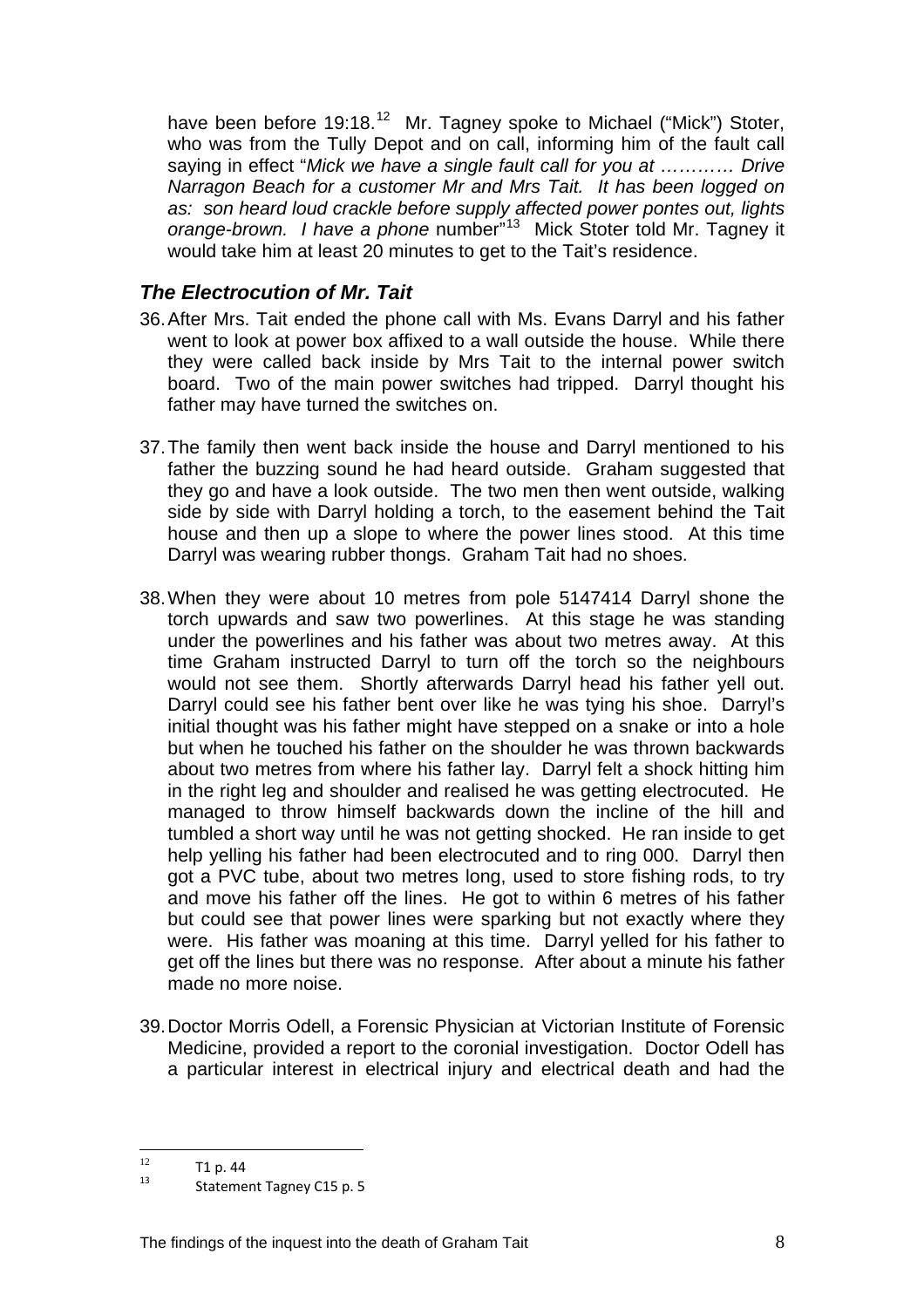opportunity to consider the report of Mr. Coulter.[14](#page-9-0) Doctor Odell considered that Mr. Tait's initial collapse could have occurred when he came into contact with a fallen conductor or experienced a "step" potential difference between his bare feet on the ground.<sup>[15](#page-9-1)</sup> The collapse caused him to fall onto one or more bare energized conductors on wet ground which resulted in a fatal current flowing through his body. Doctor Odell states:

*The time taken for him to die (as defined by the onset of irreversible circulatory failure followed inevitably by brain death) cannot be determined precisely however the scenario described by Mr Coulter is a likely sequence of events. Ventricular fibrillation would have been induced very rapidly, probably within a second or less after he came into contact with an energized conductor. This would have resulted in a fall in blood pressure and circulatory collapse over a few seconds and ensuing loss of consciousness. Brain death would follow within minutes. …..Mr. Tait would have sustained the fatal electric shock during or within a very short time (of the order of seconds or less) after his initial collapse. Once he developed ventricular fibrillation the only hope for resuscitation would have been treatment with a defibrillator within a few (2 – 3) minutes. In the particular circumstances of the case this was a practical impossibility. By the time the ambulance paramedics arrived 12 minutes after the initial 000 call the possibility of a successful resuscitation, even if he could have been attended to immediately, was vanishingly small. By the time the power was disconnected he had been shocked for over 21 minutes and it would be expected that he was dead for most of that time.* 

40. Given the observations of Darryl and the evidence of Dr. Odell once Mr. Tait came into contact with the live electrical conductors his death was sadly inevitable.

#### *The Emergency Response*

41. The inquest was provided with recordings from both the Queensland Ambulance Service (QAS) and the Queensland Fire and Rescue Services (QFRS). As Counsel Assisting submitted there is no evidence to permit me to determine precisely the extent to which time recording devices operating at each entity (QAS, QFRS and Garbutt Control Centre) were synchronised. However, the recording of the time of de-energisation of the

<span id="page-9-0"></span> $14$ 14 Mr. Coulter, an Electrical Engineer, produced a report for ERGON discussing his opinion as to the reasons why the conductors fell. That report is exhibit C1.7.1 and discussed in detail below. <sup>15</sup> In his report Mr. Coulter explains 'step‐voltage' shock as follows: *Regardless of the*

<span id="page-9-1"></span>*conductor contact scenario, when the two conductors were on the ground there would be voltages present in the surface within the vicinity of the active conductor, and the neutral as well for the first scenario. A person approaching the fallen conductors could receive a step‐ voltage shock, that is a shock due to current flowing from one foot to the other through the legs. This electric shock mechanism does not require direct contact with the energised conductor.*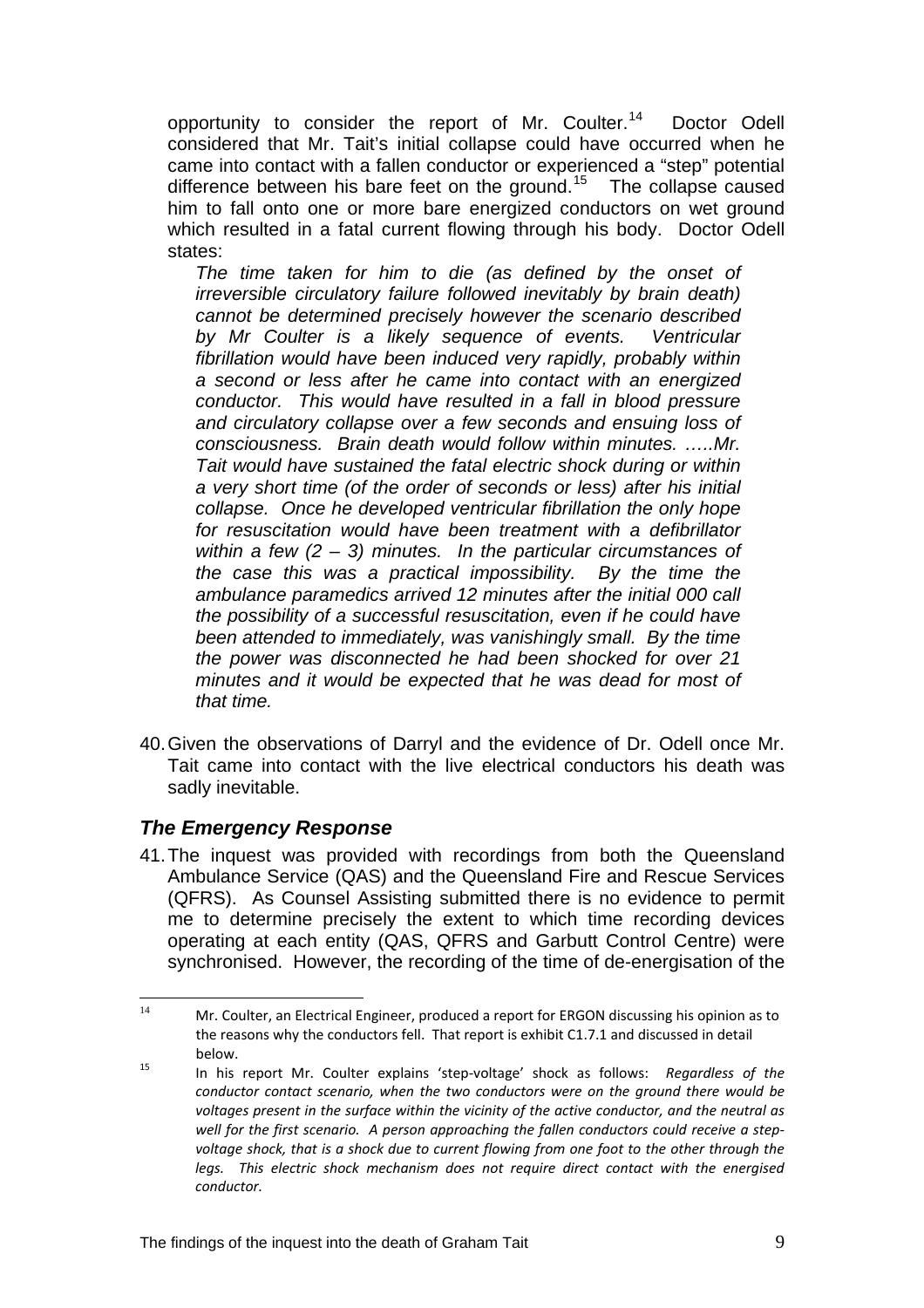network by Eric Read at Garbutt Control Centre (19:39) and the receiving of this information by QAS, while it occurred (19:39:07), indicates the QAS timing can be relied upon as consistent with that recorded by ERGON and can be used as a measure to gauge other time recordings. The QFRS also provided their logs and recordings that are time stamped through the FireCAD system.<sup>[16](#page-10-0)</sup>

42. The QAS time sequence of the emergency response is:<sup>[17](#page-10-1)</sup>

| 19:17:25 | 000 call from Mrs Tait                                     |
|----------|------------------------------------------------------------|
| 19:17:32 | <b>QFRS</b> notified                                       |
| 19:18:02 | Mission Beach 7384B assigned (first ambulance)             |
| 19:18:56 | Silkwood 7364C assigned (second ambulance)                 |
| 19:18:58 | QFRS record notification from QAS of electrocution         |
| 19:19:55 | ERGON (Dan Tagney) notified of electrocution               |
| 19:21:04 | Mission Beach 7384B dispatched                             |
| 19:21:46 | Silkwood 7364C dispatched                                  |
| 19:22:32 | Second 000 call received from Mrs Tait - the call taker    |
|          | stayed on the line with Mrs Tait until the first ambulance |
|          | (Mission Beach 7384B) arrived on the scene.                |
| 19:26:52 | Communications Centre phones Ergon and speaks to           |
|          | Dan Tagney regarding the estimated time of arrival (ETA)   |
|          | of ERGON crews. Mr. Tagney advises that they are 20        |
|          | minutes away. Mr. Tagney advised lines are not arcing      |
|          | but Mr. Tait still on lines. <sup>18</sup>                 |
| 19:28:31 | Mrs. Tait advises Mission Beach 7384B on the scene         |
| 19:36:20 | Ergon (Dan Tagney) rings QAS Communication Centre          |
|          | regarding shutting down power                              |
| 19:39:07 | Communication Centre Supervisor to Ergon<br>(Dan           |
|          | Tagney) advising Mr. Tait still on lines and he is advised |
|          | by Mr. Tagney "we'll knock the breaker off"                |

43. The QFRS arrived at the scene at 19:35. Mr. Gillespie, captain of Mission Beach Fire Station provided a statement as to what he saw on arrival. He observed Mr. Tait in a paddock covered with long grass (approximately 800 mm long). The track that allowed access to the property only allowed him to position his "pumper" truck about 25 metres from Mr. Tait. He set up a 12 metre exclusion zone for safety and shone his lights to try and illuminate the scene. He could not see the lines on the ground but only where they entered the long grass and this was about 20 metres from Mr. Tait. Mr. Gillespie stated that seeing Mr. Tait in this situation, with his

 $16$ 

<span id="page-10-1"></span><span id="page-10-0"></span><sup>&</sup>lt;sup>16</sup> See statement Lynette Webb and F7<br><sup>17</sup> Exhibit E9 – compiled by Edward McAvoy who listened to all QAS recorded phone calls and radio transmissions. These calls were recorded on the Single Maxitrac Long Term Voice Logger used by QAS and each call is time stamped and the length of the call is recorded. There was some minor dispute about time recordings in submissions and this can be traced to a discrepancy between the original QAS timing in E3 from time stampings and Mr. McAvoy's chronology who listened to the call and the length. I have preferred his chronology given his checking of each recording.<br>QFRS exhibit F1 records notification that ERGON 20 minutes away at 19:23:12

<span id="page-10-2"></span>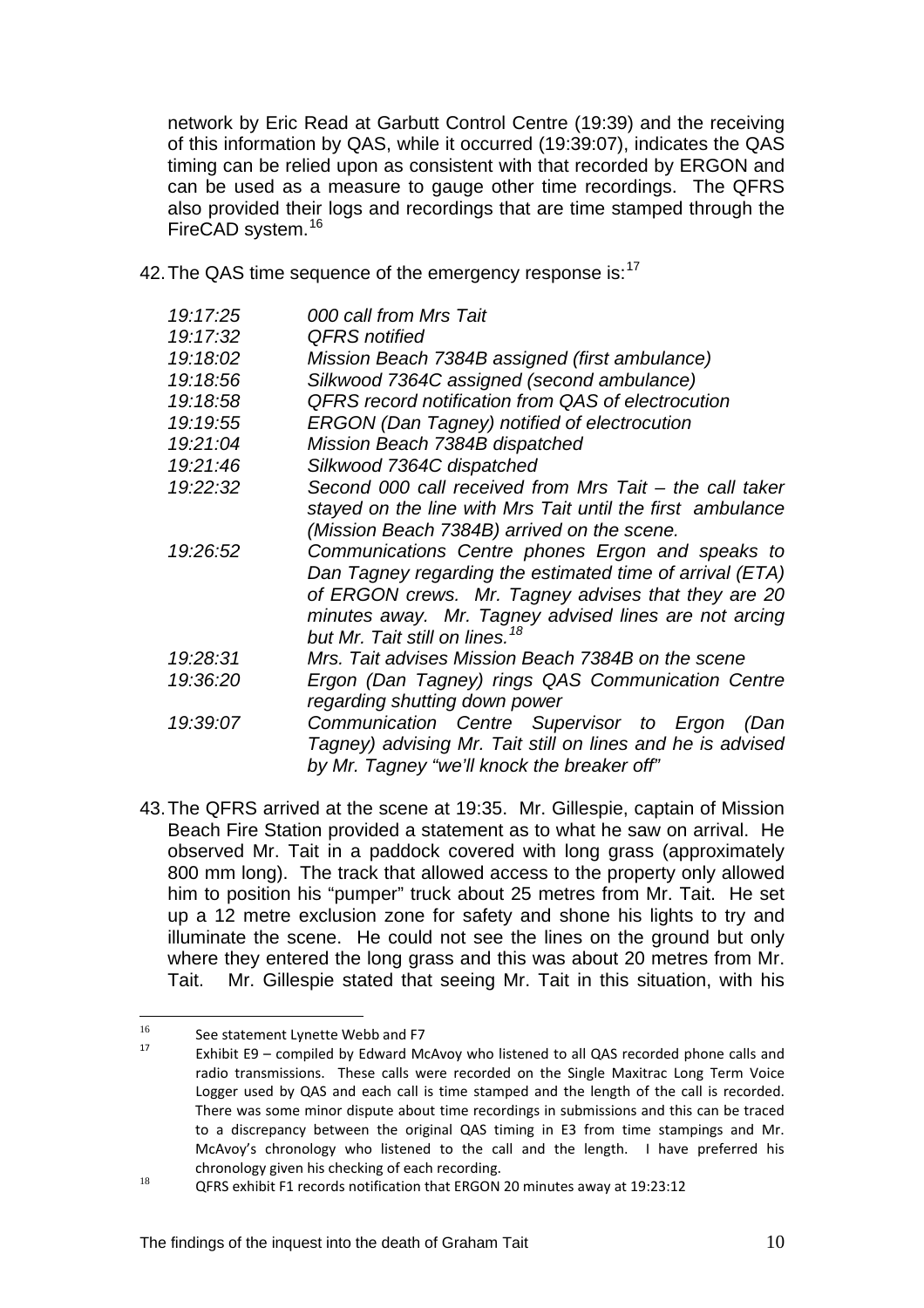obviously distraught family desperate to get help to him, he tried to think of something to aid Mr. Tait without risking the life of his crew. He considered a plan to use electrical gloves and a telegraphic link stick to hook the downed power lines and drag them out from under Mr. Tait. However he realised this would have no hope of success as he could not put sufficient pressure on Mr. Tait or the lines with the stick and it would have broken. Mr. Gillespie also realized that on the night of 21March 2007 the link stick and electrical gloves were not on the response pumper. They had been removed for routine maintenance.

- 44. A telescopic link stick is a portable telescopic high density fibreglass pole which terminates in an adjustable male-threaded head. It is used by QFRS to de-energise an electrical authority's low voltage supply to residential houses and buildings by removing the overhead primary service fuses located on the power pole. The link stick is constructed from high density laminated fibreglass and when extended is reliant on a number of 24mm push button locks (one for each section) to hold the link stick in the open position. Electrical gloves can be used with the link stick. Electrical gloves are not, as William Brown, Acting Assistant Commissioner Far Northern Region QFRS, explained in his statement<sup>[19](#page-11-0)</sup> sufficient to protect the crew in these circumstances from the danger of electrocution. Mr. Brown also considered that the link stick, in the circumstances confronting Mr. Gillespie on 21 March 2007 could not have been able to move weights similar to an adult person. Nor could it push or pull objects in a horizontal position. Further, even if QFRS officers were notified of de-energisation is was, and remains, QFRS policy that fire officers not approach the area of the electrical apparatus until ERGON has disconnected the power supply.
- 45. The first ERGON officer on the scene was Steve Johnson. Mr. Johnson was not on call on 21 March 2011. Mick Stoter rang Steve Johnson at his home to try and get help to the Tait's residence while he was still on his way from Tully. Mr. Johnson's wife took the call and went to where he was playing social tennis at Mission Beach. Steve Johnson estimated he received the message from his wife at about 19:40. He left for the Taits immediately and estimated he arrived at the scene at about 19:50. When he arrived he saw Mr. Tait lying face down on the ground approximately three or four meters from a power pole. He saw two outside conductors drooping off the pole onto the ground and under the body. He could identify visually the fallen conductors as low voltage conductors that carried 240 volts (v) electricity supply to the customer. In testimony he indicated that the conductors were broken mid span towards the east.<sup>[20](#page-11-1)</sup>
- 46. Steve Johnson knew from his knowledge of the network that this local area was fed from a high voltage transformer that is located about 70 meters away from Mr. Tait's body. That transformer is sub number 1522 and electricity goes from this transformer pole as 240 volts to consumers. He

<sup>19</sup> 

<span id="page-11-1"></span><span id="page-11-0"></span> $\frac{19}{20}$  Exhibit F5<br>T3 page 10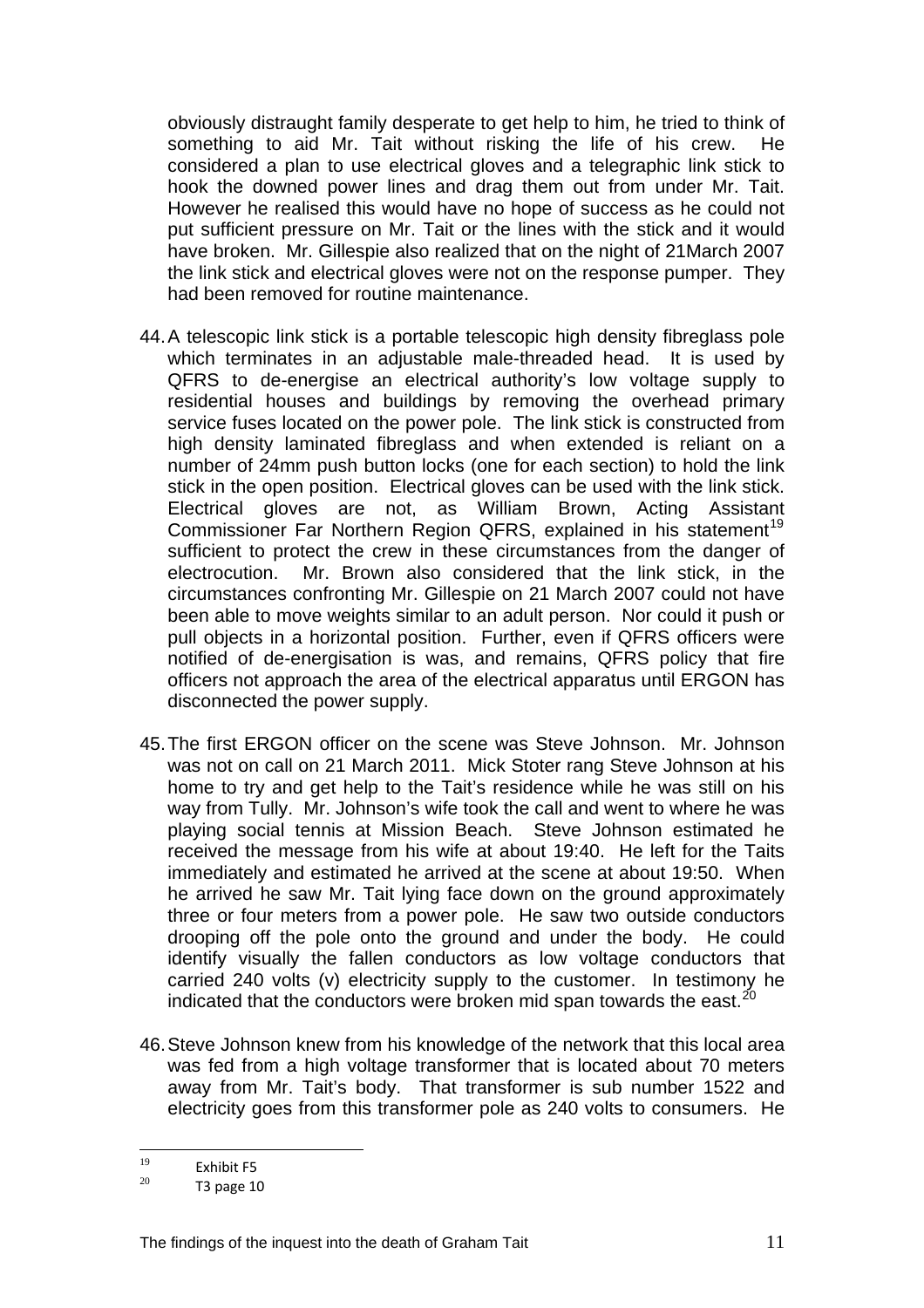did a visual inspection of the conductors to the transformer and noted the low voltage links and the high voltage fuses were closed. This told him the electricity supply had not been physically isolated at the transformer. He then spoke to Mick Stoter again who confirmed that the El Arish feeder had been turned off. Confident this meant the conductors had been deenergised he put on his insulation gloves and walked over to where Mr. Tait was. He used a proximity tester to gauge the presence of electricity and given there was no reaction from the tester grabbed hold of the conductors and pulled them well clear of the victim and advised QAS officer they could attend the victim.

- 47. Mr. Johnson estimated he removed the conductors five to eight minutes after his arrival at the scene. This time estimate is consistent with the QFRS advice to their communication centre that ERGON removed the conductors and paramedics moved in to assess Mr. Tait at 19:56. The QAS record that Mr. Tait was assessed by paramedics and confirmed deceased at 20:02.
- 48. Mr. Stoter and his offsider arrived at the Tait residence at about 20:00 and took up with Steve Johnson. When he arrived Mr. Stoter saw there were wires drooping from the pin hole that he could identify as the neutral and 'A' phase conductors. He thought he pin hole was on a lean and had a relatively new cross arm installed. He considered the poll looked quite solid. The grass in the area was wet but it was not raining at the time.
- 49. Mr. Stoter then moved to isolate the transformer by climbing up the pole, opening the low voltage links and removing the three high voltage fuses. Mr. Johnson contacted the Garbutt control centre at about 20:15 notifying them that isolation had been carried out and power could be restored to the El Arish feeder. Mr. Johnson received approval to restore supply that evening to the surrounding residences. This was done by cutting out the damaged piece of the conductors and inserting a new piece and rehanging the conductors.[21](#page-12-0) Both Mr. Johnson and Mr. Stoter confirmed the crossarm on the pole was not damaged and the conductors were restrung on the old cross arm.
- 50. The de-energisation of the conductors can be placed at 19:39 by QAS time records as discussed previously. This time accords with the recollections of Mr. Tagney and his supervisor Eric Read. Mr. Tagney records in his statement that at approximately 19:25 he received a call from the Fire Brigade that the lines were down at the Tait residence and that someone was electrocuted. He placed an update on FeederSTAT at 19:25 to that effect. In his evidence Mr. Tagney acknowledged his statement was based on the FeederSTAT record and that the entry would have been completed after the phone call which might have taken a couple of minutes. When referred to the QFRS timings of 19:19:55 as the first notification he was prepared to accept that time.<sup>[22](#page-12-1)</sup> Mr. Tagney

 $\overline{a}$ 

<span id="page-12-1"></span><span id="page-12-0"></span><sup>&</sup>lt;sup>21</sup> T 3 p. 18<br><sup>22</sup> T1 p. 47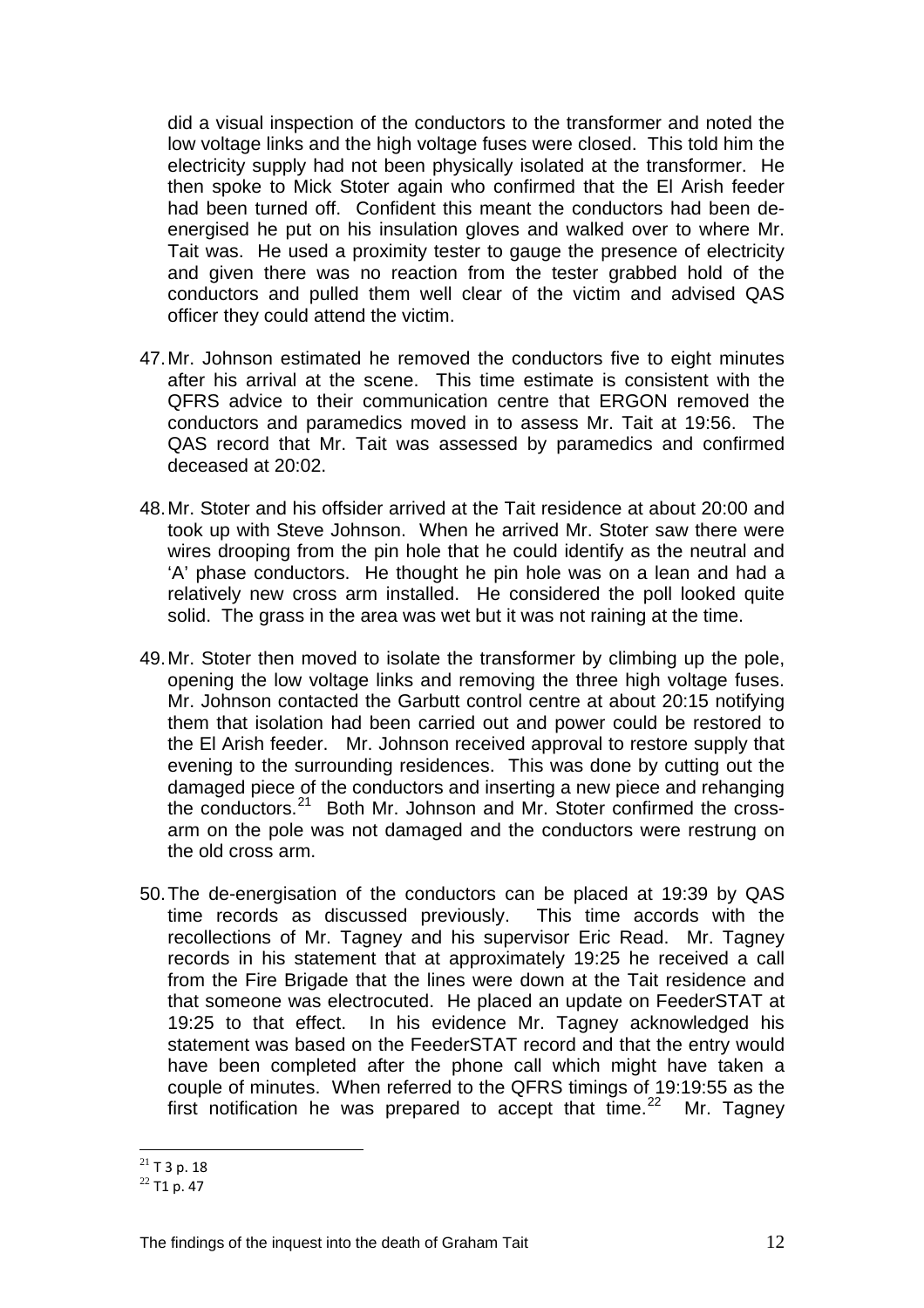testified that in the first phone call he was unsure whether a person was still on the lines. The transcript of the first phone call<sup>[23](#page-13-0)</sup> confirms the information conveyed to Mr. Tagney was a person was electrocuted. Mr. Tagney then contacted Mick Stoter to inform him but left a message. Mr. Tagney then rang back Mick Stoter. Mick Stoter recalls receiving the second call at approximately 19:20 when still at his home and learning of the electrocution. While en route to pick up his partner he then placed the call to Steve Johnson's house to try and get someone to the Tait residence faster then he would be able to travel. His recollection that this occurred between 19:25 and 19:30 is consistent with Steve Johnson receiving the notification at tennis at 19:40.

- 51. While Mr. Tagney was talking to Mick Stoter he was also talking to Mr. Read. Mr. Read recorded in his operator's log at 19:30 that "*report from Emergency Services of person hooked up in the grounded wires – crew still 20 minutes away".* In his statement he thought the actual time of the report could be a couple of minutes earlier as he recorded the activity after it occurred. At this point Mr. Tagney and Mr. Read began to consult the diagrams of the supply network for the Innisfail and Tully areas to ascertain the nearest isolation point.
- 52. Mr. Read explained in testimonv<sup>[24](#page-13-1)</sup> it was necessary to consult schematic diagrams to ensure the correct feeder was de-energised. Although he had no information about the type of powerlines down Mr. Read correctly surmised that the line was probably a low voltage line as if a high voltage line was down he would have expected many more phone calls as a large number of customers would then be affected. While the FeederSTAT log records the relevant substation number (1522), and this record is usually correct, there can be day-to-day switching (for example, planned repairs) on the network which requires the feeders to be switched around. So a check is always required to make sure that the relevant substation is definitely on that feeder at that particular time. A failure to do could mean the wrong feeder is de-energised and the crew would be unknowingly working on a still energised feeder with a consequent risk to safety. Mr. Read consulted the "Innisfail/Tully Systems Diagrams Issued 2007". From these he ascertained an isolation point to disconnect supply for the area including the Tait residence. He estimated in evidence that this process of checking would have taken between five to ten minutes. Given Mr. Read's experience and knowledge of the documents it is unlikely any one else could have completed the task sooner. Mr. Read stated he made the decision to isolate the El Arish Feeder at approximately 19:39 because:
	- (a) Emergency Services would not be able to render assistance to the deceased until they received confirmation from ERGON that the power had been discontinued.
	- (b) If Emergency Services could render assistance to the deceased he may have been able to be resuscitated.

 $\overline{a}$ 

<span id="page-13-1"></span><span id="page-13-0"></span> $^{23}$  WAV 1 exhibit F7<br> $^{24}$  T1 p. 77 - 78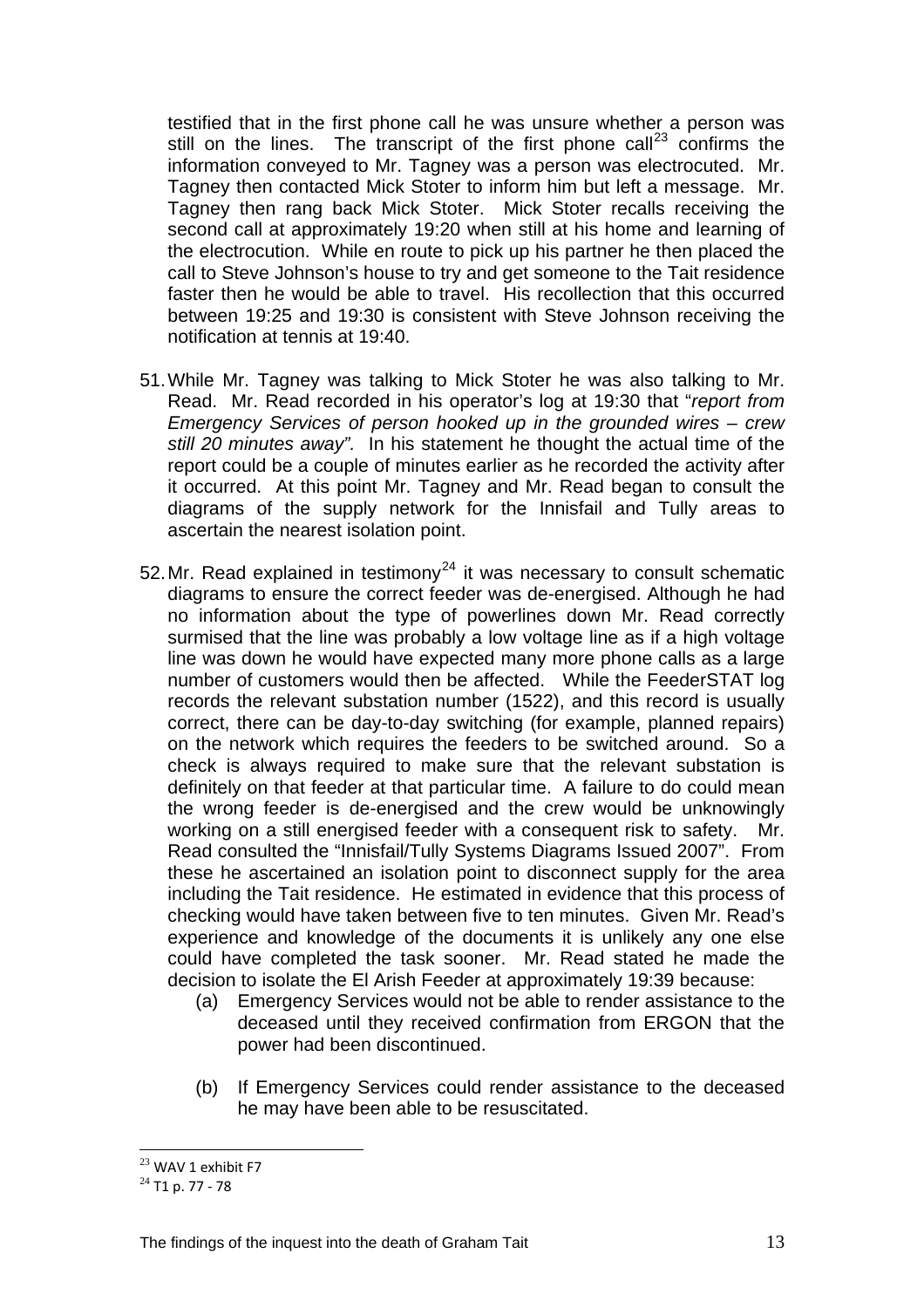- (c) He was advised by Daniel Tagney that ERGON emergency crews were still approximately 20 minutes away from the Tait residence.
- 53. Mr. Read stated the decision to isolate part of the electricity network is not a decision made lightly as it affects a large number of customers including customers who rely on the electricity for medical treatment.

# *INVESTIGATIONS*

The investigation of an electrocution involves a number of different Government agencies including the Queensland Police Service (QPS), Office of Workplace Health and Safety Queensland (WHSQ) and the Electrical Safety Office (ESO). ERGON also conducted its own investigation of Mr. Tait's death. The Coroner has also an investigative role as set out above. It is useful before considering the details of this particular investigation to set out the relationship between these investigations.

#### *QPS and Department of Industrial Relations*

- 54. As of 21 March 2007 there existed a Memorandum of Understanding (MOU) between the QPS and Queensland Department of Industrial Relations (that then included WHSQ and ESO).<sup>[25](#page-14-0)</sup> Under the MOU QPS officers, as the first to arrive on the scene, perform the role of "first response officers". The role of a first response officer is set out in schedule C of the MOU. The first response office assumes control of the scene and the role includes securing the scene to:
	- (i) identify the extent of the incident scene
	- (ii) rendering the scene safe
	- (iii) preserving potential evidence
	- (iv) rendering any necessary assistance to members of the public
- 55. Schedule F of the MOU specifically deals with electrical incidents. That schedule provides that when attending the scene of an electrocution there should not be any examination or investigation until the scene has been declared safe by the local electrical authority. There is also a requirement to notify the appropriate electrical authority of a death or to ensure this has been done. Section 12 of the MOU also relates to electrical incidents and requires notification by the QPS to the local office of the Department of Industrial Relations. The MOU also includes agreements on priority of investigation.

## *Workplace Health and Safety Queensland and Electrical Safety Office Investigations*

56. The OFSWQ incorporates both the ESO and WHSQ. The ESO administers the *Electrical Safety Act 2002* which is the primary legislative vehicle regulating electrical safety in Queensland. The Electrical Safety

<span id="page-14-0"></span> $25$ 

That MOU has now been updated in 2011 to reflect the moving of OFSWQ to the Department of Justice and the Attorney‐General. The gist of the MOU is unchanged.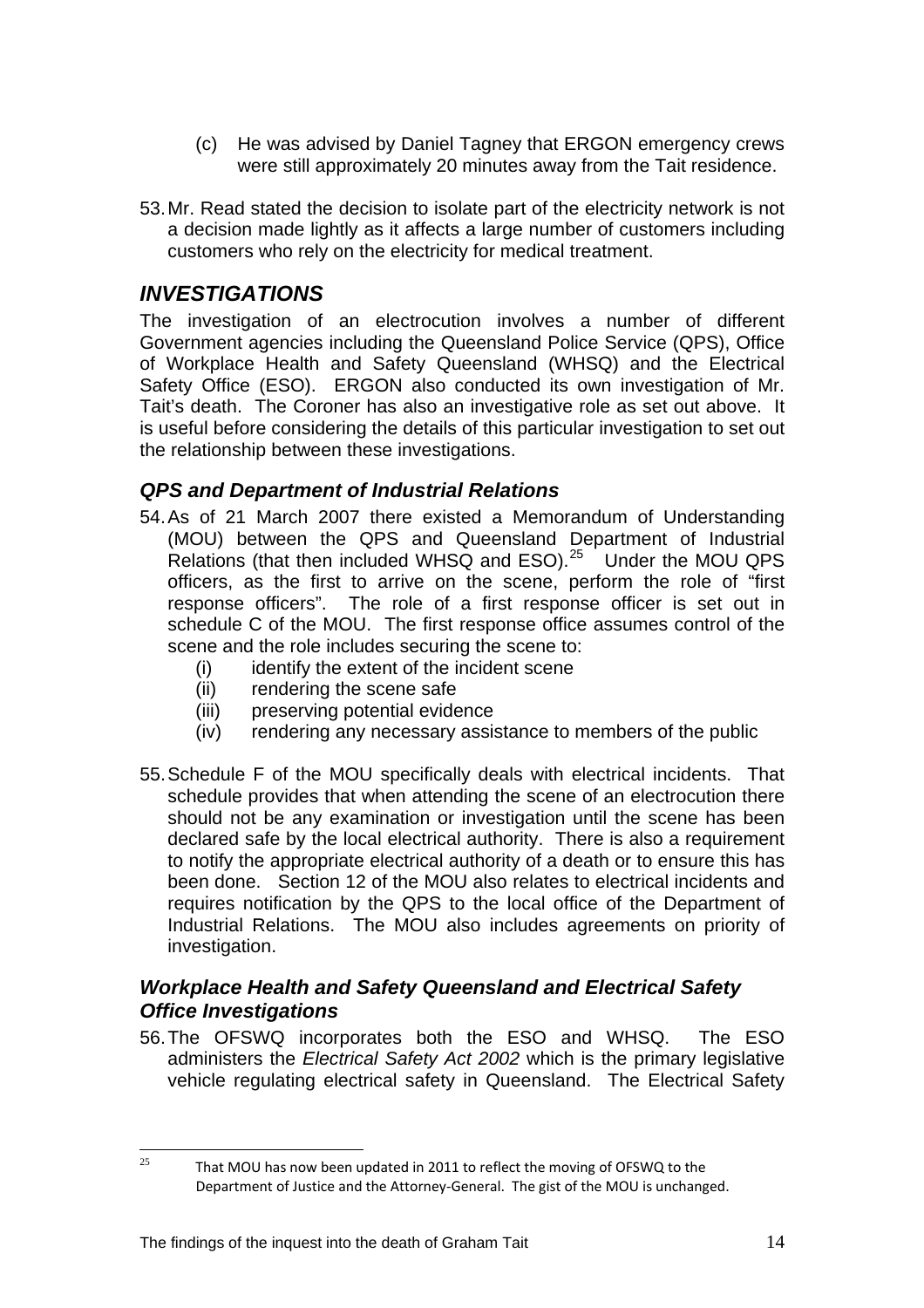Act then places upon electricity entities<sup>[26](#page-15-0)</sup> certain obligations. Primarily, s. 29 provides:

- *(1) An electricity entity has an obligation to ensure that its works— (a) are electrically safe; and* 
	- *(b) are operated in a way that is electrically safe.*
- *(2) Without limiting subsection (1), the obligation includes the requirement that the electricity entity inspect, test and maintain the works.*
- 57. To discharge all the obligations an entity must comply with the Act and Regulations but compliance with these alone may not, depending on the circumstances be enough to discharge their obligation.
- 58. The *Electrical Safety Regulation 2002* provides that a *distribution entity* to give written notice to the chief executive of a *serious electrical incident* and *dangerous electrical event.* Both these terms are defined in the *Electrical Safety Act*:

#### **11. Meaning of serious electrical incident**

*A serious electrical incident is an incident involving electrical equipment if, in the incident—* 

- *(a) a person is killed by electricity; or*
- *(b) a person receives a shock or injury from electricity, and is treated for the shock or injury by or under the supervision of a doctor; or*
- *(c) a person receives a shock or injury from electricity at high voltage, whether or not the person is treated for the shock or injury by or under the supervision of a doctor.*

#### **12. Meaning of dangerous electrical event**

*A dangerous electrical event is any of the following—* 

- *(a) the coming into existence of circumstances in which a person is not electrically safe, if—* 
	- *(i) the circumstances involve high voltage electrical equipment; and*
	- *(ii) despite the coming into existence of the circumstances, the person does not receive a shock or injury;*
- *(b) the coming into existence of both of the following circumstances—* 
	- *(i) if a person had been at a particular place at a particular time, the person would not have been electrically safe;*
	- *(ii) the person would not have been electrically safe because of circumstances involving high voltage electrical equipment;*

<span id="page-15-0"></span> $26$ ERGON is an electricity entity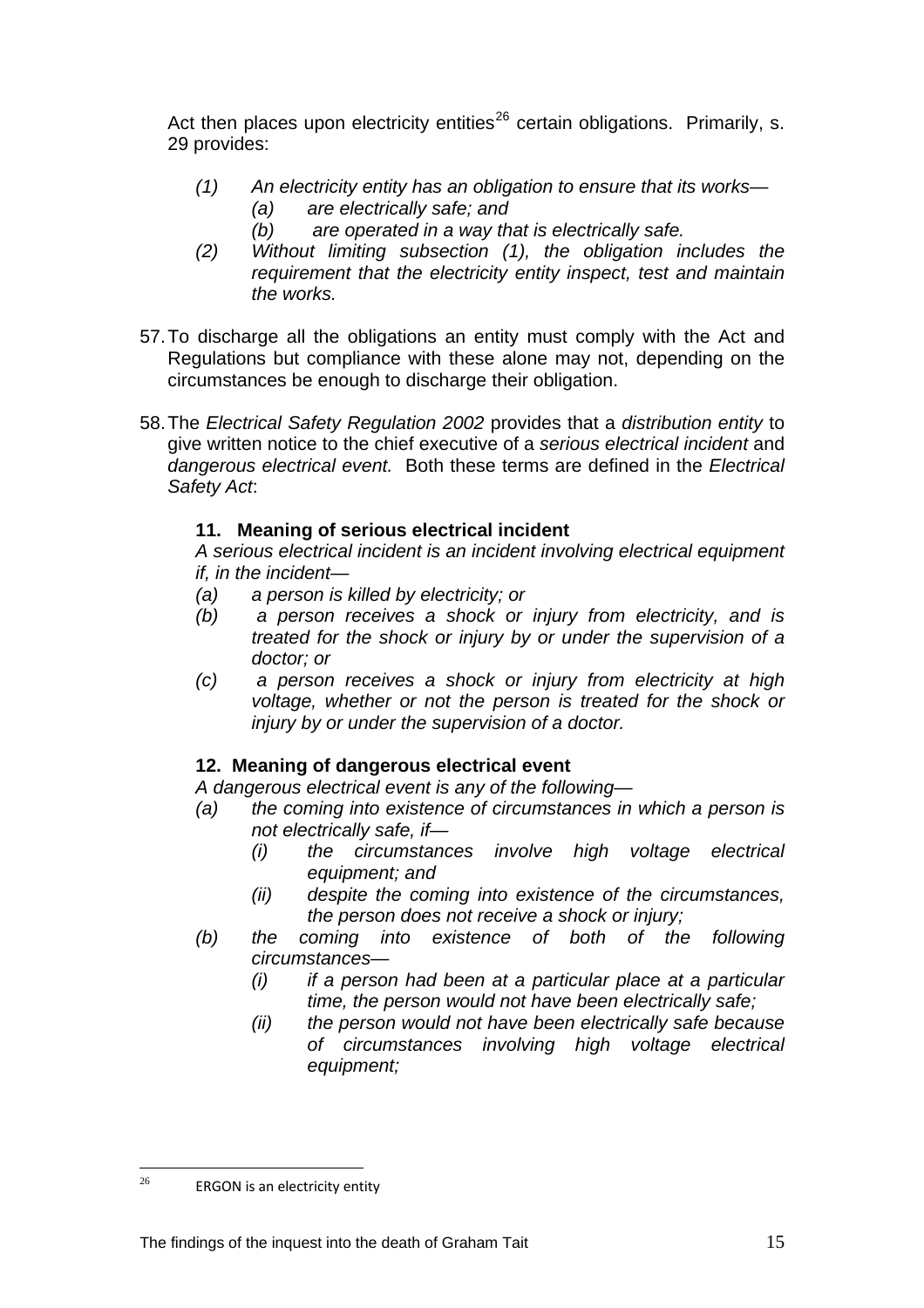- *(c) an event that involves electrical equipment and in which significant property damage is caused directly by electricity or originates from electricity;*
- *(d) the performance of electrical work by a person not authorised under an electrical work licence to perform the work;*
- *(e) the performance of electrical work by a person if, as a result of the performance of the work, a person or property is not electrically safe;*

*Examples for paragraph (e)—* 

- *the connection of electrical equipment to a source of supply involving incorrect polarity or other incorrect connection*
- *the performance of electrical work as a result of which an exposed wire is left in circumstances in which it can be energised by the operation of a switch or circuit breaker or the insertion of a fuse*
- *(f) the discovery by a licensed electrical worker of electrical equipment that has not been marked as required under this Act.*
- 59. Considering these requirements in the context of this inquest it would follow that upon Mr. Tait's death the obligation was upon ERGON to notify the ESO of the death within 24 hours. $27$
- 60. Under the *Electrical Safety Act* ESO inspectors are authorised to perform a number of regulatory functions to ensure compliance with the legislation. To perform these functions inspectors have a range of powers under the Act. Electrical incidents can occur at a variety of locations including workplaces. When a workplace electrical incident happens the effect of the *Workplace Health and Safety Act 1995* must also be considered.
- 61. The *Workplace Health and Safety Act 1995* is administered by WHSQ. The principal object of the Act is to prevent a person's death, injury or illness being caused by a workplace, by a relevant workplace area, by work activities, or by plant or substances for use at a relevant place. The Act places obligations on relevant persons and has a regulatory regime including prosecution to enforce these obligations. Section 9 of the Act defines a *workplace* to mean:

 *A workplace is any place where work is, or is to be, performed by—* 

- *(a) a worker; or*
- *(b) a person conducting a business or undertaking.[28](#page-16-1)*

<span id="page-16-1"></span><span id="page-16-0"></span> $27$  $^{27}$  This obligation was complied with

<sup>28</sup> Workplace in the Electrical Safety Act is defined to refer back to the definition in s. 9 of the Workplace Health and Safety Act 1995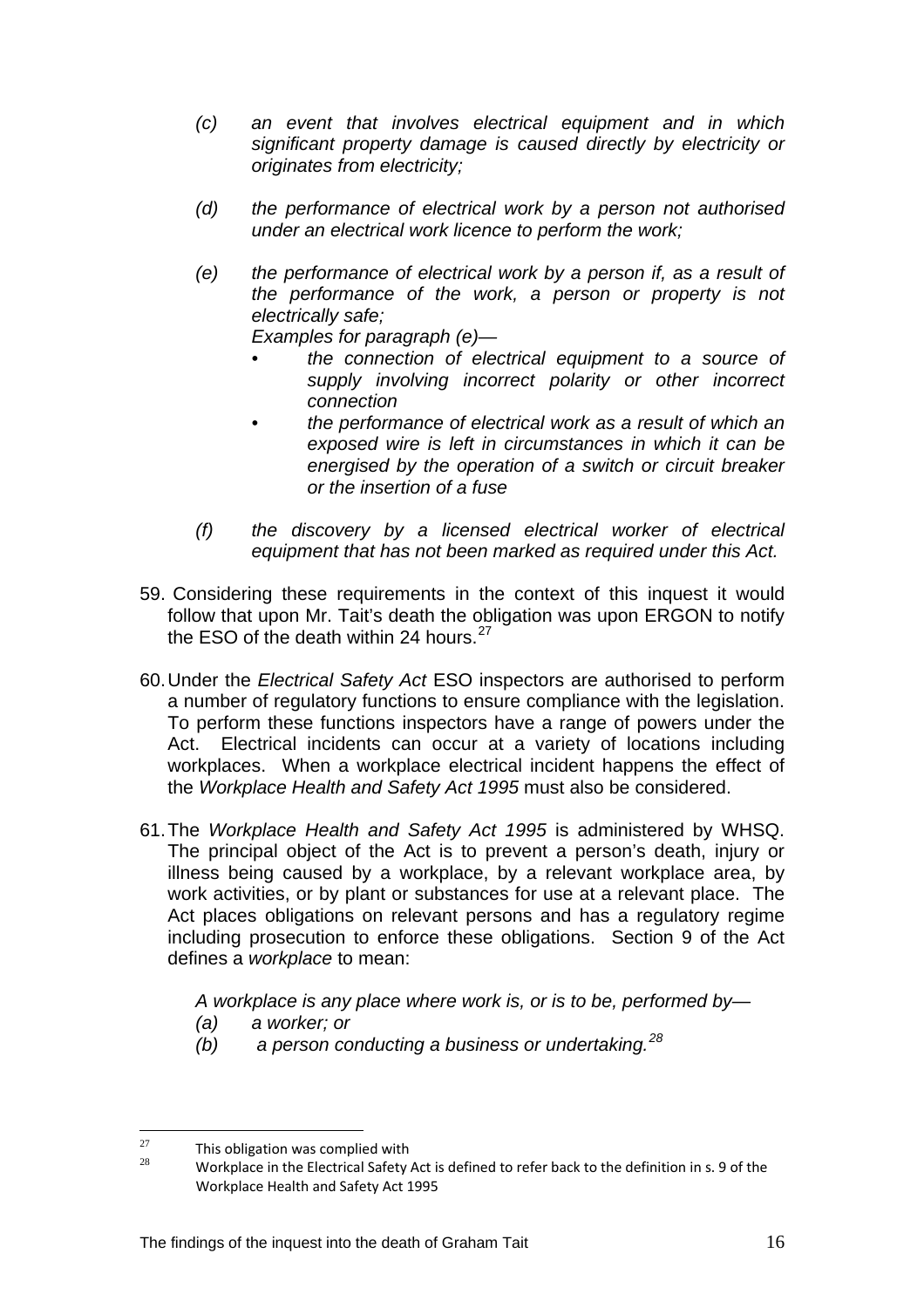- 62. The Act also includes specific provision for its relationship with the *Electrical Safety Act*. Section 3A provides relevantly:
	- *(1) This section applies if—* 
		- *(a) this Act, in the absence of this section, would have application in particular circumstances; and*
		- *(b) the Electrical Safety Act 2002 also has application in the circumstances.*
	- *(2) This Act does not have application in the circumstances to the extent that the Electrical Safety Act 2002 has application.*
	- *(3) Without limiting subsection (2), to the extent that this Act would impose on a person a workplace health and safety obligation that is concurrent with an electrical safety obligation imposed on the person under the Electrical Safety Act 2002, the workplace health and safety obligation does not apply to the person.*

*Example for subsection (3)—* 

*Section 28 of this Act imposes an obligation on a person who conducts a business or undertaking to ensure that each person who performs a work activity for the purposes of the business or undertaking is not*  exposed to risks to their health and safety arising out of the conduct of *the business or undertaking. Under the Electrical Safety Act 2002, an obligation is imposed on an employer to ensure the employer's business or undertaking is conducted in a way that is electrically safe. Accordingly, the obligation under this Act of a person who conducts a business or undertaking does not include an obligation to ensure the person's business or undertaking is conducted in a way that is electrically safe.* 

- 63. In the context of this matter the effect of the definitions is that both inspectors under the *Electrical Safety Act* and the *Workplace Health and*  Safety Act 1995 had jurisdiction to investigate the death of Mr. Tait<sup>[29](#page-17-0)</sup> and bring prosecution action. However the relevant obligations are in the *Electrical Safety Act* rather than s. 28 of the *Workplace Health and Safety Act 1995*.
- 64. As is apparent from the evidence the investigation of this incident proceeded on the basis that the place (private land) where Mr. Tait died was a workplace for the purposes of the *Workplace Health and Safety Act 1995*. The assumption that the site of Mr. Tait's death was a workplace bought into play protocols established between WHSQ and the ESO to allocate investigative responsibility. In correspondence from the  $ESO<sup>30</sup>$  $ESO<sup>30</sup>$  $ESO<sup>30</sup>$ the situation is explained thus:

 "*To facilitate this approach the OFSWQ has a policy which is used to clarify the circumstances in which each division assumes the carriage of an investigation. This policy is titled Operational Policy for the Investigation of Electrical Incidents by WHSQ and ESO. The policy* 

<span id="page-17-0"></span><sup>29</sup> An inspector can also have a dual appointment. For example, Mr. Nielands had an appointment as an inspector under both Acts although working in Workplace Health and  $\frac{30}{100}$  Safety.<br>30 Exhibit B22 and the evidence of Mr. Dieckmann

<span id="page-17-1"></span>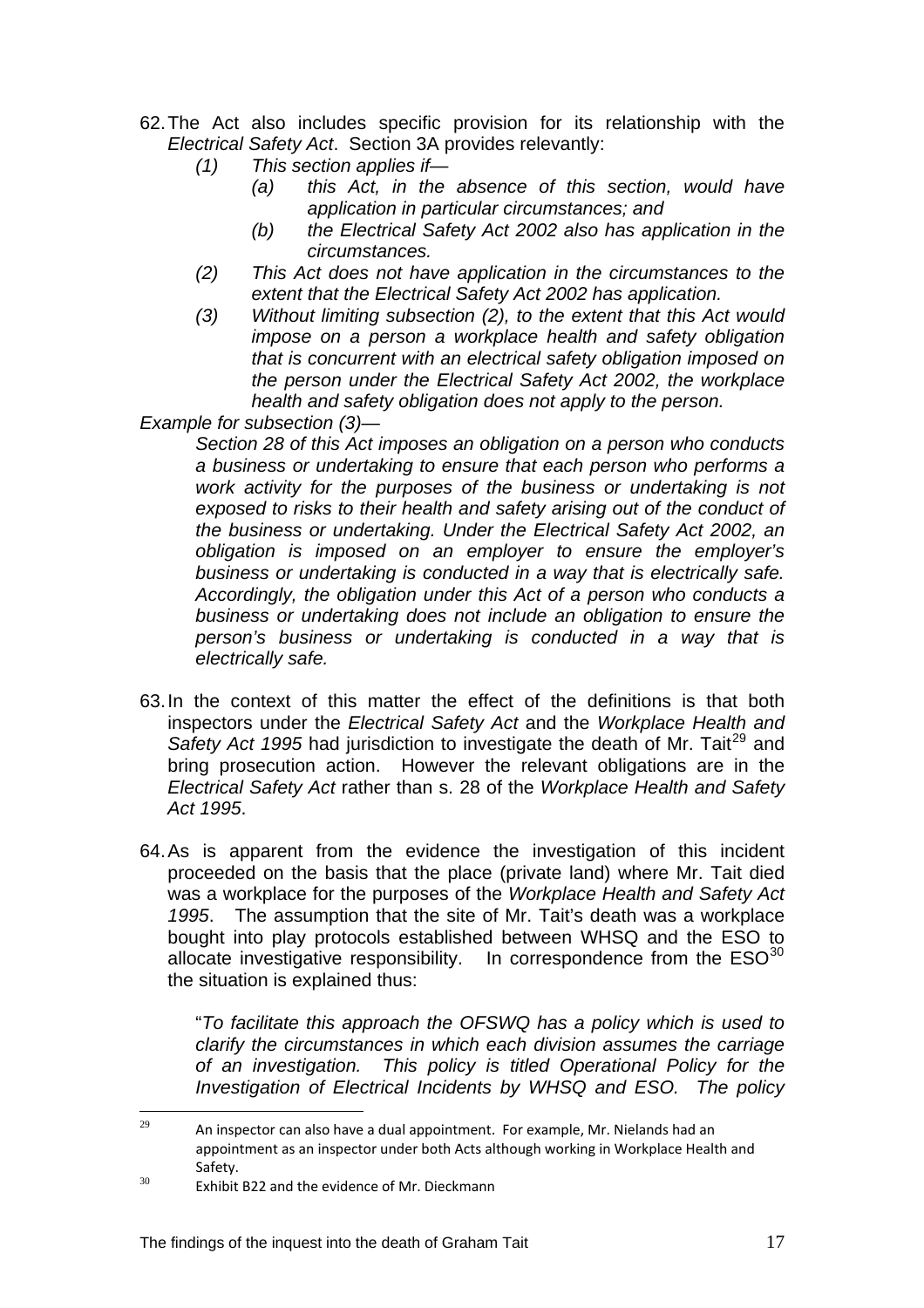*sets out on page 4 the 'investigation allocation criteria' used by the OFSWQ.* 

 *Under this policy, except in particular situations, WHSQ has primary responsibility for investigating fatalities that occur at a workplace and ESO for fatalities which occur at a place, other than a workplace.* 

 *The policy states that* 'WHS Regional Investigations Managers (RIMS) manage and oversee a comprehensive investigation for type one incidents occurring at a workplace. It is the responsibility of the RIM to designate the event as an investigation on the database and to appoint an investigator. The RIM is to consult with the WHSQ Regional operations Manager and/or ESO Manager Electrical Safety Compliance to appoint the appropriate inspector, based on the above investigation allocation criteria, to the investigation team.

 *Note: A type one incident refers to"* 

- *Workplace incidents causing death or grievous bodily harm of workers*
- *Death or grievous bodily of a member of the public likely caused by a work activity; and*
- *Exposure to substances likely to cause death or grievous bodily harm of a worker or a member of the public.*

*As WHSQ has primary responsibility for incidents that occur at a workplace a number of WHSQ inspectors have undertaken electrical safety training and have been appointed inspectors under the Electrical Safety Act 2002. These appointments afford these inspectors with the capacity to operate to the same level as an ESO inspector in regard to administering the Electrical Safety Act 2002.* 

*In this instance the incident that occurred was initially attended by ESO inspector, Mr Brett Hodge. In accordance with the operational policy, the easement was deemed to be a workplace and the powerlines low voltage therefore the investigation was allocated to WHSQ inspectors Mr. Paul Neilands and Ms. Rebecca Wright. Both Mr. Nielands and Ms Wright are inspectors appointed under both the Electrical Safety Act 2002 and the Workplace Health and Safety Act 1995.* 

The policy referred to in the correspondence is exhibit B22.1 and it sets out the Investigation allocation criteria in force in 2007 and now:

*An electrical safety office inspector should be allocated the following:* 

- *Electrical events occurring at a place, other than a workplace ie Domestic premises*
- *Electrical events involving licensed electrical workers and contractors, and entity personnel*
- *Electrical events involving high voltage, except for persons operating plant, vehicles or other plant contacting a high voltage electric line at a workplace or public place*
- *Dangerous electrical events*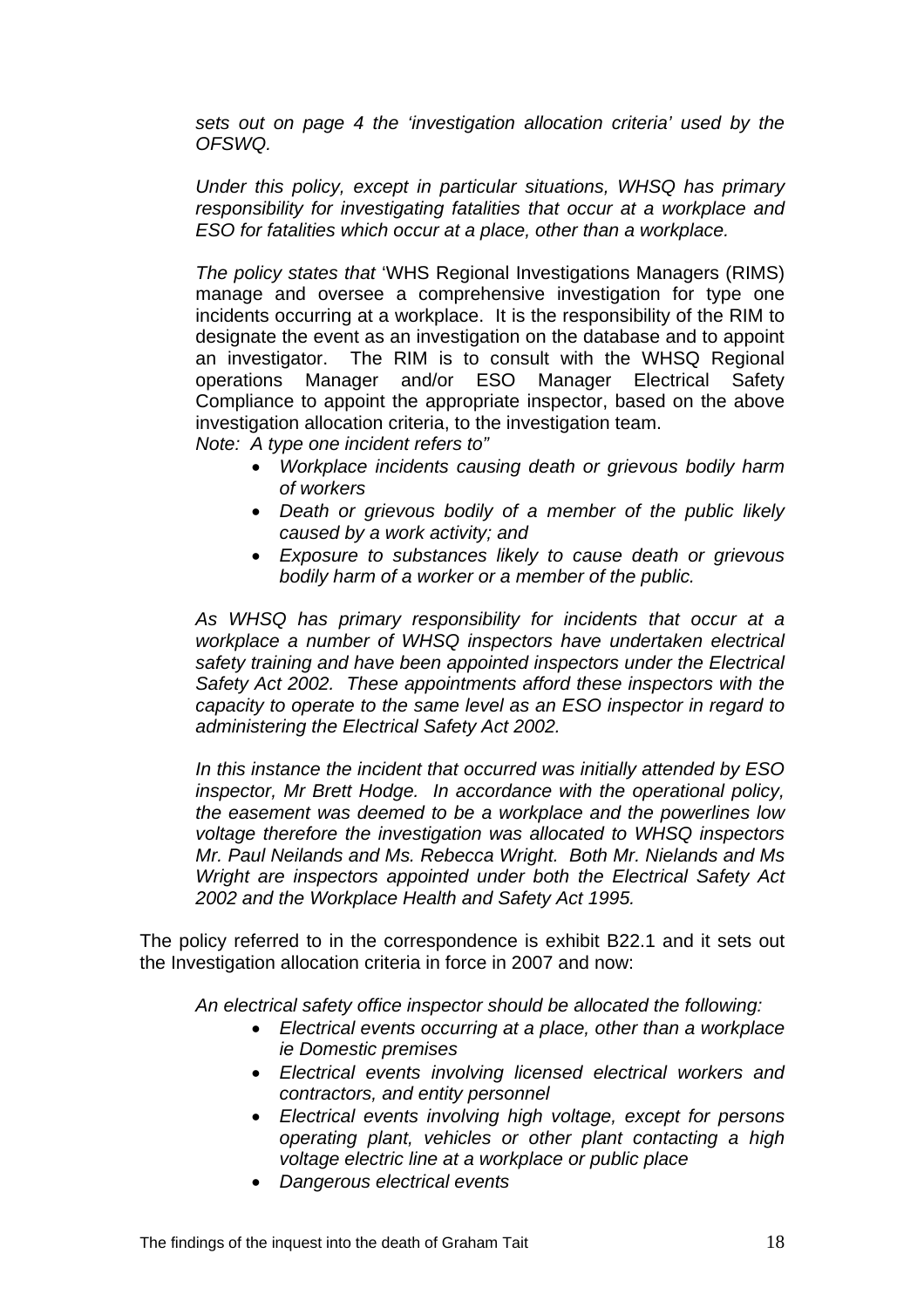• *Electrical events which are primarily consumer protection and not safety related* 

*To the extent that none of the above events apply* a workplace health and safety inspector should be allocated the following

- *Electrical events occurring at a workplace*
- *Electrical events involving persons, operating plant or vehicles contacting a low or high voltage electric line at a workplace or public place*

#### *Police Investigation*

- 65. The first police response was undertaken by Senior Sergeant Peter Williamson (then Officer in Charge at Mission Beach) and Senior Constable Anthony Cliffe. Both officers were recalled to duty at 19:30 hours and attended the Tait residence at approximately 19:45 hours. When he arrived Sergeant Williamson observed the QAS and QFRS in attendance. He saw Mr. Tait lying face down on the ground with a power line running under his body. He could also see two power lines grounded. He recalled hearing the power line arcing and was warned that the power lines were thought to be active. ERGON personnel, including Steve Johnson, attended and the scene was declared safe to attend to Mr. Tait.
- *66.* Sgt. Williamson did not notify WHSQ or ESO that night of the incident. On that night, he testified, he had not turned his mind to the MOU nor did he immediately consider the scene a workplace. He did arrange for the attendance of Sergeant Mike Harris from Innisfail Scenes of Crime and Detective Bradley Doyle of the Innisfail CIB. Senior Constable Cliffe also spoke to the Tait family and recorded in his notebook: *7:15pm – power went out at house. Put light on and heard a buzzing noise. Contacted Ergon and told a brown out…Father said to go and have a look to see what was going on. Dad took a torch and we both started to walk around then started walking up dirt track together. About a metre apart when close to first power dad started patting around legs and say 'oh shit'. I thought Dad had been bitten by a snake. Dad was bent over and I touched his shoulder and I was thrown to ground. I felt a shock. Dad had then fallen over and I hear a spark. I then ran down the hill and told mum to ring the paramedics..""[31](#page-19-0)*Mrs Tait told police on the night they heard no cars or truck drive up before power went off and only heard a zapping sound.
- 67. Police also spoke to the ERGON workers on site about what might have occurred. On inspecting the fallen conductor and seeing burning and splatter marks along them Steve Johnson thought the conductors had clashed causing them to short circuit and fall. His opinion was strengthened when he was told by a police officer that neighbours had observed seeing a flash of light in the early evening which indicated there had been a conductor clash. He assisted police by looking for evidence as to why the conductors may have clashed. He was shown a small slash

<span id="page-19-0"></span> $31$ Exhibit H6.1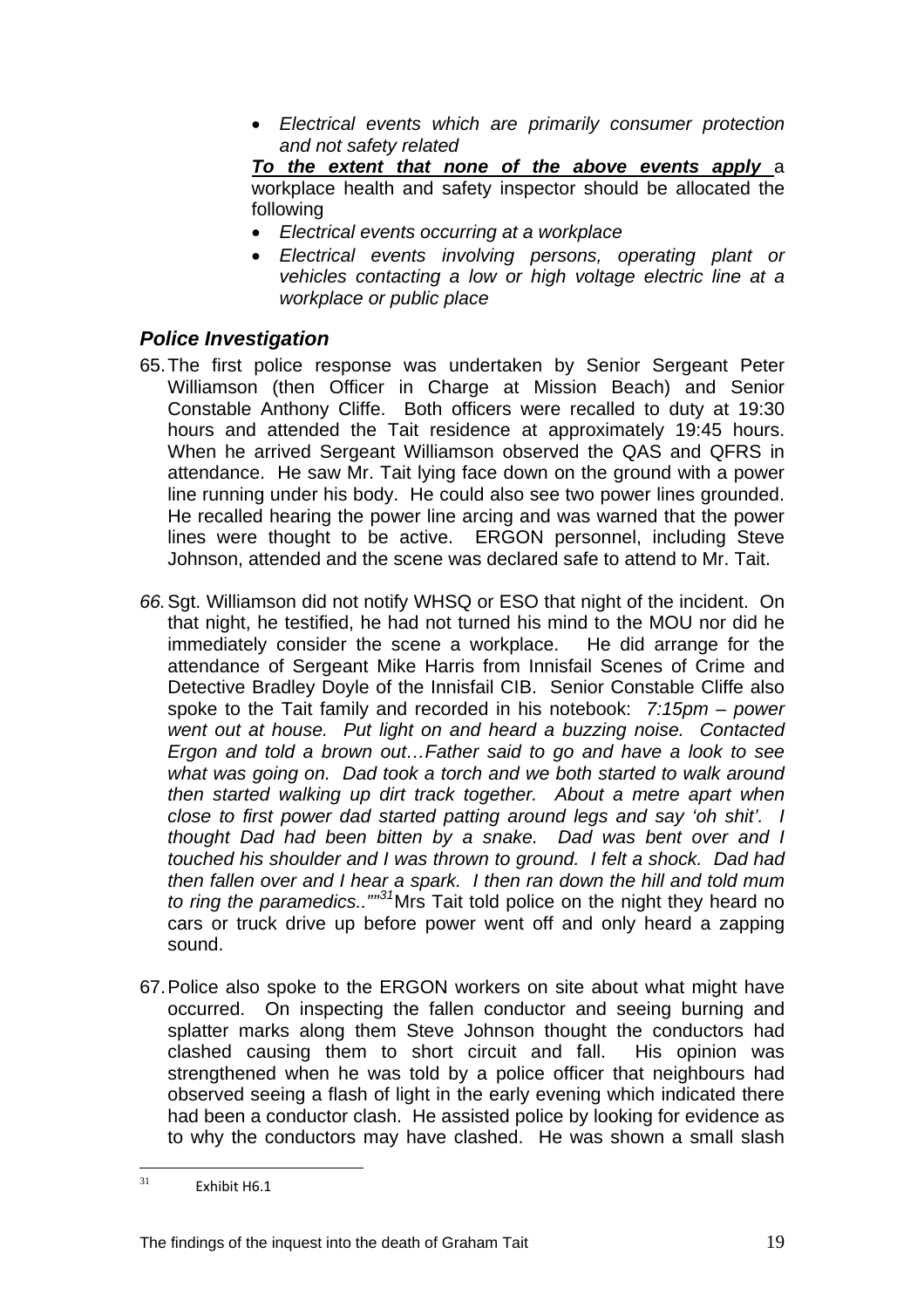mark on the side of the power pole near where Mr. Tait's body was located. At the time he thought it was a feasible explanation that the pole had been hit by a vehicle causing a bump that caused the wires to shake and then come close together. However, when he looked further there was no evidence of vehicle traffic at all and no other evidence that the pole had been bumped that night. The next day he returned to the scene in daylight and saw that the mark was older then he realised. Further there was no evidence that the pole had moved in the ground which is the usual indicator of impact. Mr. Johnson also conducted a search of the area looking for signs of wildlife that may have contributed to the clashing and he found no evidence of dead wildlife. He walked the length of the span and carried a torch. Sergeant Williamson recorded in the police log (at 00:33 hours on 22 March 2007) that *inquiries at the scene have failed to identify the cause of the grounding of the power lines, however staff from Ergon Energy have advised that a possible bird struck (sic) may have caused two overheard lines to come into contact with each other causing the lines to arc and break. The deceased was lying directly on top of two live power lines for approximately 25 minutes before Ergon disconnected the power remotely from Townsville…"[32](#page-20-0)* 

- 68. Sergeant Harris attended the scene at 21:00. He photographed the scene, prepared a sketch plan that showed where he collected various pieces of wire that he sampled and took as exhibits. While he had previously worked with WHSQ officers in investigating workplace incidents the location of this incident did not immediately strike him as a workplace and he testified that he simply did not turn his mind to speaking to WHSQ officers.<sup>[33](#page-20-1)</sup> He collected and documented the wires at his own initiative believing some record was important. He was aware that the remaining conductors (including those he had taken samples from) were collected by Ergon workers and taken to their depot. Mick Stoter concurs that the crew took the remaining fallen conductors, rolled them up, and put them in his truck where they remained until the next morning when they were delivered to the Tully depot where they were collected by an ESO Inspector Hodges.
- 69. As an outcome of these attendances and his own observations Sgt. Williamson considered there were no suspicious circumstances of a criminal nature related to Mr. Tait's death. I concur with that assessment. As a result of that assessment the investigation of Mr. Tait's death, save for the formal coronial report, was largely the responsibility of WHSQ, ERGON and the ESO. Given the particular expertise needed to investigate the reason for the conductors clashing it is appropriate that these bodies had the primary investigative responsibility.

<span id="page-20-1"></span><span id="page-20-0"></span> $32$  $\frac{32}{33}$  Exhibit H#<br>T3 p. 59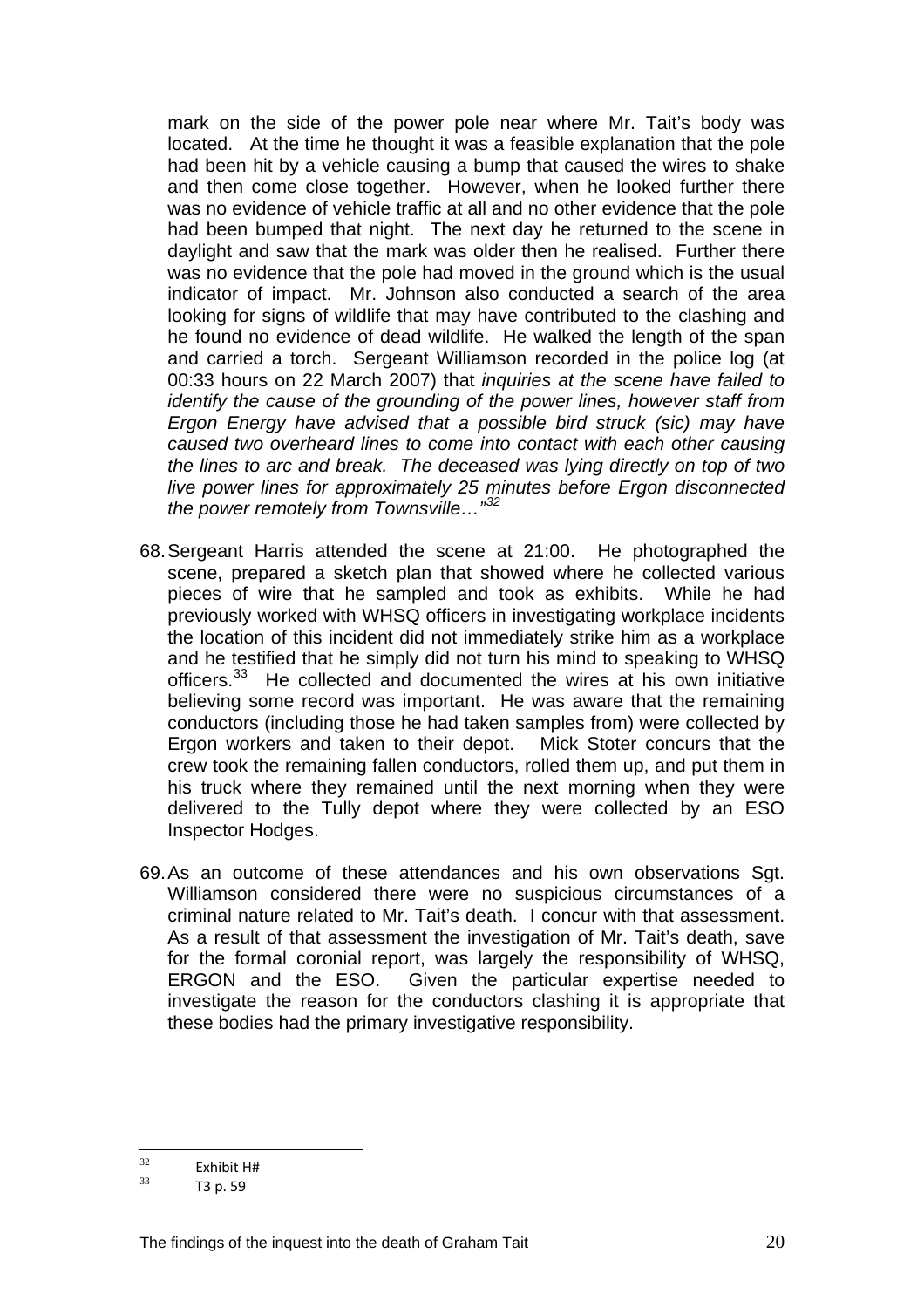# *ERGON Investigation*

- 70. Following Mr. Tait's electrocution ERGON immediately undertook an investigation of the incident. That investigation was set up by Mr. Bowes, Manager of Regional Services North Queensland and conducted by the System Safety Accident Investigation Team. The draft report (exhibit C1.8.9) and the final investigation report compiled by MacDonnells Law (exhibit C1) were both supplied to me and are exhibits in the Inquest.
- 71. It should be recorded that ERGON has been entirely co-operative with this coronial investigation. They have provided all material requested and fully disclosed all relevant matters including providing a very significant amount of further information as to operational changes resulting from their investigation of this matter. During the early stages of the coronial investigation they consented to the full investigative brief they prepared being copied for the information of the Tait family and to assist them making a submission for the holding of this inquest. ERGON should be commended for this assistance.
- 72. The ERGON report was informed by three expert reports:
	- Michael Powell from Biotica Environmental Consulting Pty Ltd who examined power pole 5147414
	- Ross Gilbert who inspected and assessed the conductors
	- Bob Coulter from Utility Engineering Solutions who examined the causes of the incident.
- 73. Each of these experts gave evidence at the Inquest and their reports are considered more fully below.
- 74. In summary the ERGON investigation concluded that while neither ERGON, or its experts, could conclusively determine the cause of the incident it is believed the most likely cause was that the conductors were struck by a flying fox or aerial animal causing the conductors to clash and fall to the ground while remaining live resulting in Mr. Tait suffering a fatal electric shock when he came into contact with them. The report concluded that the ERGON assets performed as expected but did not prevent the fatal electric shock to Mr. Tait.
- 75. Both the draft and the McDonnell's report refer to a May 2006 incident on the same LV network at Narragon Beach where a sea eagle, attempting to retrieve an electrocuted flying fox caused clashing of wires leading to the conductors burning and falling to the ground. This incident is discussed more fully below.
- 76. The draft report included a judgment of needs analysis essentially suggesting remedial measures to reduce the risk of similar events. Mr. Bowes evidence<sup>[34](#page-21-0)</sup> provided an update to the inquest on progress of

<span id="page-21-0"></span> $34$ Exhibit C7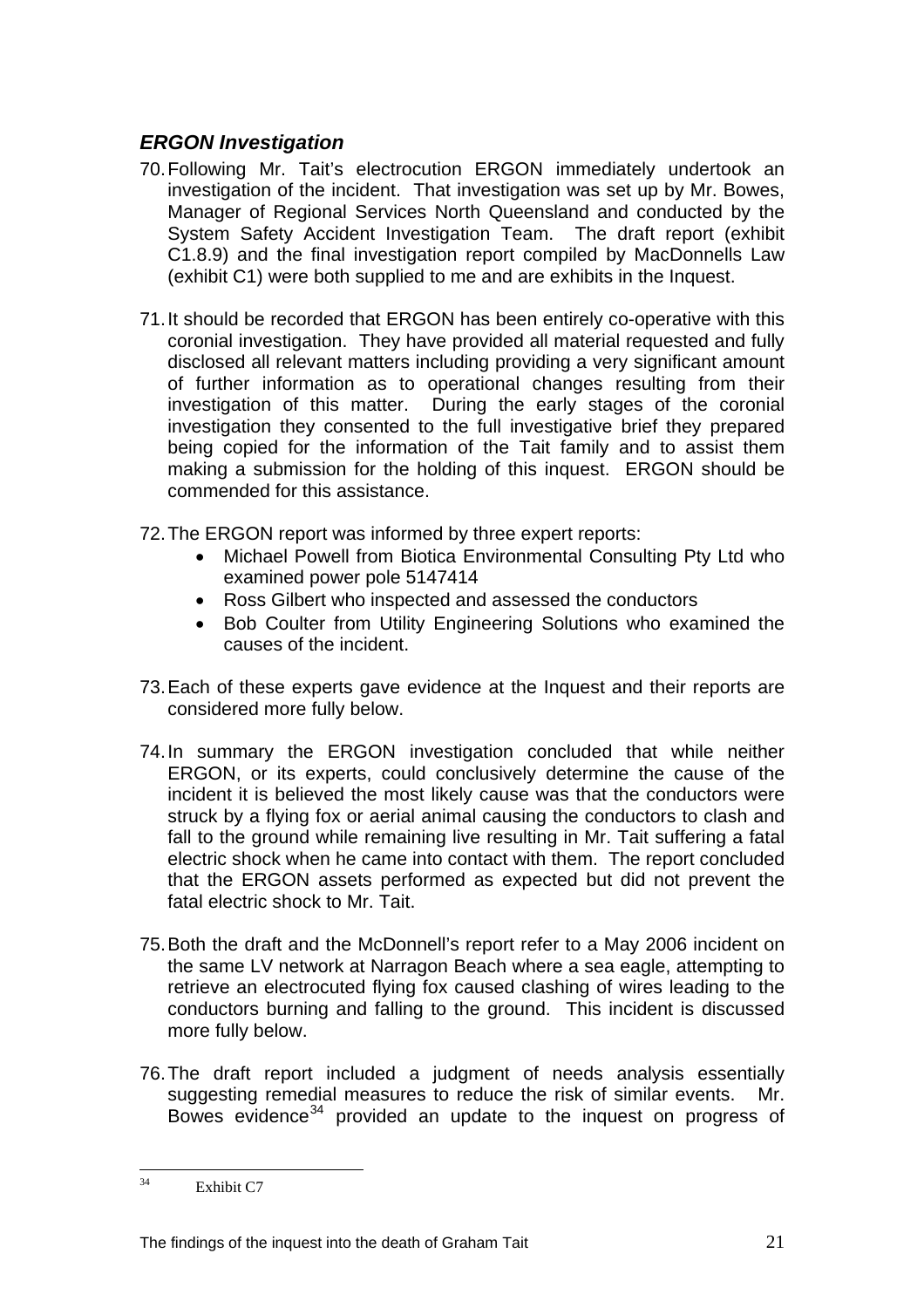implementation of many of those post-incident remedial measures. These are also set out below.

## *ESO and WHSQ Investigation*

- 77. ERGON, in accordance with their statutory responsibility, notified the ESO of the electrocution of Mr. Tait at 20:38 on 21 March 2007. The notification was made to Deborah Fox who at that time was employed as the Manager of Electrical Safety Compliance at the Southern Region of the Electrical Safety Office. Ms. Fox was on call that night and this meant she was available to receive calls in relation to electrical incidents occurring anywhere in the State of Queensland. Ms. Fox provided a statement and her notes taken at the time.
- 78. Ms. Fox contacted her superior Mr. Barry Dieckmann the Director of Electrical Safety / Compliance and also left a voice mail for Terry Gillman who was the Electrical Safety Manager for North Queensland. She also contacted the inspector on call Brett Hodge. At this time Ms Fox was advised by Ergon that the conductors had come down because of a car hitting the pole. She also said she spoke to police who had no information to stop power been restored.
- 79. In testimony Mr. Dieckmann explained that the decision to restore power was made on the basis that there the fall of conductors was explained by the striking of the pole by a motor vehicle. This was an incorrect explanation. He testified that when he learned the next morning this was not the case his "*heart sank*". He conceded that a different decision may have been made as to the situation had that information been available to him.
- 80. The next morning Mr. Hodge, an ESO Inspector, was directed by Mr. Gillman to attend the site. Mr. Hodge is no longer employed by the ESO. He did not give a statement in the proceedings until 2010. Mr. Hodge was very experienced in the electricity industry. He began his career as an electrical mechanic tradesman, finishing his apprenticeship in 1986, worked in heavy industry, commercial, and mining and then he held positions as electrical supervisor before gaining the position as safety inspector with the  $ESO.<sup>35</sup>$  $ESO.<sup>35</sup>$  $ESO.<sup>35</sup>$  He had participated in investigative training but never previously investigated a fatal electrocution involving fallen conductors.
- 81. Mr. Hodge testified as that when he went to the site he thought WHSQ would be the chief investigators and that he was really going as a '*technical backup*'.[36](#page-22-1) Essentially he considered that the visit to the site was "*just a site inspection and to see any items that were involved removed from the site*".[37](#page-22-2) He testified he was told the site was a

<sup>35</sup> 

<span id="page-22-1"></span><span id="page-22-0"></span> $^{35}$  T2 p. 2–3<br>  $^{36}$  T2 p. 6 l.35<br>  $^{37}$  T2 p. 9 l. 35

<span id="page-22-2"></span>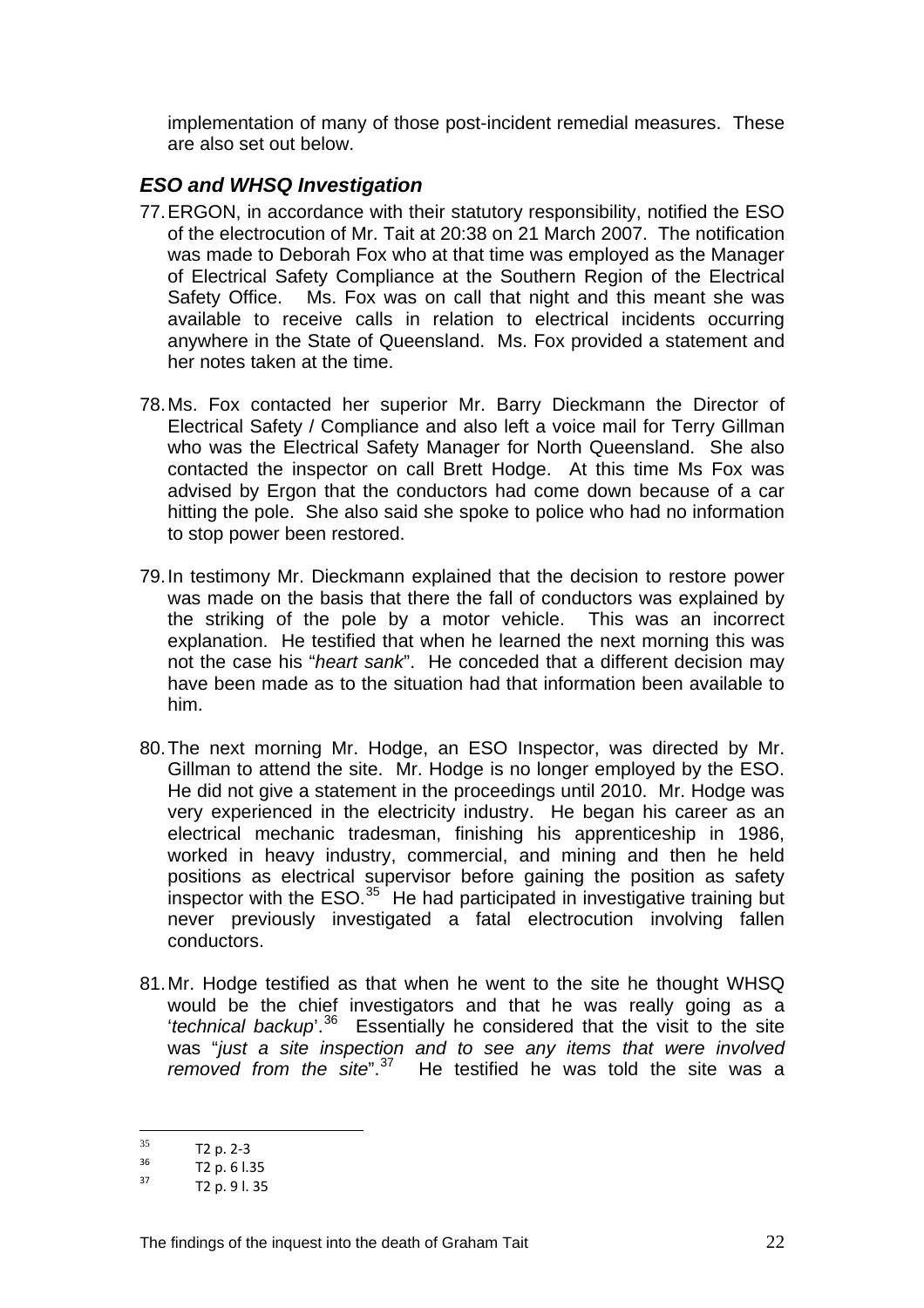'workplace' because ERGON has control of the site under a power line.<sup>[38](#page-23-0)</sup> He testified he knew that because the incident involved a fatality it was never an ESO investigation but always was to be "*handed to workplace health and safety".[39](#page-23-1)*

82. The email from Deborah Fox to Terry Gillman initiating the investigation is in evidence.<sup>[40](#page-23-2)</sup> In this email, forwarded to Mr. Hodge, the direction from Ms. Fox is clear:

 "*Terry, Could you please send an inspector to the site of last nights fatality to commence an investigation.."* 

- 83. Regrettably the inspection of the site and the subsequent ESO inspection were rudimentary. Mr. Hodge met Steve Johnson on site. They discussed the incident but there was no new information received. Mr. Hodge took some photographs of the scene but given these show restored power lines they do not greatly assist. Mr. Hodge did inspect the scene for evidence that might have indicated why the conductors fell. None was discovered. He did notice damage to the base of pole 5147414 and this was photographed. Upon examination of the damage he reached the conclusion that the damage was old and was not relevant to the incident. No notes of the site inspection or the conversation with Mr. Johnson were made. He estimated he was on site for no more then fifteen minutes.
- 84. Mr. Hodges attended the Tully Depot and took possession of the roll of conductor collected by ERGON employees the night before. There were no other investigative notes of any other inquiries.
- 85. Mr. Hodges also testified that he was told that the cross arm had been discarded the night before in rubbish somewhere between the site and the Tully Depot. This information is not recorded in any contemporary note. The ERGON employees on site on 21 March 2007 are clear that the cross arm was not replaced. Further, the expert timber scientist Mr. Michael Powell examined the cross arm and pole $41$  and concluded that the cross arm appeared to being in service for some time. $42$  I am satisfied that the recollection of Mr. Hodges was wrong. Unfortunately the lack of contemporaneous notes meant that he relied upon his recollections which he admitted with respect to this issue may have been confused.
- 86. Upon the material there appears to be no other action in the investigation between 22<sup>nd</sup> March 2007 and 23<sup>rd</sup> April 2007 when Mr. Paul Nielands from the WHSQ office was allocated the investigation. Mr. Nielands, who is no longer employed by WHSQ, had considerable experience in the workplace health and safety field. He had been a construction inspector with WHSQ since 1999 and held dual appointments as an inspector under

 $38$ 

<span id="page-23-3"></span><span id="page-23-2"></span>

<span id="page-23-1"></span><span id="page-23-0"></span>T2 p. 9 l 50<br>  $\begin{array}{cc}\n 3^3 & \text{T2 p. 11 l 15} \\
 8 & 28 \\
 4^1 & \text{Which had been later removed by Ergon and kept at the Tully Deport for evidently\n\end{array}$ purposes. It is still there.<br>T3 p. 88

<span id="page-23-4"></span>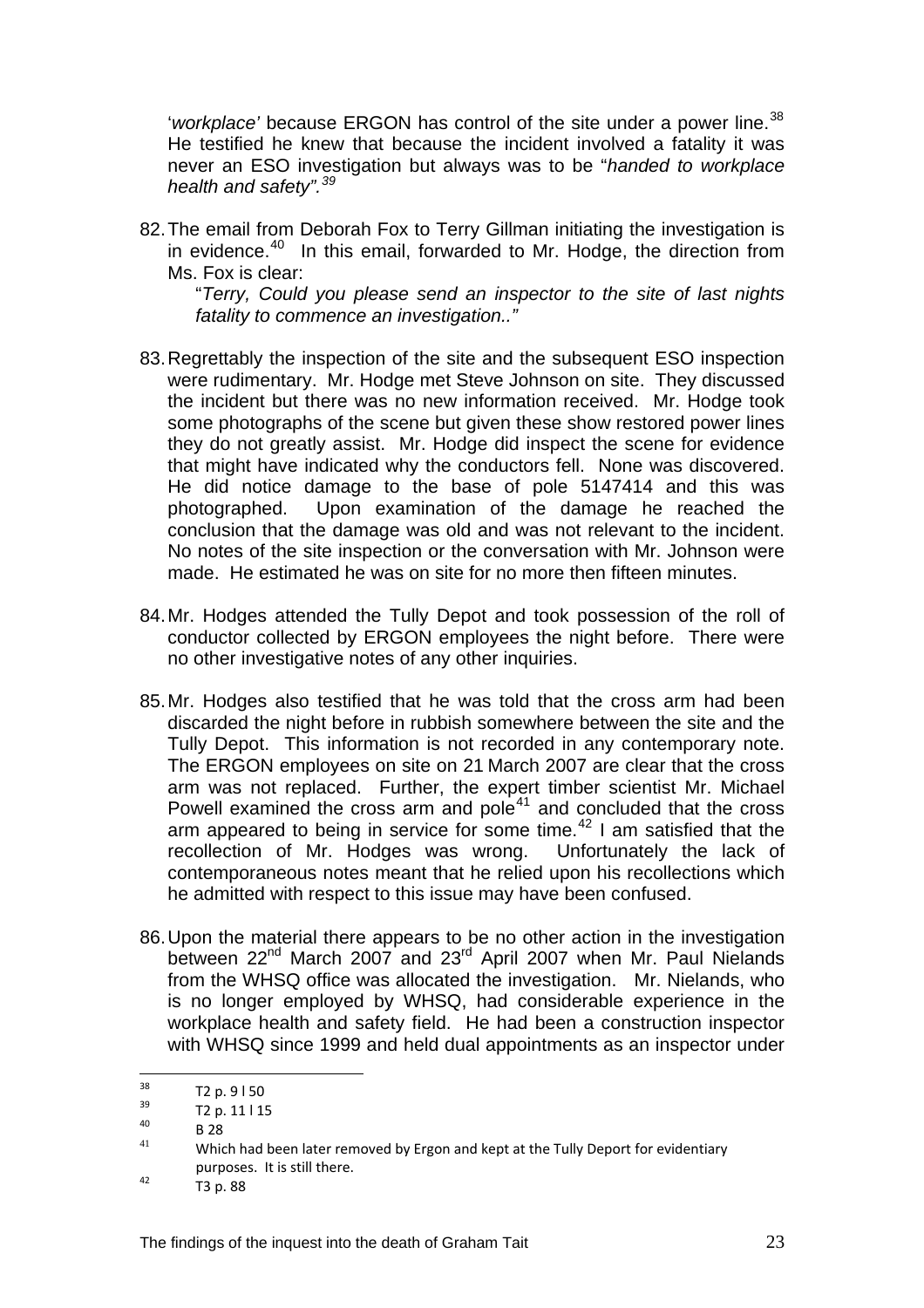the WHS Act and the Electrical Safety Act. He had participated in training to investigate electrical incidents. While he had, while working in other countries, been involved in investigation of fatalities caused by electrical shock he had not been involved in investigation of an electrocution from fixed wires.

- 87. Paul Nielands testified that the initial investigation was commenced by the ESO as the scene did not have the appearance of a workplace<sup>[43](#page-24-0)</sup> but then it was decided that WHSQ would take over. There appears to have been some discussion about the decision between inspectors but Mr. Nielands testified it was accepted as a management decision. Mr. Nielands began his investigation with a site inspection and spoke to Mrs Tait and Darryl Tait on 24 April 2007. His activity is recorded in WHSQ computer system called the Compliance Investigation System (CIS). He also made contact with police, including Sergeant Williamson, to ascertain the whereabouts of exhibits the police may hold.
- 88. On 26 April 2007 Mr. Nielands required ERGON to answer certain questions going to the possible causes of the incident. It is apparent from his evidence that Mr. Nielands was well aware that a primary focus of his investigation would be the reasons that the conductors fell and whether there was compliance by ERGON with the electrical safety obligations including the obligation on ERGON to maintain the overhead lines in safe condition and, to ensure, within reason, those lines did not clash together or separate through any structural fault within the lines. <sup>[44](#page-24-1)</sup> He had sought some input in drafting the questions to ERGON from the ESO.<sup>[45](#page-24-2)</sup>
- 89. Mr. Nielands ceased investigating this matter in late May 2007 because he had to return to his substantive position as a construction inspector. The new investigator was Rebecca Wright. Ms. Wright was a lawyer who had recently transferred into the role of WHSQ inspector. She had not received formal WHSQ investigation skills training at this time but had received some electrical safety training in her induction training in 2006. She held dual appointments as an inspector under the WHS Act and Electrical Safety Office.
- 90. After the handover from Mr. Nielands Ms. Wright spent a day or two familiarising herself with the files. She also spoke to her then manager, Paul Waltham, seeking guidance about the progress of the investigation. Her understanding of the purpose of the investigation was that it involved looking at every aspect involved in the incident to see what things could have affected or may have affected the outcome. Ms. Wright was frank in her evidence that during the investigation she sought advice from the electrical inspector in the WHSQ office about what sort of questions she needed to be asking. She was also candid in admitting that as this was her first major investigation she learned as she went along.<sup>[46](#page-24-3)</sup> She sought

<span id="page-24-0"></span> $43$  $^{43}$  T 2 p. 47<br> $^{44}$  T2 page 45

<span id="page-24-2"></span><span id="page-24-1"></span> $45 \overline{\smash{\big)}\ 12}$  page 65

<span id="page-24-3"></span><sup>46</sup> T4 page 14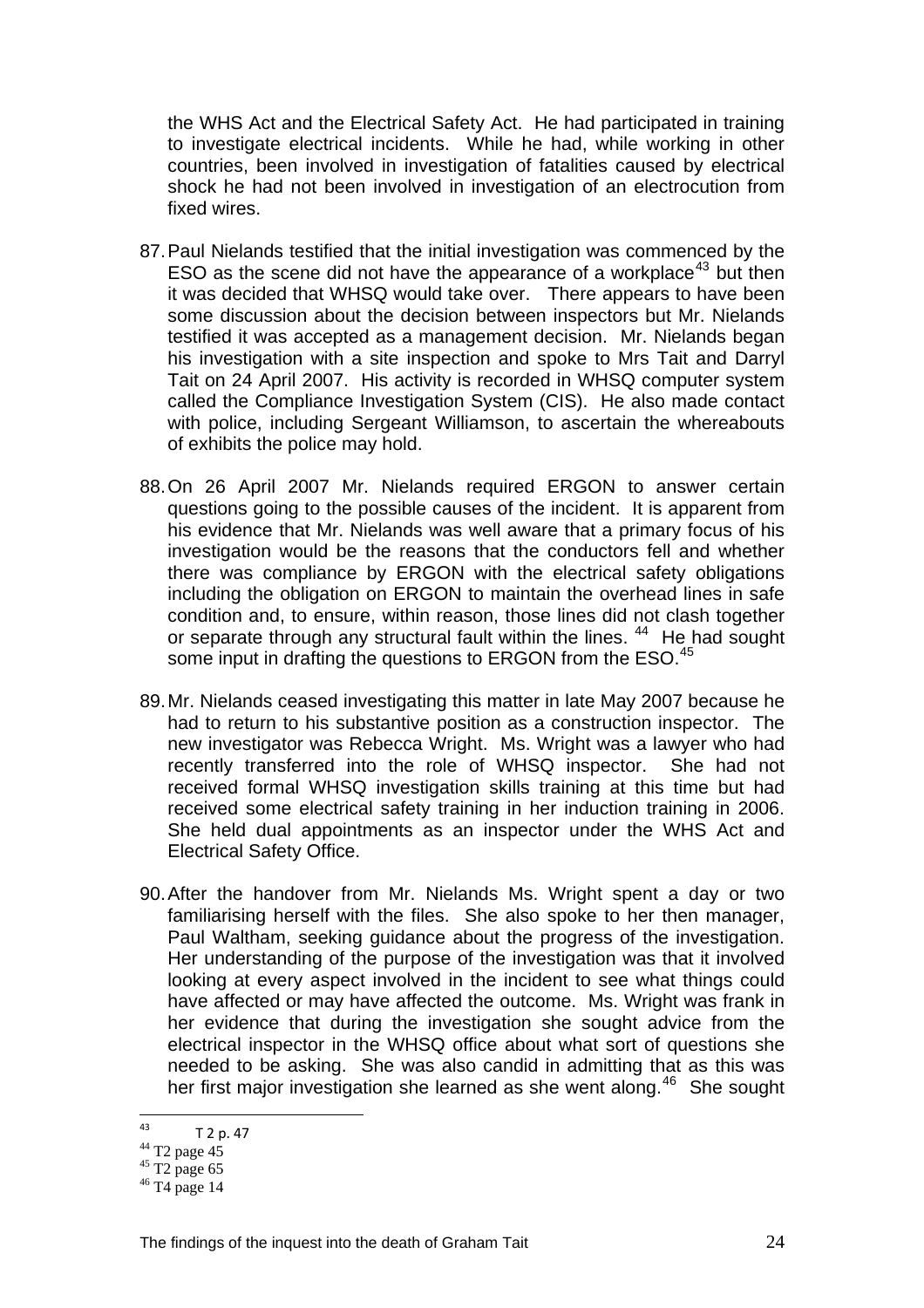advice from Terry Gillman from the ESO asking him whether there were any legislative requirements in relation to what had to be done to secure safety with low voltage power line. This advice is recorded in Exhibit B17:

*Terry advised that the ESO has not had too much involvement in the investigation but he was aware that Brett Hodge had seized some wiring. He suggested I speak with Darryl Stattmann to see what is in the ESO files and notebook entries.* 

 *Terry advised that there was a lot of legislation in place for high voltage lines, but virtually nothing for low voltage. As a safety mechanism, low voltage lines rely primarily on fuses which don't necessarily fail whey they (sic) is a fault. Investigations are on-going as to what can be done, but safety switches (as in houses) aren't an option as the low voltage lines could be connected up to 100 homes, and with safety switches they would be continually tripping.* 

 *The only real legislation for low voltage is in relation to the height of conductors and the exclusion zone for working around power lines.* 

 *Terry is aware that Keith Spencer from Ergon seized the actual pole involved in the incident but he does not know where the pole is stored.* 

- 91. Again Ms Wright was candid in admitting she was not clear on the "*technicalities"* of all that Mr. Gillman discussed.[47](#page-25-0)
- 92. The ERGON investigation report was received by Ms. Wright on 14 December 2007. She then spent some days in early January 2008 reviewing the report. She then issued ERGON with a formal notice to participate in a record of interview. She explained that the record of interview process is where a potential obligation holder is formally interviewed by the department. It is a recorded interview with set questions. The interviewee is given the opportunity after answering those questions to formally put forward any comments that they might want and to make and to provide the investigators with any documentation or any other information that they feel is relevant to the investigation. As there is the potential that there may be prosecution action everything is done in a very formal manner.<sup>[48](#page-25-1)</sup> However, after discussions with her new superior, Dean Coggins, in early February 2008 it was decided not to have a formal interview as ERGON had supplied all the required information in their investigation report.
- 93. Ms. Wright then finalised her final investigation report. This is Exhibit B2 in the Inquest. The investigation report essentially provides a summary of the ERGON report including:
	- précis of the statements of Catherine Evans and Daniel Tagney
	- précis of three independent reports prepared for the ERGON investigation

 $\overline{a}$  $47$  T<sub>4</sub> p. 16

<span id="page-25-1"></span><span id="page-25-0"></span> $48$  T<sub>4</sub> p. 23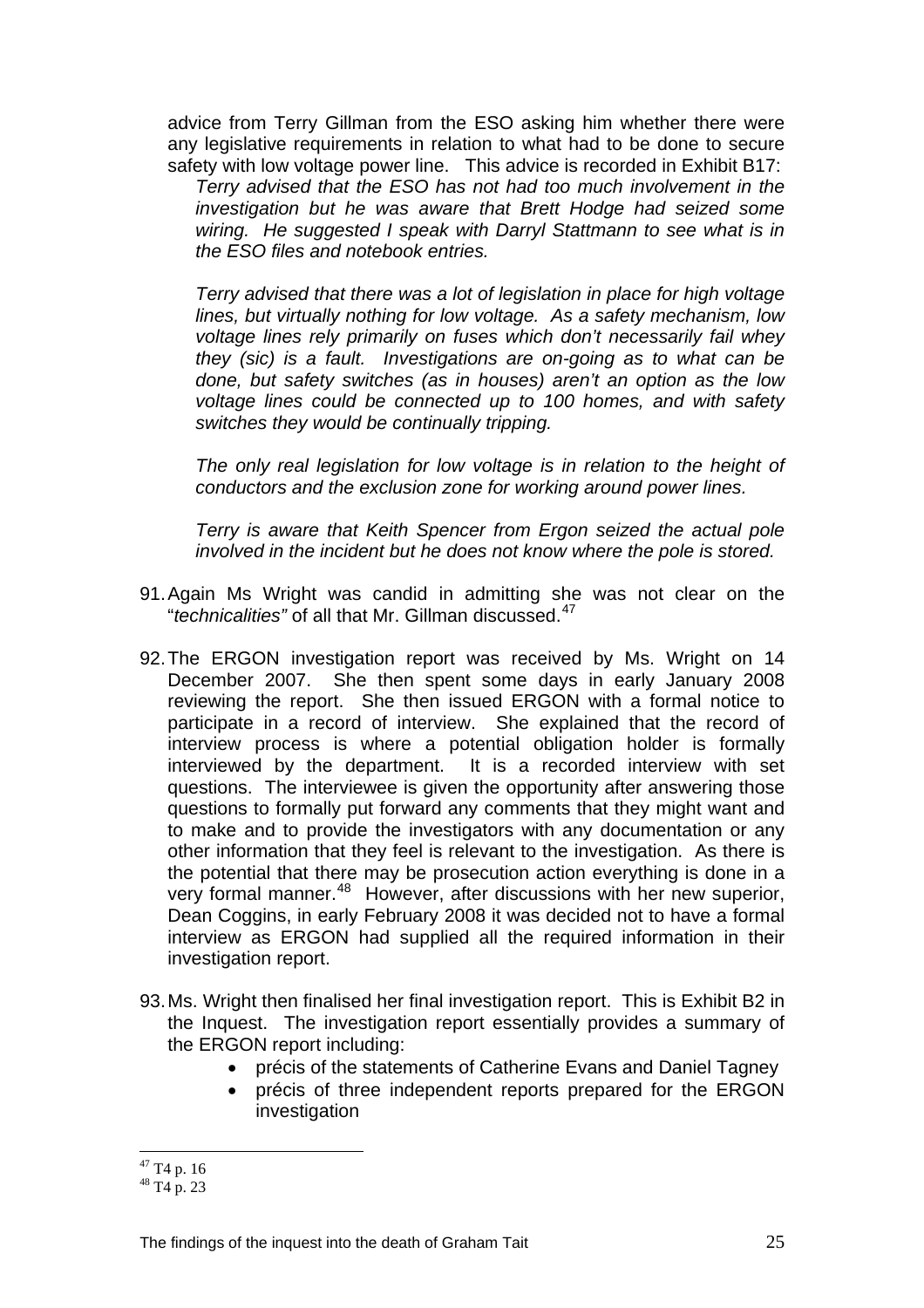- a copy of the Code of Practice Electrical Work Electrical Safety Act
- précis of the outcome of the ERGON investigation
- 94. The next section of the report is then filled in by the Regional Investigations Manager and is for the purpose of consideration of further action. Mr. Coggins (acting in this role) filled out this section and gave a statement of reasons why the investigation was complete and that there should be no further investigation. I include this statement in full:

*An obligation under s. 28(1) was imposed on Ergon Energy as owner of the assets to maintain them in a manner that did not affect the health and safety of their workers and other persons. It appears on the basis of the information obtained that Ergon Energy has discharged that obligation.* 

 *I submit that there is insufficient evidence that any person has a case to answer for the following reasons:* 

- *1. The investigation into the incident identified a number of possible causal factors as to why the conductors may have come down, but was unable to definitively confirm how this occurred on 21/3/07. It would seem in any case that what happened to cause the conductors to fall was out of control of the obligation holder at the time.*
- *2. Mr. Tait chose on his own accord to enter at night an adjoining vacant property consisting of wet ankle deep grass with no footwear and just a torch;*
- *3. Mr. Tait was not undertaking any sort of work activity at the time of the incident.*
- *4. The investigation found prior to the incident that these assets had been serviced and adequately maintained with no matters outstanding.*
- *5. Ergon Energy's CARE Report of 2000 identified the necessity to install spreaders as a priority 2 action plan, but had not yet commenced such upgrades in the TAIT'S area for reasons pertaining to cyclone priority areas to be done first. It can only be surmised that spreaders would have prevented the lines coming down if a cause could be substantiated of the contact between the two lines. An independent investigation and subsequent report identified among other things the same conclusion.*
- *6. There appears to be nothing untoward with the information provided to Mrs Tait by the Ergon Energy operator he night of the incident with respect to Ergon Energy's policies and*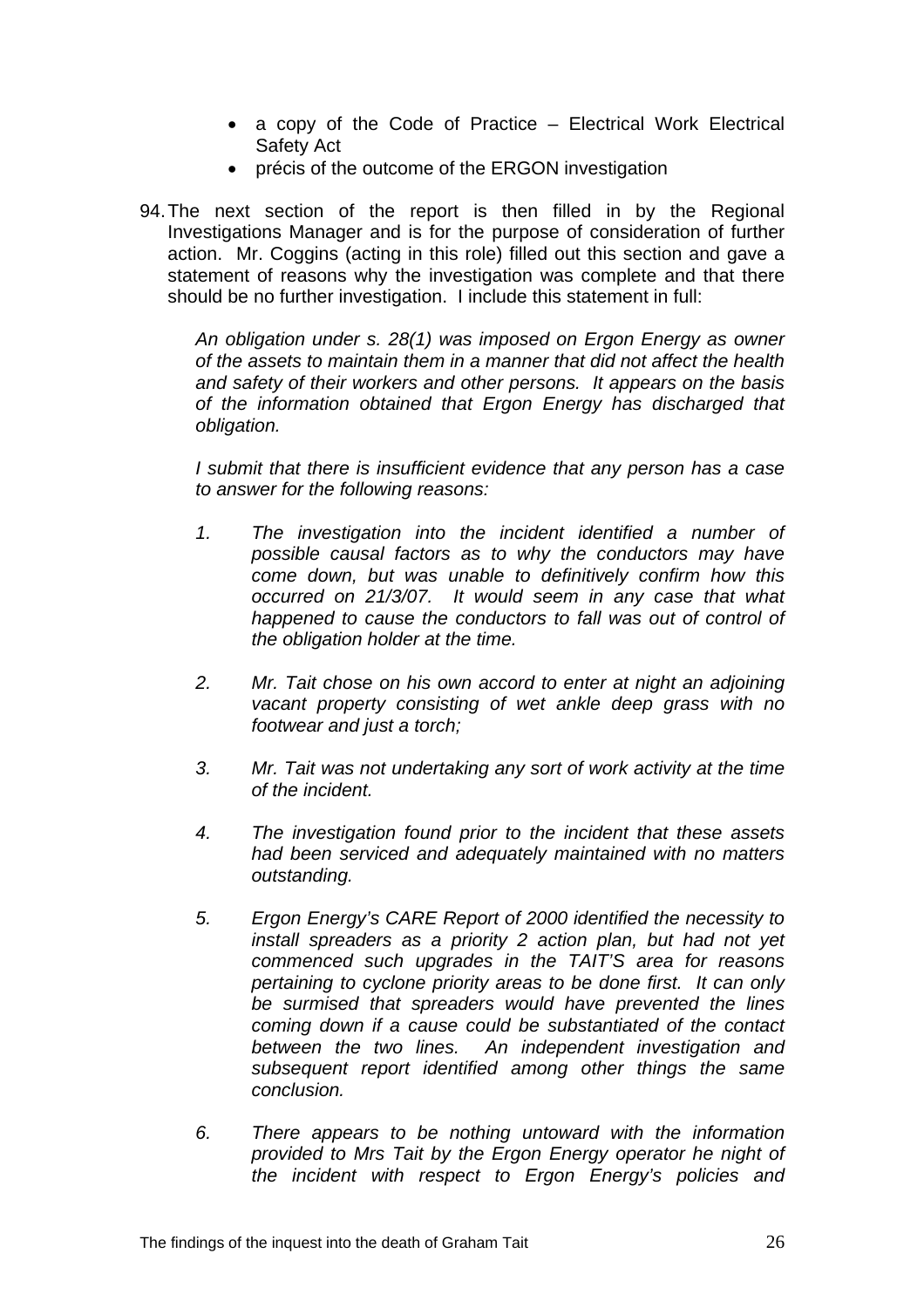*procedures at the time and the way in which the call was classified and appropriate action taken by the obligation holder. I would however recommend that Ergon Energy consider a review of information given by operators to a caller in a code yellow situation by advising of the possibility of fallen lines and relay any applicable safety information to the caller.* 

 *I would therefore recommend that the Director of Legal and Prosecution Services approve no further investigation of this matter. Any follow up with Ergon Energy to through the applicable ROM.* 

- 95. The Director of Legal and Prosecution Services WHSQ accepted the recommendation and advised no further comprehensive investigation of the matter would proceed.
- 96. Following this decision Mr. Coggins' recommendation with respect to changing of scripting for call centre operators does not appear to have been communicated to ERGON. At this time the responsibility of communicating recommendations was not with the investigators but another part of the Department.<sup>[49](#page-27-0)</sup> ERGON eventually sought a copy of the investigation report under a Freedom of Information request. It was supplied with all Mr. Coggins' notes blacked out. The completed form or the investigation file was never sent back to Ms. Wright after the determination of the Director of Legal Services. This is standard practice.<sup>[50](#page-27-1)</sup>
- 97. As noted previously ERGON included in their report reference to an incident recounted by a witness of a *sea eagle attempting to retrieve an electrocuted flying fox from the same LV network in May 2006. The shorting caused the conductors to burn off and fall to the ground. The local Ergon Crews rectified the damage and the bird was injured but survived. The Ergon incident number is Call Log ID 544098.[51](#page-27-2)* This report refers to an incident that was occurred on 14 May 2006 in the same location as the Tait residence. The FeederSTAT of that incident is in evidence[52](#page-27-3) and shows the call centre recorded "*that when a sea eagle tried to take a dead bat of (sic) of the powerline in the middle of their yard and has brought down two lines – two still remain intact. Adv to keep away from the area."* The powerlines were repaired the same day with Pat Casey recorded as performing the completed work.
- 98. Stuart Traill, Far North State Organiser of the Electrical Trades Union, testified at the Inquest that he had been told by various ERGON employees that Pat Casey, now deceased, recommended, following the 2006 callout, that the span of wires in question needed to have insulated spreaders installed to prevent further clashing and low voltage fuses installed on Sub Station 1522. These spreaders were not installed until

<sup>49</sup> 

<span id="page-27-1"></span><span id="page-27-0"></span> $^{49}$  T5 p. 10<br>  $^{50}$  T4 p. 38<br>  $^{51}$  Exhibit C1 p. 16<br>  $^{52}$  Exhibit C5

<span id="page-27-3"></span><span id="page-27-2"></span>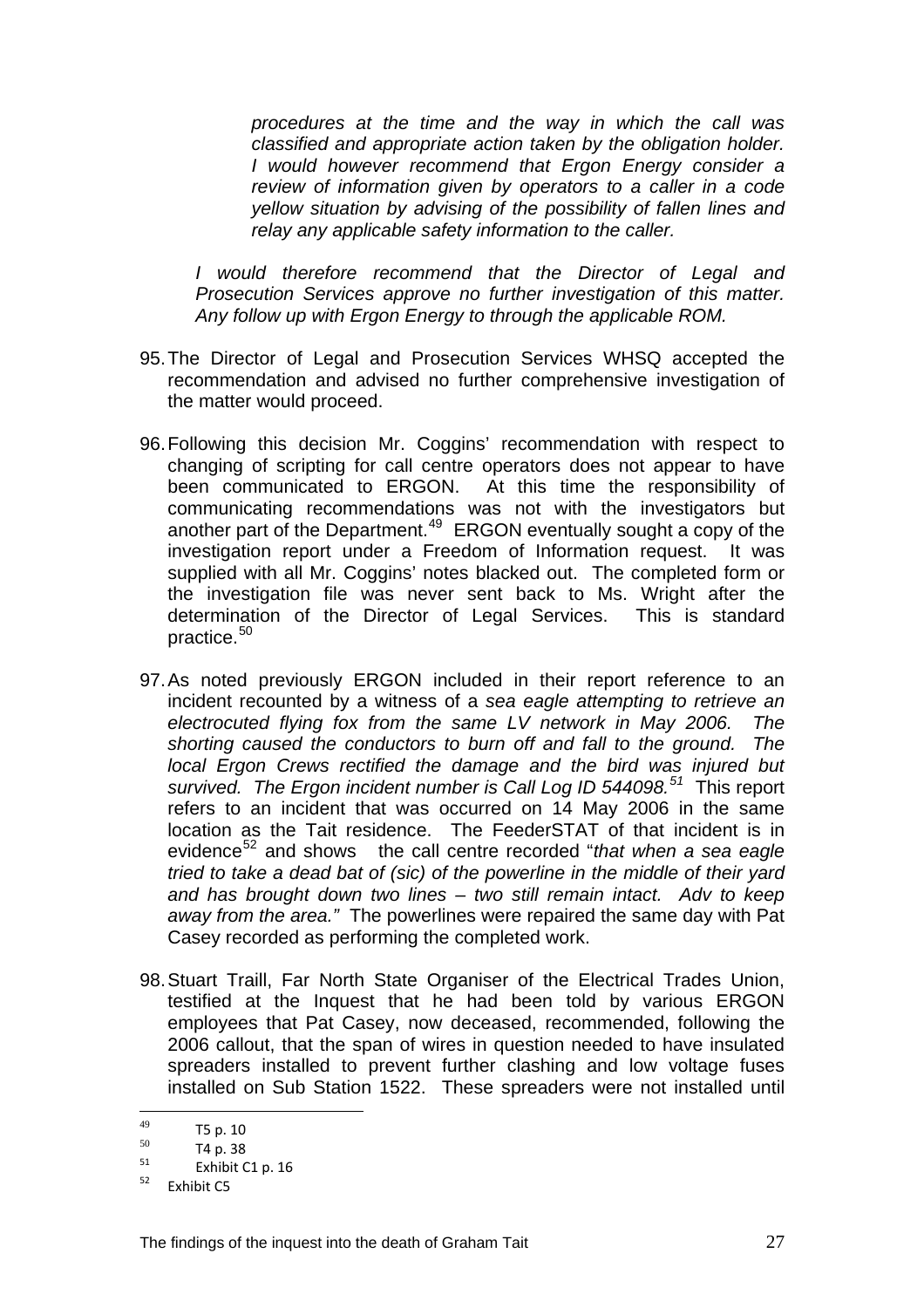the days following Graham Tait's death on 21 March 2007. It was Mr. Traill's view that the conductors would not have clashed and fallen to the ground if spreaders had been installed prior to the fatality.<sup>[53](#page-28-0)</sup> He testified in the inquest that he learned of the recommendation when he attended a meeting at the Tully Depot subsequent to Mr. Tait's death. There was some discussion amongst the members of the Tully depot and he was advised about the previous incident on the 14th of May 2006. He asked the Tully employees what were the actions back in 2006 and whether there were any recommendations made to ERGON, and was advised there was a recommendation following the earlier incident by Mr Casey. That advice was documented on "*a green form*" [54](#page-28-1) which is a standard ERGON form used to document the fault, the repairs and any recommended corrective actions into the future. The employees advised him that there was a recommendation from Mr Casey made on that form and handed in to ERGON for low-voltage spreaders to keep the conductors apart and a recommendation to install low-voltage fuses on the sub-station in question.<sup>[55](#page-28-2)</sup> Mr. Traill named Michael Stoter as one of those employees who provided him with information. Michael Stoter testified that he did recall Mr. Casey remarking after the electrocution of Mr. Tait in 2007 that he had made a prior recommendation for spreaders in all the fusible links to be placed on the pole.[56](#page-28-3) Mr. Stoter could not recall whether the recommendation had been placed on a green form but was definite that Mr. Casey had made such a comment.

- 99. ERGON Energy, through Mr. Bowes, made enquiries to try and locate a copy of the recommendation by Mr. Casey. None was located. Enquiries with the relevant Work Group Leader of the Tully Deport, Mr. Gudonis and the former Operations Manager for the Area, Murray Libenknecht, also revealed they had no knowledge of the recommendation.
- 100. In evidence Mr. Bowes explained how the "green form" worked. It is a term for a booklet of forms which record daily task risk management plans. These are forms that ERGON crews, before they commence work each day, use to undertake a risk assessment and document the things that they put in place in relation to their task. On the back of that form is a green work sheet, and if, for example, the crew were contacted during the day or after hours to respond to an incident or to respond to a customer job, they would log the details of that job on the green form and that green form would come back to the depot completed with details of the task that had been completed. It is also used to recommend further action that might be required. While there is not a separate field that identifies further or recommended actions Mr. Bowes understands ERGON staff use that general text field to log any further activity that might be required at the job side. That green form then goes back to the depot and they then generate

<sup>53</sup> 

<span id="page-28-1"></span><span id="page-28-0"></span><sup>&</sup>lt;sup>53</sup><br>
<sup>54</sup><br>
<sup>55</sup><br>  $\frac{5}{55}$ <br>  $\frac{5}{56}$ <br>  $\frac{5}{56}$ <br>  $\frac{5}{56}$ <br>  $\frac{5}{56}$ 

<span id="page-28-2"></span>

<span id="page-28-3"></span><sup>56</sup> T6 p. 52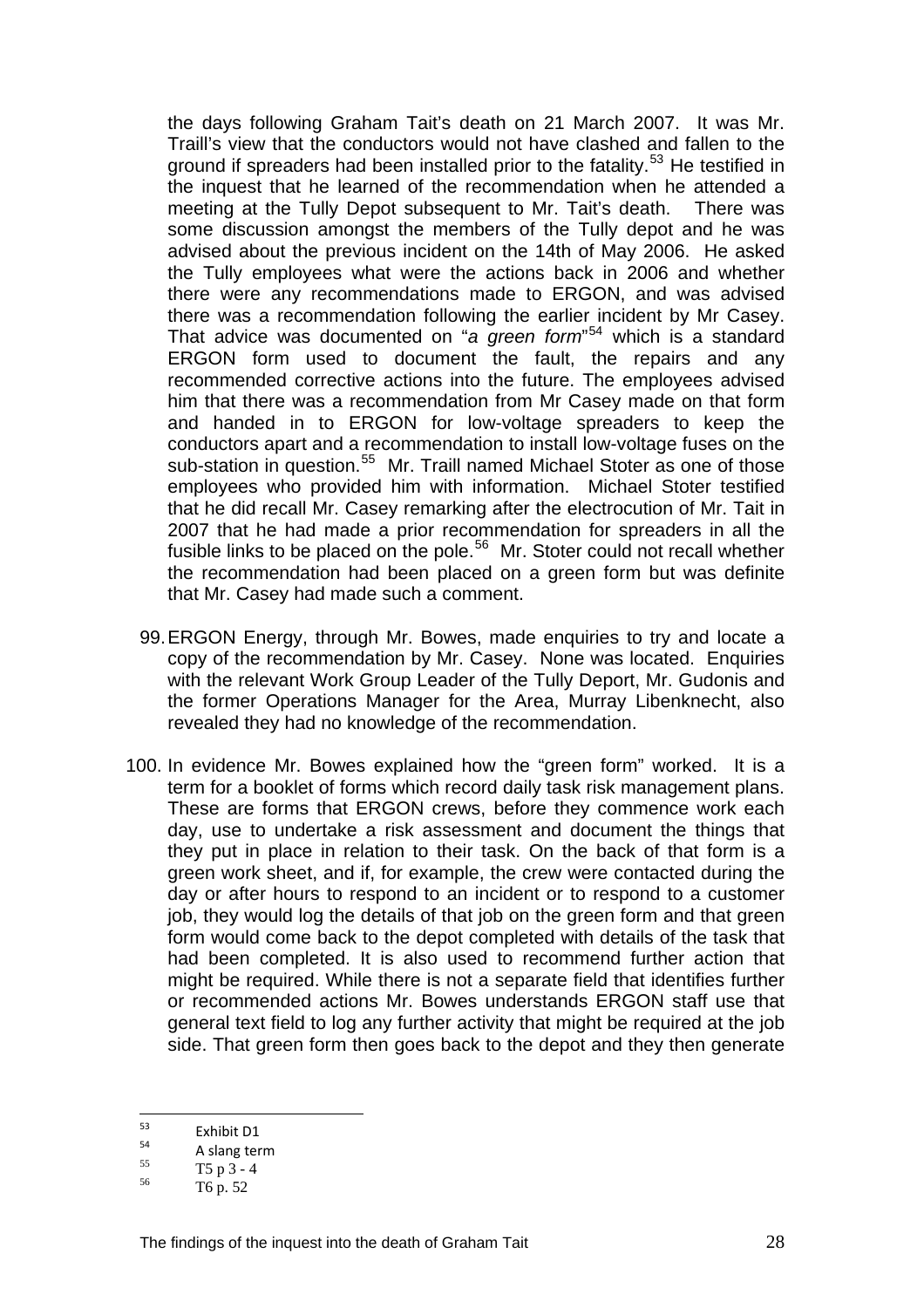another work order to go and do that follow-up task at a later date when it was appropriate to do so.<sup>[57](#page-29-0)</sup>

101. I accept Mr. Bowes and ERGON undertook substantial enquiries to find records of the purported Casey recommendation. None have emerged and while I am satisfied Mr. Traill and Mr. Stoter were entirely truthful as to their knowledge and recollections, I am not satisfied that Mr. Casey ever made the formal recommendation albeit it is entirely possible that he raised the matter in an informal way after he carried out the repair work.

# *ISSUES THE INQUEST EXAMINED*

- 102. At the beginning of the pre-inquest hearing I determined that the issues to be examined by the inquest were:
	- (1) What caused the conductors to fall in this incident
	- (2) The adequacy of Ergon's response to the initial fault call
	- $(3)$  The adequacy of the WHSQ investigation into the incident
	- (4) The findings I am required to make under s. 45 of the Act

Two further issues were canvassed by Counsel Assisting at the inquest being the equipping of the fire truck on the night of 21 March 2007 and QPS awareness of the MOU between the QPS and Department of Industrial relations.

103. In considering the issues I have the power under s. 46 of the Act which (relevantly) permits a coroner to comment on anything connected with a death investigated that relates to ways to prevent deaths from happening in similar circumstances in the future. As will emerge from a consideration of the issues substantial remedial measures have already been taken by some agencies and ERGON with respect to many of the issues to be discussed and I have referred to those actions to explain why in certain cases specific recommendations sought are not made. Finally, as must be apparent from these reasons the maintenance, running and regulation of the electrical network in such a large State presents immense challenges. Despite the assembly by Counsel Assisting of a large volume of material and hearing evidence over eight days, I am conscious this Inquest has explored only a small proportion of those complexities. Coroners must always be cautious of making recommendations without a complete understanding of those complexities and I have borne this caution in mind when making recommendations.

# *WHAT CAUSED THE CONDUCTORS TO FALL*

104. Mr Coulter, an Electrical Engineer, with lengthy experience in the electrical industry in Australia specialises in electrical network protection. He originally provided an independent expert analysis to the ERGON investigation as to the likely causes of an active to neutral short-circuit fault in the span of conductors. He is now employed by Energex as the

<span id="page-29-0"></span><sup>57</sup> 57 T7 p 13 - 14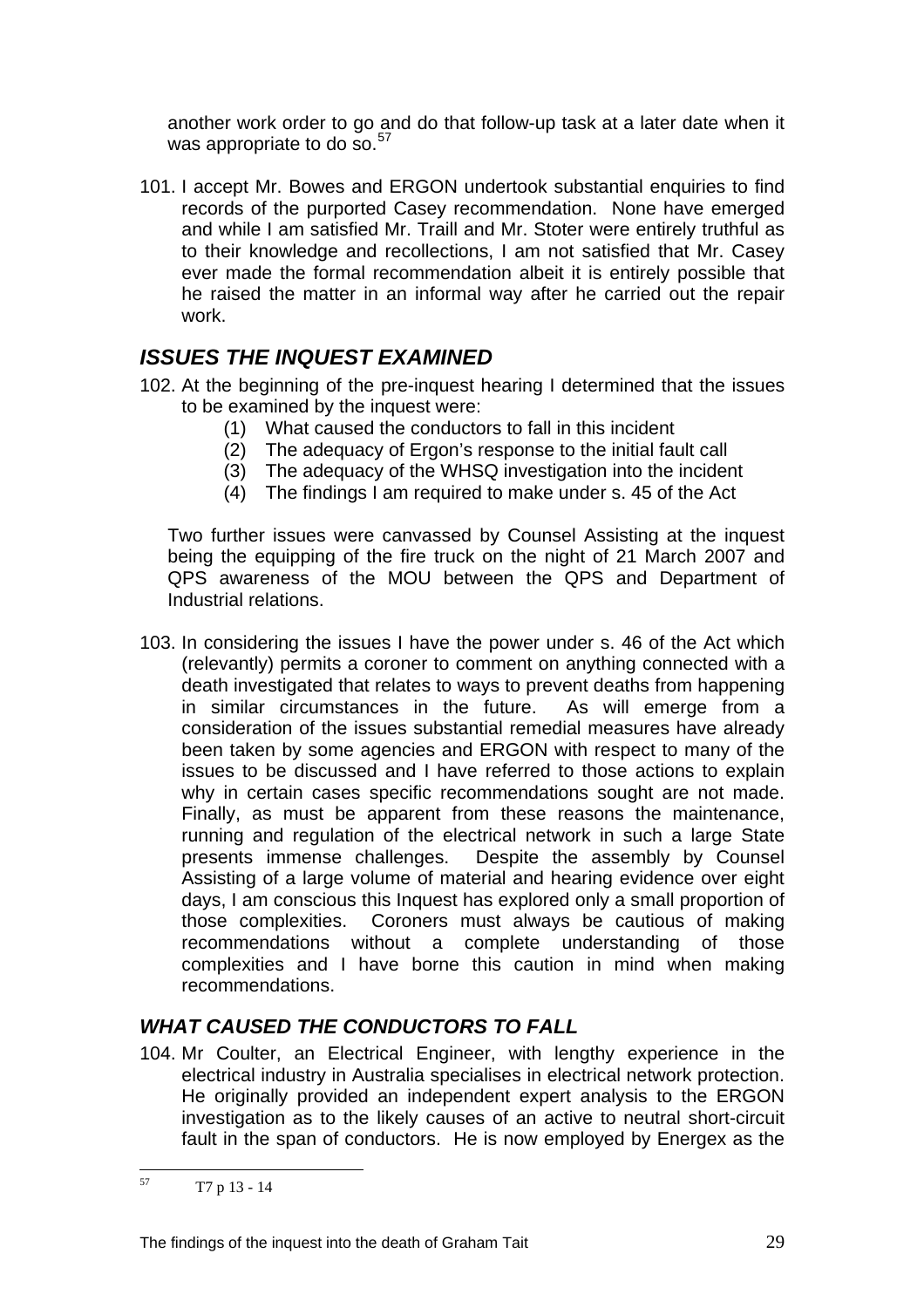Protection Engineer Manager. Having considered his qualifications, experience and evidence I am more then satisfied that his conclusions are in no way affected by his present employment.

- 105. Mr. Coulter set out what could be the hypothetical causes of the conductors falling as follows:
	- (a) One of the two conductors (either active or neutral) breaking some distance away from a pole and the source side flipping up and making sustained contact with the other before falling to the ground. The cause of the initial conductor break would be due to a pre-existing weak point that gave way at the time for some reason
	- (b) Conductor clashing initiated by impact to a supporting pole
	- (c) Conductor clashing initiated by high wind speed, gusts or turbulence
	- (d) Conductor clashing initiated by pole slippage
	- (e) Conductor clashing initiated by cross arm movement
	- (f) Conductor clashing initiated by mechanical forces due to short-circuit current flowing through the span for a fault elsewhere
	- (g) Conductor clashing initiated by a flock of birds alighting from a conductor near simultaneously
	- (h) Conductor clashing initiated by a high load or contact from an object being carried under the span
	- (i) Lightning strike and a subsequent flashover through the air mid span
	- (j) Conductors bridged by wind borne foreign object or debris
	- (k) Vandalism
	- (i) Tree/vegetation contact
	- (m) Conductor clashing caused by airborne wildlife contacting one or more of the conductors in-span. The commonest types of bird or animal in the locality of interest are fruit bats, flying foxes or a large bird such as a sea eagle.
- 106. He eliminated a number of causes immediately because the weather conditions were relatively mild  $((c), (i)$  and  $(i)$ . I concur with this conclusion
- 107. With respect to causes (b), (d) and (e) they relate essentially to a mechanical failure of the pole. Relying on the report of Michael Powell, timber scientist, he eliminated problems relating to the integrity of the pole. Mr. Powell gave evidence at the Inquest. The majority of his work is related to degradation of wood in circumstances where wood is not performing as it has been expected to and he will be engaged to investigate those causes or reasons why the performance is substandard. While the primary focus of his work is decay he comes across a whole range of different types of degradation including chemical, weathering and physical damage.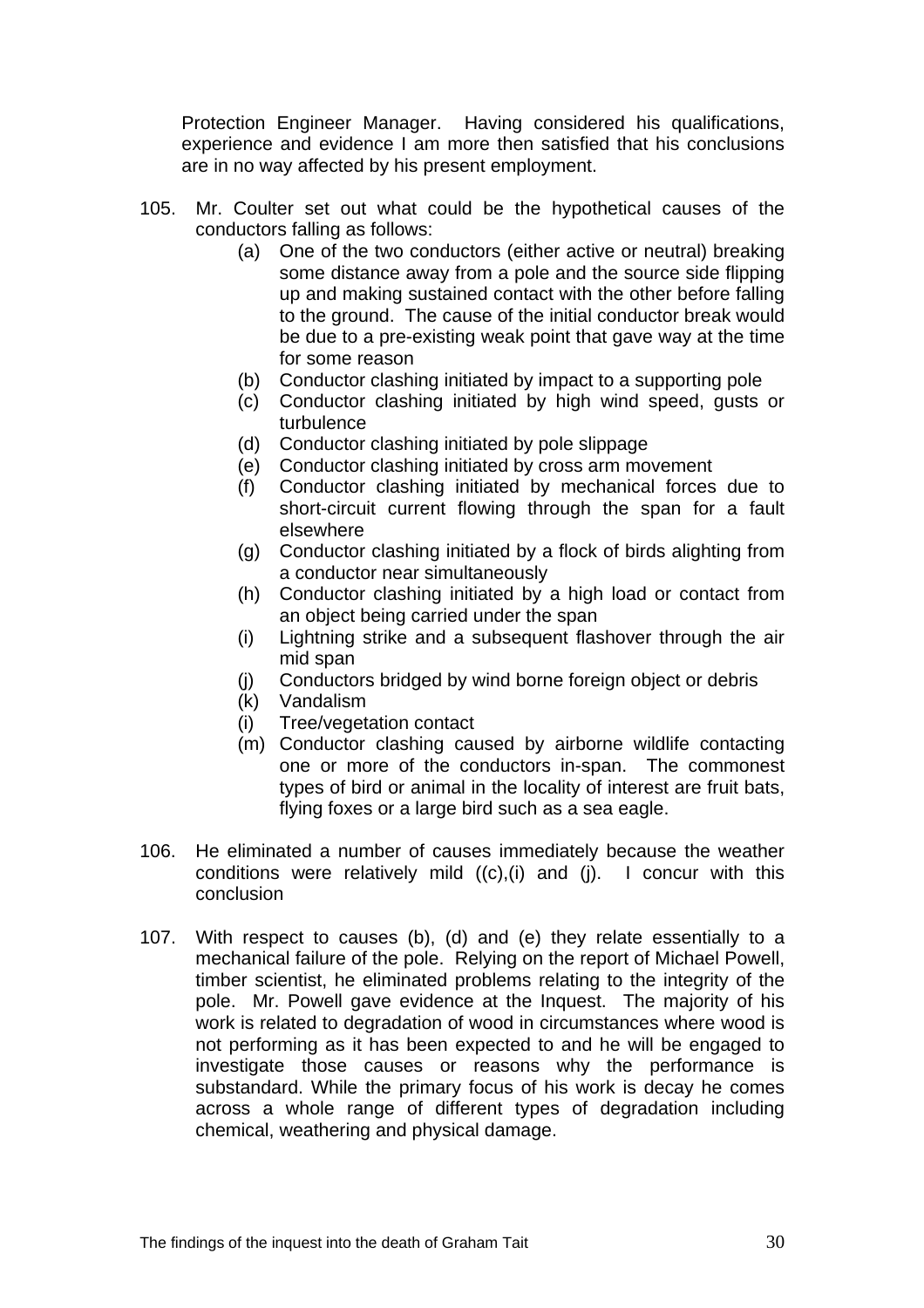- 108. When engaged by ERGON Mr. Powell was asked to comment on the integrity of the pole as it stood in the ground including whether it was likely that a vehicle or other machinery had impacted on the pole, whether, if that was the case, what that impact might have done to the integrity of the pole, whether other issues, such as Cyclone Larry had had any impact on the integrity of the pole and other factors which he considered to be relevant to any damage that he may observe.
- 109. Mr. Powell initially observed the pole<sup>[58](#page-31-0)</sup> in situ and then had the further opportunity to examine the pole after it had been removed. He found the pole to be in serviceable condition which meant that it was capable of supporting the insulators and conductors for at least another four years. Further, although the pole had a distinct lean downhill and towards the north-east, the angle of the lean was calculated to be no greater then 8 degrees from the vertical and would not, according to current ERGON guidelines require removal. The cross arm appeared to have been replaced relatively recently<sup>[59](#page-31-1)</sup> and was in good condition with no defects.
- 110. At the Inquest Mr. Powell was asked about the issue of removal of the cross arm raised by Mr. Hodges. He testified that the cross arm, although relatively new, was sufficiently weathered to have a date consistent with the ERGON records. The only way the cross arm would have been recently replaced was if it had been replaced with a used cross arm of the same vintage. Given Mr. Powell's evidence and that of Michael Stoter, I am satisfied that Mr. Hodges allegation that the relevant cross arm was disposed of after the incident can be dismissed.
- 111. Mr. Powell also examined the fresh damage to the wood pole which in his opinion was consistent with been struck by a hard object such as a vehicle or machinery. The impact had scored the pole and dragged out a noticeable but small volume of wood material. He estimated the damage had occurred  $2 - 3$  weeks before he examined the pole on 24 March 2007. He considered it highly unlikely that this impact compromised the integrity of the pole as the small amount of wood lost was highly insignificant relative to the overall strength and condition of the pole. While the impact may have contributed to the lean of the pole this was also considered insignificant due to the glancing nature of the impact and the location relatively close to the ground. He also considered that the lean of the pole (attributed by anecdotal evidence to the effects of Cyclone Larry in 2006) and the lost pole cap would not have compromised the integrity of the pole.
- 112. I accept the evidence of Mr. Powell and agree with Mr. Coulter's conclusion that given these findings a failure of the pole or cross arm was unlikely to have caused the falling of the conductors.

<span id="page-31-1"></span><span id="page-31-0"></span><sup>58</sup> 

 $58$  Pole 5147414<br> $59$  According to ERGON records in 2005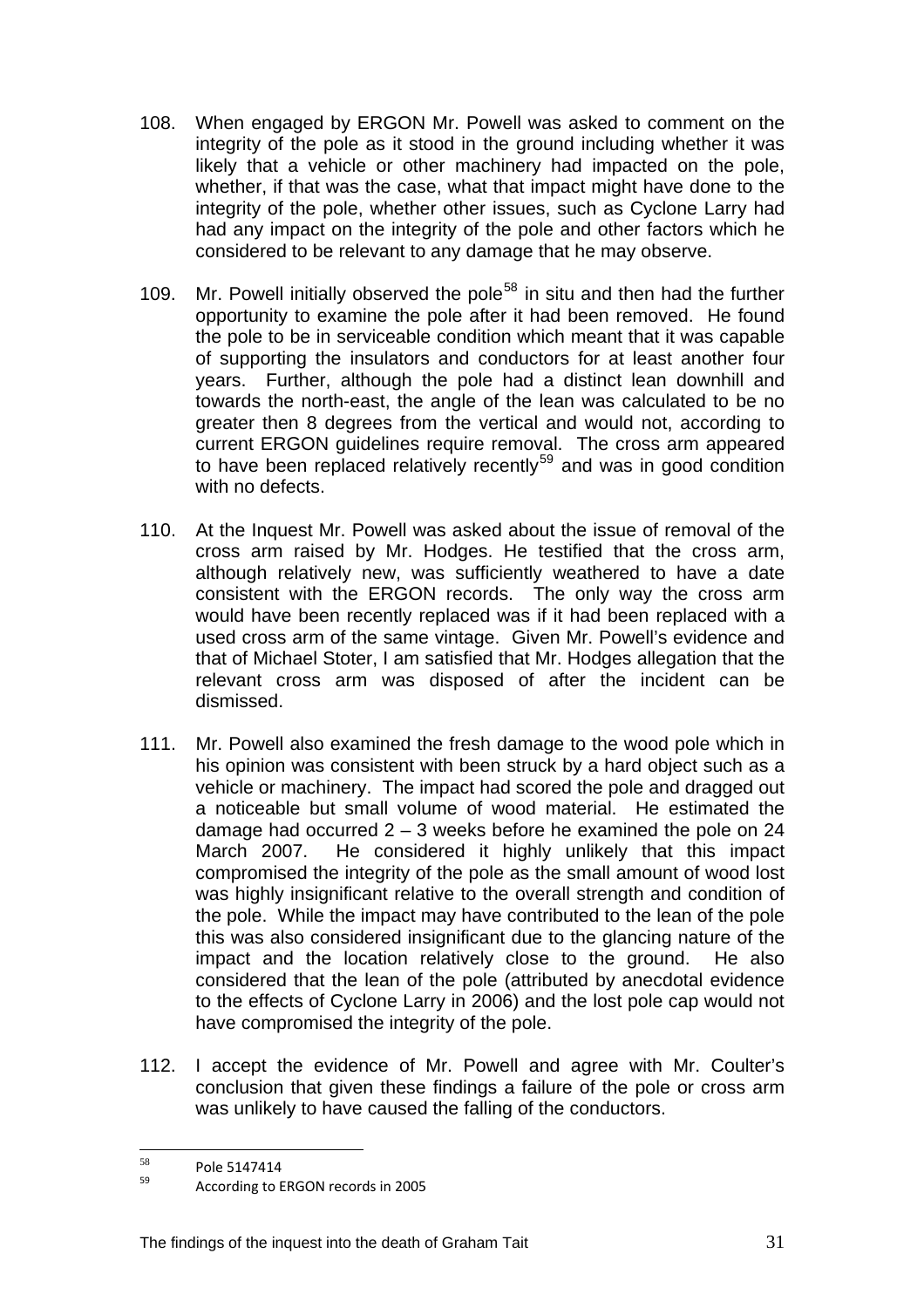- 113. Mr. Coulter also eliminated vehicle movement under or near the line section (h) and vandalism (k) given there was no evidence to support these suppositions. Again that finding is entirely consistent with the evidence given in this Inquest. Also eliminated was cause (l) as the relevant span of conductors was well away from any trees or vegetation that might have come into contract with the conductors.
- 114. Mr. Coulter also relied on Mr. Ross Gilbert's opinion to eliminate a preexisting weak point in the wires causing the overhead conductors to break (a). Mr. Gilbert is a consulting electrical engineer. He spent 34 years working with the State Electrical Commission of Victoria and then 18 years as a consulting engineer. His particular area of interest and expertise is overhead and underground power lines. Mr. Gilbert provided an expert opinion to ERGON on the condition of the conductors and records and assesses the damage caused to the conductors and was also called as a witness in the Inquest.
- 115. As part of his methodology Mr. Gilbert attempted to reconstruct the span of the conductors. This task was made considerably harder by the random manner in which the conductors were recovered. The majority of the conductor spans, six lengths, were recovered from WHSQ at their Sheridan Street Office. These were the conductor spans originally seized by Mr. Hedges (ESO) from the Tully Depot on 22 March 2007. ERGON held another 5 pieces of conductor at various locations and the largest piece (16.4m) was inspected. The pieces of conductor cut and seized by Sgt. Harris were also in the custody of WHSQ and were inspected. These pieces were relatively short. With the exception of the pieces taken by Sgt. Harris there was no record of the location of where any of the conductor pieces were recovered from or the phase $60$  they came from. Seventeen metres of cable were missing. Mr. Gilbert testified he asked ERGON about this missing length but they were unable to produce that missing cable. They had apparently being unaware it was missing until Mr. Gilbert raised the issue. Subsequently the cable has never been located. The randomness of the collection of the conductors made it very difficult to reconstruct the spans.
- 116. Conductor cable can fail mechanically in two ways: brittle failure and ductile failure. Small size copper conductors, as these conductors were, have a history of brittle mechanical failure. This is most apparent in tightly strung lines and usually occurs where the conductor is secured to the pin insulators. It is the result of "work hardening" of the metal due to conductor vibration near anchor points leading to a corrosion fatigue mechanism. This occurs where water is retained against the conductor surface by it lying on the insulator surface or within the wraps or ties. Upon examination of the conductors Mr.

<span id="page-32-0"></span> $50<sub>2</sub>$ Mr. Gilbert explained that there was no way to tell an active or neutral conductor from examination. It was only when they were insitu overhead could they be identified.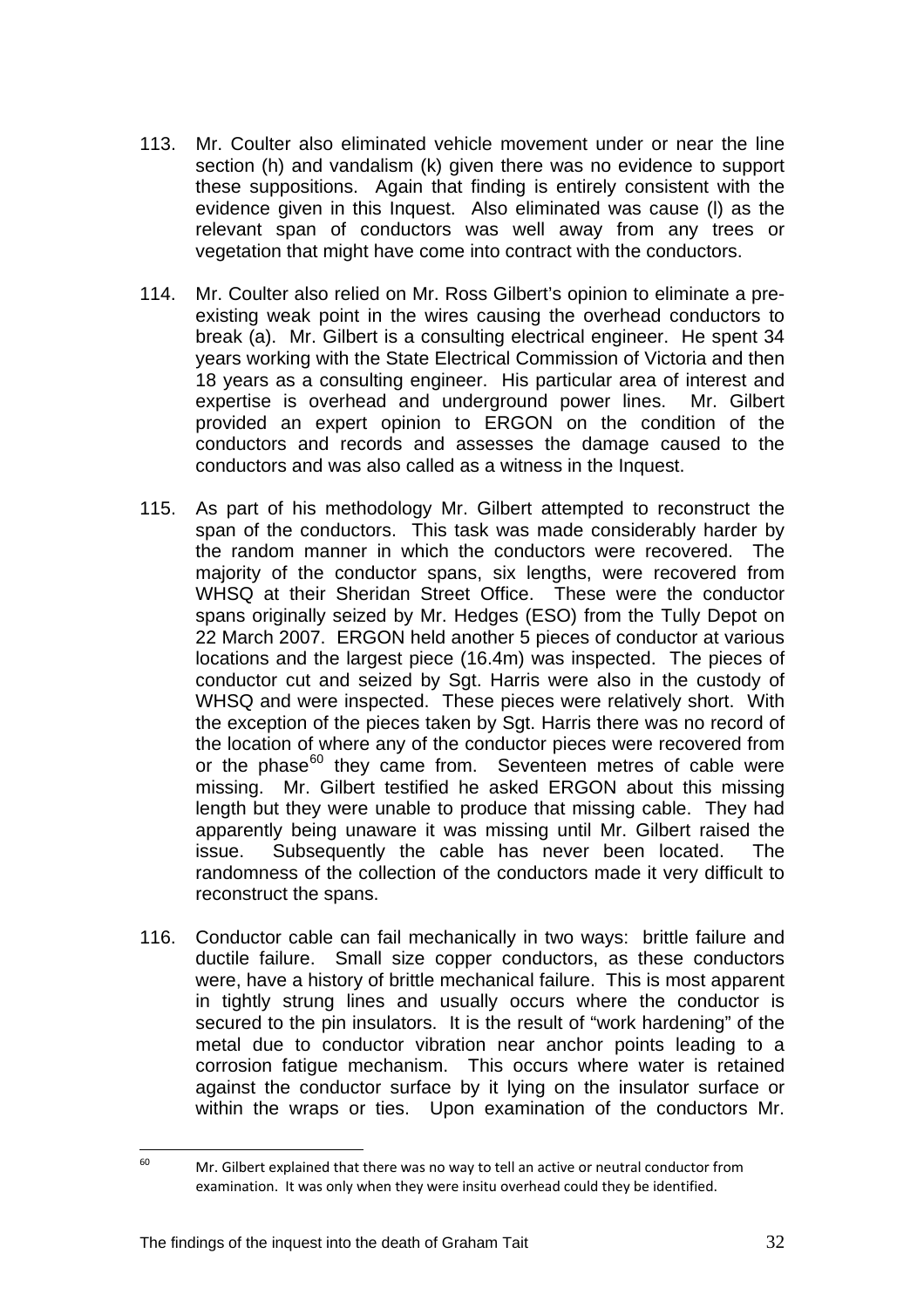Gilbert found no failure of the conductors at the supports and no evidence of any brittle looking break (fatigue or corrosion fatigue fracture) in the conductor strands. He considered a brittle failure extremely unlikely to have caused the conductors to fall.

- 117. Ductile failures are possible if the conductor temperature rises sufficiently under fault current conditions to reduce the mechanical strength of the conductor to a value less then the tension of the sagged conductors. Under these conditions there will also be increased sag in the conductors resulting from increased conductor temperature, a reduction in the tension of the conductors with the increased sag, increased magnitude of electro-magnetic forces resulting from the fault current and the possibility of horizontal displacement and the conductors clashing.
- 118. Mr. Gilbert found some evidence suggesting ductile overload failure but for that failure to be the primary cause of the incident a short circuit fault beyond the ductile overload failure would need to occur in order to establish the fault current necessary to raise the temperature of the conductor sufficiently for a ductile overload failure to occur. He found no evidence of this occurring and believed that a failure of the nature is unlikely to be the primary cause of the incident.
- 119. What Mr. Gilbert did find on examination of the conductors was obvious arcing damage to all the separated ends as well as the conductors around the 30 metre mark. An arc is established where there is no solid contact between conductors but the voltage is sufficient to break down the separating 'dielectric' (generally air) causing an electrical discharge and ionisation that establishes and maintains the arc. The establishment of an arc removes copper from the conductor strands by creating, high, localised temperatures sufficient to melt and/or vaporise copper.
- 120. Mr. Gilbert considered most of the damage he found was the result of an arcing contact between the active and neutral conductor. This will occur if the active and neutral conductors clash together (conductor clashing), wrap around each other in the air or become entangled on the ground. In this case he could not say what damage occurred from the conductor contact in the air and what damage occurred on the ground. In evidence Counsel Assisting referred Mr. Gilbert to Darryl Tait's evidence that he saw no arcing or sparks or heard no noise as he and his father approached to where the conductors were lying. Mr. Gilbert considered this evidence indicated that the active and neutral conductors were not in contact with each other on the ground at this time.
- 121. In evidence he explained his attempts to reconstruct the conductors by matching failure modes of individual strands. This was made difficult because of the method of collection and damage so results were not conclusive. Nevertheless he testified that while no definite failure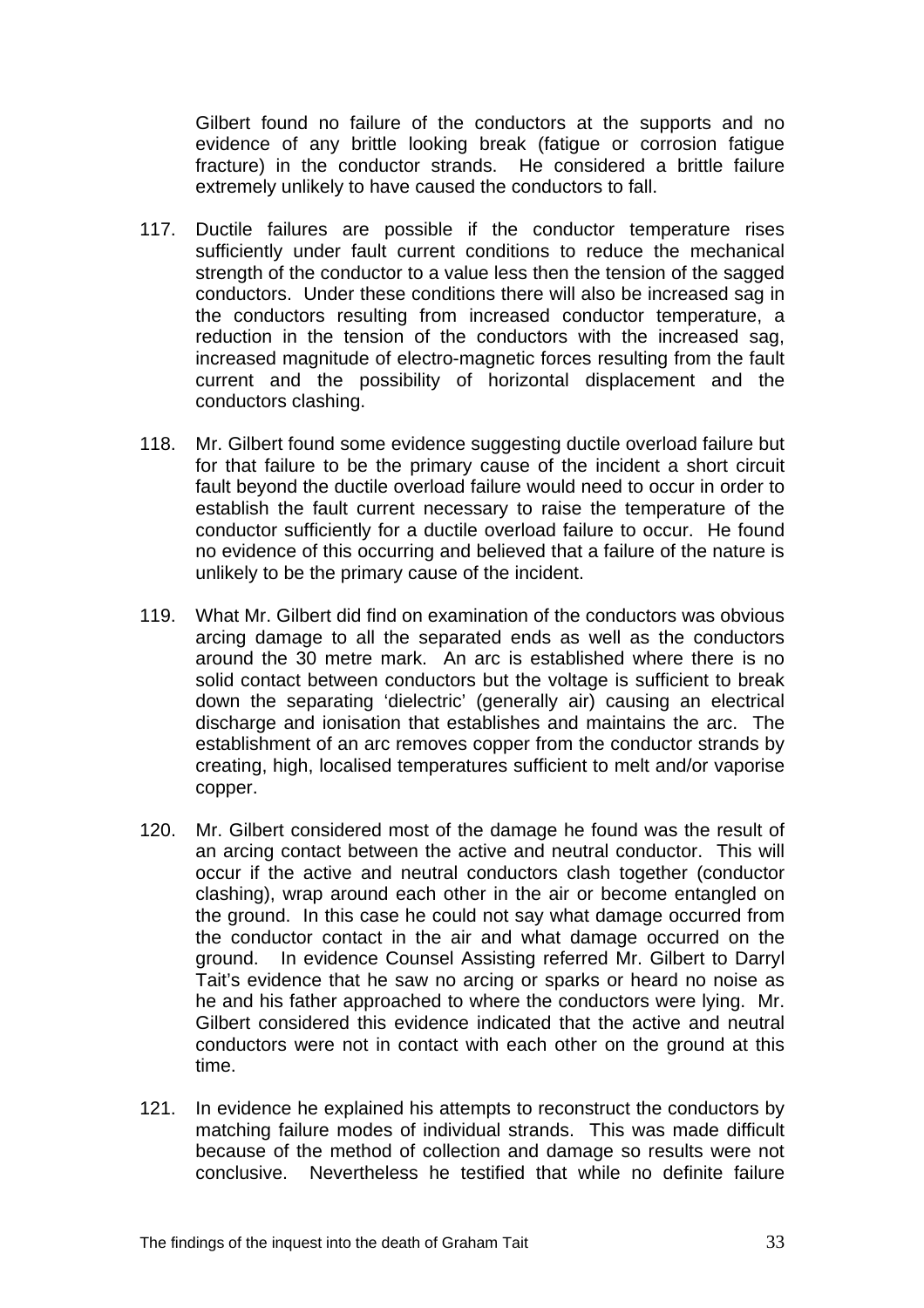sequence could be deduced there was evidence that the active and neutral conductors were in contact at pieces A and B and he believed that they probably contacted at the A and B point first, then the conductors have wrapped together at the 30 metre mark because of the electromotive forces that were generated, and the cable failed first at points A and B and then progressively failed at the other points, working backwards.<sup>[61](#page-34-0)</sup>

122. Mr. Gilbert was referred to Mr. Coulter's opinion of the likely cause of the conductor clashing: *In the event under consideration possible mechanisms for creating continuous (sustained) contact between the active and neutral conductor have been eliminated. This leaves the most likely scenario for the fault to be as follows.* 

 *The A phase active and neutral conductors (at least) have been brought into initial contact by impact forces from collision within the span by a large bird or flying fox. Short-circuit fault currents will flow from the initial contact, arcing erosion damage to the conductor will start, and the resulting electromotive forces cause such conductor movement as to set up sustained clashing and or tangling. As the current flows for longer times, the conductor length will increase and contact becomes easier to maintain. At each contact point there will be further arc damage. If the conductors became tangled, as is probable, the arc duration at a particular point could be long enough to sever the conductor at that point. An approximate calculation of the duration of arcing needed to sever 7/064 Cu conductor for the Ergon calculated short-circuit fault current value of 1129 Amp gives a time of under 1 second.* 

 *In the scenario here the conductor would have been progressively burnt into sections in the air until the active and neutral conductor fell free of each other on ton to the ground. This could have taken many tens of seconds due to the sporadic nature of the burn-down combined with the fact that arcing faults tend to reduce the magnitude of the short-circuit current thus requiring longer times to for fuse operation than the 10 seconds mentioned above.* 

- 123. Mr. Gilbert accepted this scenario as the most likely occurrence with the only reservation been that the original knock at points A and B would have had to be quite severe given there would be less sag of the conductors at this point.
- 124. Mr. Coulter's opinion was that when the active and neutral conductors were on the ground there were two contact scenarios. If the conductors were in direct contact the short circuit would be maintained. If they were not in contact the current flow would be through the earth. In this latter scenario if there were only a few centimetres separation

 $\overline{a}$ 

<span id="page-34-0"></span> $61$  T5 page 41

The findings of the inquest into the death of Graham Tait 34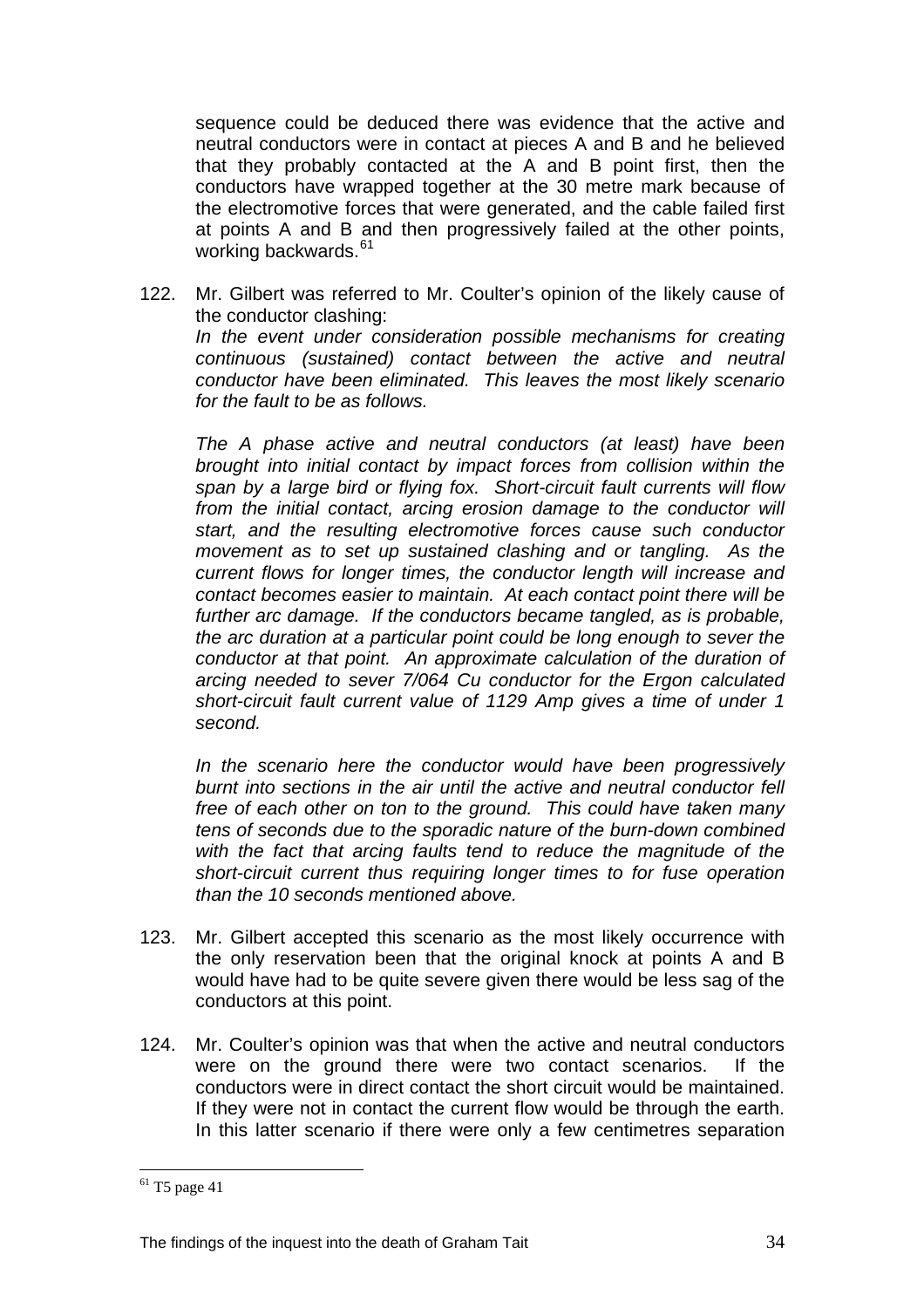the current flow will be quite small and there would be no arcing, no noticeable light emission and probably no further conductor damage. The touch voltage for the active conductor would be very nearly 240 volts. In my view it is this latter scenario that best fits with the Darryl Tait's description of the scene as he and his father approached the power pole.

125. Having regard to the expert opinion I accept that Mr. Coulter's scenario is the probable cause of the conductors clashing and falling to the ground despite there been no animal carcase found at the scene. Witnesses $62$  accepted that a bird or flying fox might hit the lines but also fly away. Mr. Coulter also considered a flock of birds on the lines flying off at the same time could cause wires to clash.

#### *Preventative Measures*

- 126. The expert witnesses, and indeed many of the technically qualified witnesses, agreed there were measures that could reduce or minimise the risk of conductors clashing: the installation of spreaders and LV fuses, the replacement of small copper conductors with LV aerial bundled cable and undergrounding wires.
- 127. With respect to LV spreaders Mr. Gilbert testified he believed that the installation of spreaders on the relevant span would probably have avoided the clashing of conductors. He considered they were probably a lower cost alternative to replacing all of the bare conductors with insulated conductors. In Victoria, effectively all rural areas would have spreaders in any low voltage spans that still exist there because of the propensity of conductor clashing to also start bushfires. This installation has proven to be very effective.
- 128. Mr. Coulter also testified to the effectiveness of spreaders in Victoria. From his knowledge in Victoria every section of low voltage overhead line has at least one spreader and sometimes two. That came about because of primarily bushfire risk but it has been recognised that there are other advantages to their installation in keeping broken conductors in the air and reducing clashing of conductors following wildlife strikes.
- 129. Mr. Bowes informed the Inquest that LV spreaders have been introduced into the ERGON network in considerable numbers since 2000. Between 2001 and 2003 7000 spreaders were installed in the Cairns and Townsville areas. Further LV spreaders were installed under the Cyclone Area Reliability Enhancement ("Care") Program. Approximately 5,667 spreaders were installed in heavily populated areas between Bowen and Ingham in the period October 2007 to April 2010. The initial criteria under CARE focused on installation in highly populated areas.

<span id="page-35-0"></span>62

Mr. Johnson, Mr. Stoter, Mr. Trail and Mr. Coulter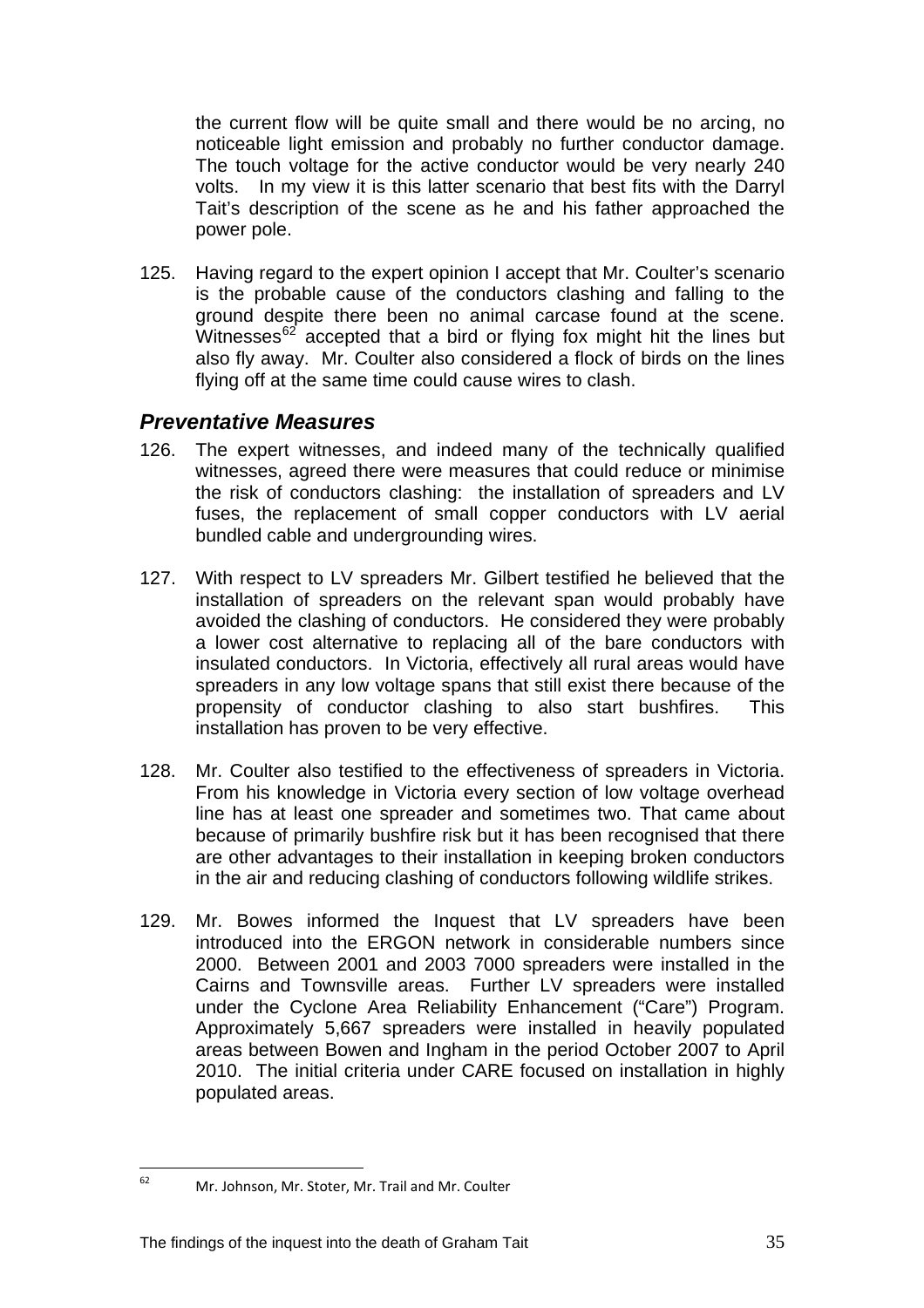- 130. ERGON continues with a program to identify spans where LV spreaders may need to be installed across the State. In particular in 2011/12 fourteen feeders (five in North Queensland) have been identified for installation of spreaders by analysing all outages caused by LV conductors clashing and subsequent failures. Further analysis will be undertaken by looking at all historical LV conductor clashing failures and prioritise these based on risk.
- 131. While some issues were raised generally about prioritisation of installation of spreaders I consider that the present program instituted by ERGON is informed by risk assessment and should not be criticised. Its program has to be understood in the context that when ERGON was established in 1999 it inherited infrastructure from six regional electricity distributors that was not cyclone proof. Since that time obviously considerable effort has taken place to address deficiencies in the infrastructure.
- 132. However, I do accept the Tait family submission that the incident in 2006 should have triggered a risk assessment of the risk of clashing conductors causing a conductor failure. Mr. Bowes consider the 2006 incident could have been logged into what is known as the "eSafe" system which is an electronic system used by ERGON to record, action and monitor safety issues. Given that the 2006 incident involved an asset failure it could have been referred back to ERGON'S asset management group to investigate the failure. He could not say why this incident was not captured in the incident reporting system.<sup>[63](#page-36-0)</sup>
- 133. Nevertheless as Mr. Bowes quite properly conceded the 2006 incident constituted a "*missed opportunity"* for risk assessment and formal consideration of whether spreaders and low voltage fuses should have been installed on that span of conductors.<sup>[64](#page-36-1)</sup> I agree with Mr. Bowes' assessment.
- 134. Contributing to the missed opportunity for risk assessment was the legislative reporting requirements for dangerous electrical incident to the ESO. As the 2006 incident caused no injury and involved low voltage line the Electrical Safety Act did not require reporting of the failure of conductors. No witness was able to satisfactorily explain why the fall of low voltage conductors was treated differently to high voltage lines. As Mr. Traill said in response to my question as to the reason for the differentiation:

*I don't know what the differentiation is; as to why - high voltage conductors obviously have a great potential, given the nature of the and the electricity network, the high voltage network in this area - is 22,000 volts. So if you've got 22,000 volts on the ground, alive, you've got a serious problem.* 

<span id="page-36-0"></span> $63$  $\frac{63}{64}$  T7 p 11

<span id="page-36-1"></span>T7 p 11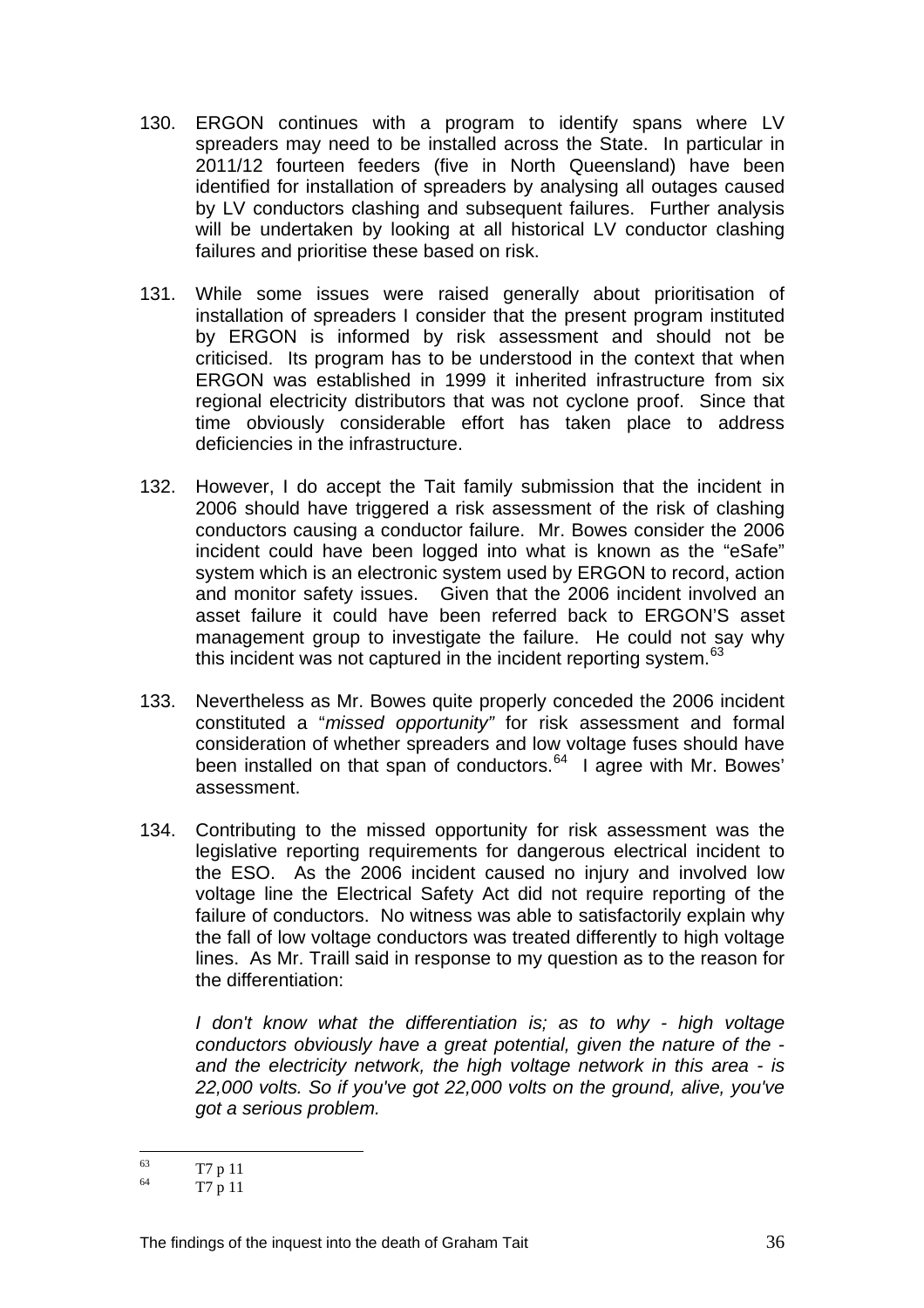*And obviously you've got a great potential to injure and kill. Low voltage, I'm not sure why - why low voltage is not a reportable incident, as I stated earlier. I personally would like to see it, because any live electricity wire on the ground has the potential to kill. If you've got a busted power point in your house, it's got the potential to kill. If it's on the ground, like, number 1, through the risk assessment process, obviously elimination of a hazard, is the top of the hierarchy of control. So if you can eliminate a hazard, i.e., eliminate the risk of a wire falling to the ground alive - you're minimising the risk.[65](#page-37-0)* 

- 135. Mr. Dieckmann from the ESO was not aware for the differentiation except on the basis that high voltage wires were very dangerous. Mr. Bowes testified that he considered that a LV conductor that remained alive on the ground would be something probably worthwhile reporting with the reasonable caveat that any reporting requirement would have to allow for times of natural disaster when there would always be the likelihood of multiple failures even when preventative action was taken.
- 136. As will be apparent from these findings low voltage does not mean less danger to human safety. A requirement to report the failure of low voltage conductors in 2006 would have inevitably triggered a proper risk assessment process and some involvement of the regulatory authority. Given the evidence of Mr. Bowes that a review of cases in the Cassowary Coast Regional Council area for a two year period showed there were three complaints (with only two incidents) of energised conductors falling a reporting requirement would appear not to impose an onerous burden on the reporter or the regulatory agency. Any amendment should also take into account the need to differentiate occasions where mass failure (for example, a cyclone) is involved.
- 137. Accordingly, with a view to minimising the significant safety risks posed by live fallen LV conductors **I recommend that the Office of Fair and Safe Work Queensland progress legislative amendments to mandate the reporting to the ESO of all incidents in which LV conductors fall to the ground and remain energised.**
- 138. The recording and review of faults is clearly a key factor in appropriate risk assessment. While mandatory reporting to the ESO, as already recommended, would improve capture of incidents the recording and review of incidents by ERGON, and other electrical distributors, is critical. Having heard Mr. Bowes evidence it is apparent ERGON takes the capture of safety information very seriously. Nevertheless the 2006 incident did not trigger any of the expected assessment and investigation processes in place in ERGON. I quote the Tait family submission with respect to this issue:

*The family is extremely concerned that a single green worksheet may be the only basis of a field crew's report to the depot and the* 

<span id="page-37-0"></span><sup>65</sup>  $T6$ , page 21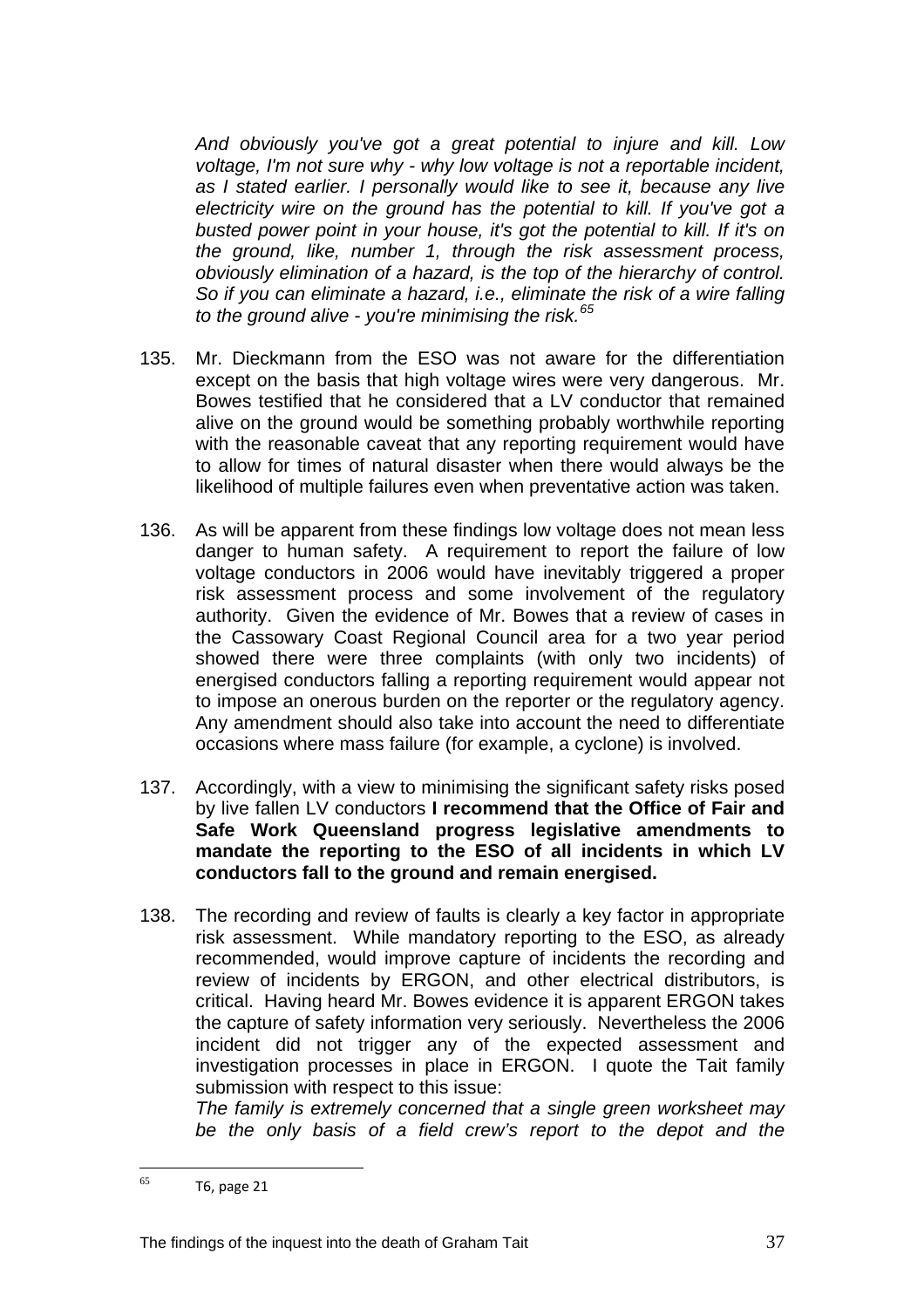*administration officer within that depot, for possibly on forwarding into the FeederSTAT system and, as necessary, the E-Safe system. It is almost beyond comprehension that there is no duplicate record kept, and no evidence of any follow up system to ensure that any recommendations that are made are followed through on either the Fdr Stat or E-Safe systems. The family urges the Coroner to make recommendations to a change to that procedure to ensure that all onsite issues are dealt with appropriately throughout the hierarchy of Ergon and make their way through the chain to the relevant program being Fdr Stat, E-Safe or some other appropriate system that Ergon develops.* 

- 139. While Mr. Bowes did concede that there may be some scope to redesign the relevant form to prompt recording of further remedial work to address perceived risk factors, counsel for ERGON submitted these were not a suitable matter for recommendations. To some extent I concur with counsel as it would not necessarily be particularly helpful to descend into the detail of ERGON's record keeping. On all the evidence I am satisfied that ERGON is alert to and conscientious in developing and maintaining an incident reporting process. Nevertheless it is appropriate to draw attention to this matter in these reasons, and the valid concerns of the Tait family, with a view to reinforcing the critical importance of adequate record keeping and review in identifying and assessing risk. I consider these comments will suffice in this regard without formulating specific recommendations.
- 140. Low voltage fuses can act as a circuit breaker protection in low voltage connections between the substation transformer and the outgoing circuits. In the context of this case Mr. Coulter explained that if the conductors were burnt down because of contact and arcing the fuses should operate to disconnect the faulty conductor and prevent it from burning to the ground. Mr. Gilbert was less confident that low voltage fusing would have prevented the conductors falling in the circumstance of this matter. He testified:

*I would think it would be unlikely that the low voltage fuses would have operated for a phase - or for a phase 2 neutral fault, that distance away from the - from the sub-station. I've seen a lot of conductors burn down to the ground, those sized conductors, burn down to the ground, where there have been fuses protecting it. The reality is that the fault current, because of the size of the conductors, isn't normally sufficient to bringing the fuse out. It has to be a very close in fault for that to occur.[66](#page-38-0)*

141. In North Queensland low voltage fuses were not fitted to the network before ERGON assumed control. Mr. Bowes informed the inquest that a program to retrofit LV fuses to existing distribution transformers where they were not installed has been in place since July 2001. This program is ongoing and all new installations have LV fuses installed.

<span id="page-38-0"></span><sup>66</sup> T5 p. 46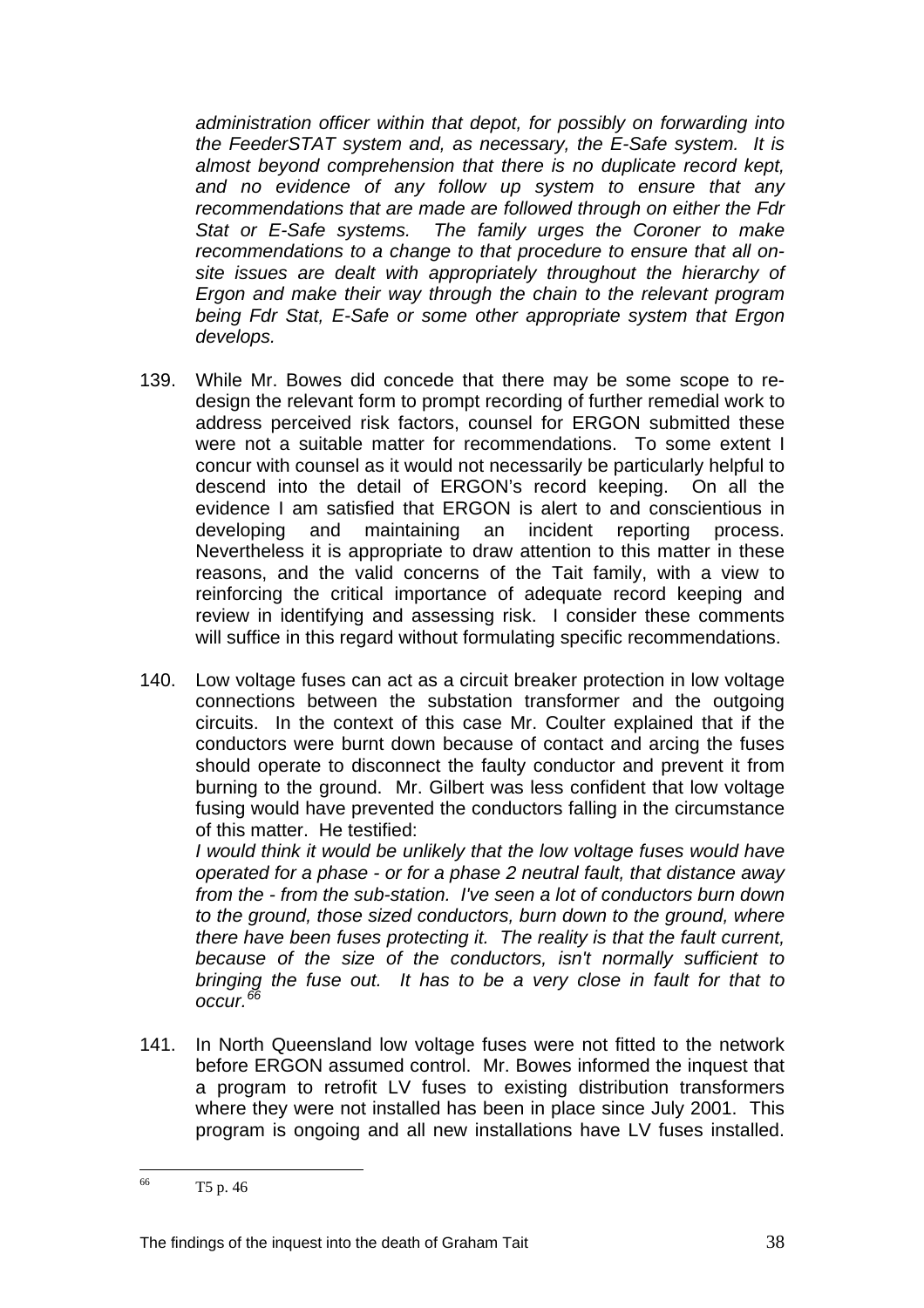Given the evidence of Mr. Bowes I do not consider that any further recommendations are necessary with respect to the issue of retro fitting LV fuses to protect the network.

- 142. Mr. Gilbert considered the usage of Low Voltage Arial Bundled Cable (LVABC) instead of small sized copper conductors would overcome the possibility of conductor clashing. LVABC is an insulated bundle of conductor wrapped together with each individual conductors being fully insulated. He testified that even if the LVABC cable came down there would be little likelihood of a person been electrocuted. Mr. Bowes stated ERGON has adopted LVABC as its preferred standard. In new urban residential subdivision underground cabling is the preferred and most common arrangement. The network supplying the Tait residence has now been undergrounded. Again there is common consensus among the witnesses as to the value of these measures in avoiding the risk to safety posed by fallen, live copper wire conductors.
- 143. I am satisfied on all the evidence that programs to adopt these preventative measures are well underway and will continue into the futures. In those circumstances I do not consider further recommendations are necessary.

## *THE ADEQUACY OF ERGON'S RESPONSE TO THE INITIAL FAULT CALL*

144. I am satisfied that Ms. Evans responded appropriately to the initial call by Mrs. Tait. As the evidence makes plain there was nothing in the content of the call measured against the resources available to Ms. Evans to draw attention to the life threatening situation. While Mr. Gilbert, an extremely experienced electrical engineer, could analyse the conglomeration of symptoms described by Mrs Tait: crackling noise coupled with partial loss of supply and relate those symptoms to arcing and the possibility of downed conductors' Ms. Evans was reliant on the fault cards that did not indicate that possibility. Nevertheless one possible cause of the brown out was fallen conductors. ERGON have recognised this fact and amended their call scripting to recognise the critical danger posed by fallen powerlines. Mr. Bowes informed the inquest as of 24 October 2011 the suggested scripting when a total loss of supply, partial loss of supply, brown out and emergency occurs now includes the following warning:

*Mr Smith, please be aware that fallen powerlines can be a possible cause of situations such as this. If you need to leave your house be aware of this possibility and treat all fallen or low hanging powerlines as live and report them immediately to Ergon Energy* 

145. ERGON is to be commended for these scripting changes. While the evidence shows there are extensive public education campaigns run regularly to highlight the dangers of fallen wires customers actually experiencing loss of supply in circumstances such as those the Taits faced on 21 March 2007 might understandably not link those campaigns with their experience. The scripted, personal reminder has the benefit of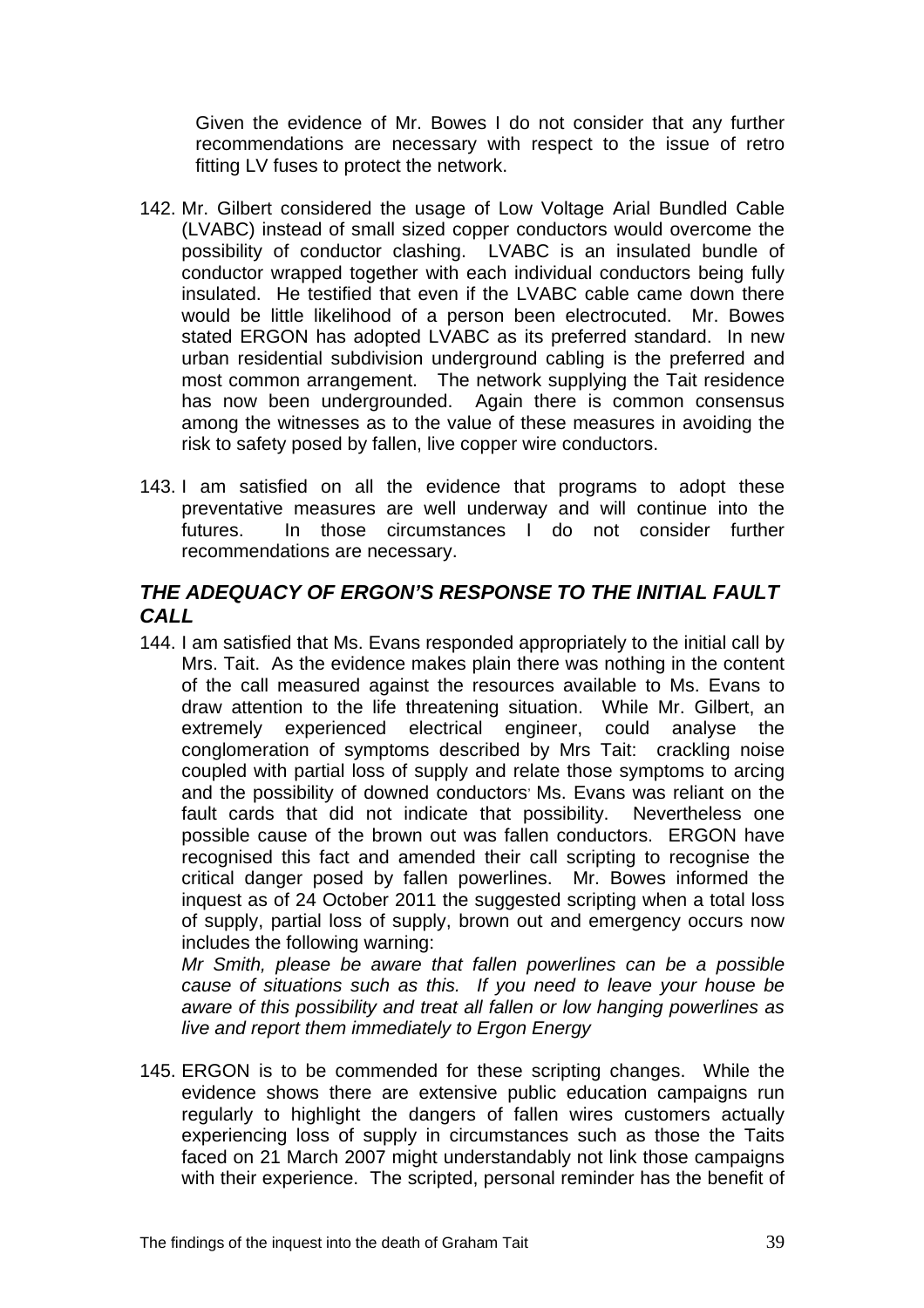alerting callers to the possibility. It should be noted that Mr. Coggins from WHSQ made a recommendation to change scripting to alert consumers to the possibility of fallen power lines in his statement of reasons in February 2008. Unfortunately, this recommendation was never drawn to ERGON'S attention.

146. While ERGON has addressed this issue Counsel Assisting has submitted a recommendation should be made addressed to other electrical entities to review their scripting in these circumstances with a view to implementing similar changes. Given the potential to save lives of persons in similar circumstances to Mr. Tait that the change of script may produce I accept this submission.

 **I recommend that electrical entities review their call centre scripting to including a specific warning reminding callers where there is a total or partial loss of supply, brown out or other emergency one cause of that situation may be fallen powerlines and fallen or hanging powerlines should be treated as live.** 

147. With respect to call centre scripting an issue arose in the Inquest whether there should be changes to prompt operators to ask callers about noise. Further to the questions about noise the issue was raised whether where there was prolonged noise the call should be automatically escalated in the FeederSTAT system as red as an emergency/life threatening situation. While appreciating the possible benefits of that course in detecting and dealing with fallen lines I do not intend to make recommendations to that effect. I abstain from making recommendations on the basis that I am concerned that such a change may, as Mr. Bowes testified, lead to escalation of false alarms. Further unnecessary escalation may divert resources from critical events. This is a matter more appropriately dealt with and decided by those responsible for the maintenance of the electrical network.

#### *Response of the Garbutt Control Centre*

- 148. Mr. Tagney's immediate response to the first fault call was appropriate and his dispatch of crew by 19:18 well within the 20 minute time frame specified for responding to yellow code faults. I turn then to consider the response of the Control Centre to the electrocution of Mr. Tait.
- 149. It was twenty minutes from the first notification to Mr. Tagney (19:19) of the electrocution of Mr. Tait to de-energisation of the feeder (19:39). On Mr. Tagney's evidence and that of Mr. Read there was some uncertainty as to whether Mr. Tait was still on the lines. This was not clarified until the QAS sought further advice from Mr. Tagney at 19:26. The next contact was 19:36 when Mr. Tagney sought advice as to whether Mr. Tait was still on the powerlines. When informed he was he said "*…we might knock the whole feeder off it will knock a couple of thousand people off but we can do it".[67](#page-40-0)* QAS rang back at 19:39:07 (almost immediately after the previous phone call ended) and advised it was

<span id="page-40-0"></span> $\overline{a}$  $<sup>67</sup>$  E8.1 and E9</sup>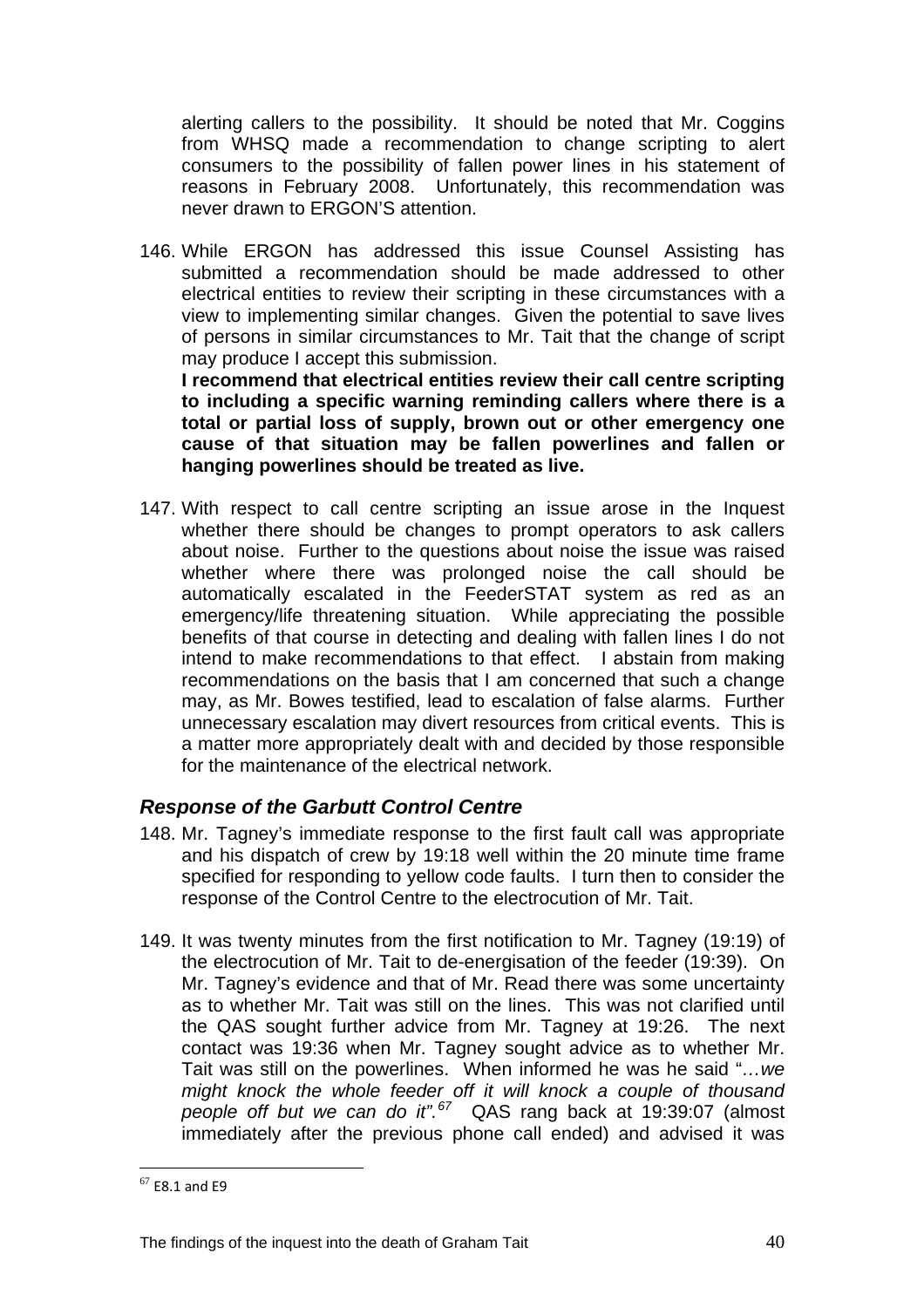thought Mr. Tait was deceased. It was during this phone call deenergisation occurred.

- 150. At this time there was no specific guidance as to guide control room personnel to deal with electrocution. In hindsight a decision to shut down the feeder may arguably have been made sooner or that clarification of whether Mr. Tait remained on the lines should have been sought immediately. However it would not be fair to those in the control room to criticise their actions. I am satisfied they acted diligently and professionally in a very difficult situation without the advantage of time to make a careful analysis. There first priority was safety and they were aware that until the arrival of ERGON workers no person could approach Mr. Tait to aid him. Further a mistake in ascertaining the correct feeder could have catastrophic effect for the ERGON workers and others at the scene who may have relied upon notification the feeder was deenergised. The process had to be approached carefully and methodically and I am satisfied that this was what Mr. Read undertook when checking the appropriate diagrams and making his decisions. The obtaining of those appropriate diagrams did not in any significant way delay his actions. Given the opinion of Dr. Odell that Mr. Tait would have been dead for most of the time it took to de-energise the conductors any delay in de-energisation did not contribute to Mr. Tait's death. Immediate de-energisation by ERGON upon receiving notification of the electrocution would not have saved Mr. Tait.
- 151. Notwithstanding this finding it is entirely appropriate that ERGON has moved to ensure decisions to de-energise lines are made in a timely manner in similar situations. Mr. Bowes, Manager for Regional Services Northern Operations for ERGON provided information to the inquest regarding an extensive review to identify improvements for in relation to the ERGON wires down policy. These new procedures and processes for managing wires down have become fully operational in ERGON since August 2011. While these procedures are still based on a risk assessment in the circumstances they do identify more clearly, as Mr. Bowes testified,  $68$  the requirements to de-energise in different scenarios, including where a member of the public is or may be at risk of electrocution. The guideline now provide for immediate de-energisation where urgent rescue or imminent threat is involved.<sup>[69](#page-41-1)</sup> I accept Counsel Assisting's submission that a recommendation should be made to all electricity entities to institute similar policies. **I recommend that electricity entities review and if necessary develop and document procedures to guide control centre staff and field crews to deal with emergency situations involving downed live wires including deenergisation policies where urgent rescue and/or imminent threat is involved.**

 $\overline{a}$ 

<span id="page-41-1"></span><span id="page-41-0"></span> $^{68}$  T7 page 23<br> $^{69}$  C7 and C7.1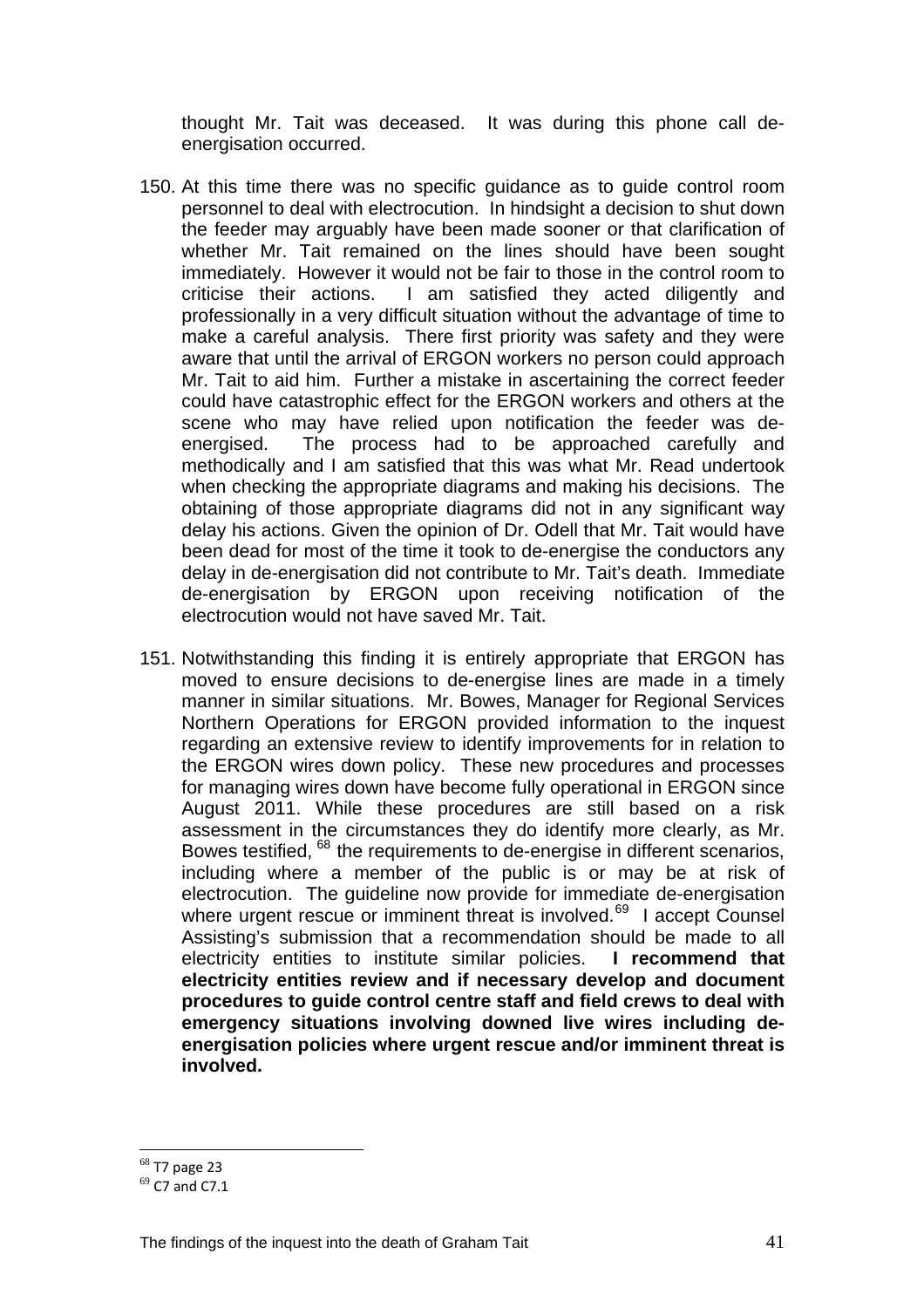- 152. I am satisfied that the absence of the telegraphic link stick and gloves from the attending QFRS truck attending the Tait residence in no way contributed to the fire crews inability to remove Mr. Tait from the powerlines. Those tools as I have previously discussed were not able to be properly used in these circumstances. The QFRS officers could not act until the lines were de-energised. Mr. Brown did advise the inquest that as a result of a review of this incident the period of time when the link stick and electrical gloves are absent from response vehicles while electrical conductivity tests are carried out has been reduced.
- 153. The transcripts of conversations and the statements of the emergency responders testify to their enormous frustration about not being able to do more at the scene to get Mr. Tait off the lines. However, in the situation they confronted there was nothing they could do to assist until the power was confirmed to be off. The procedures requiring ERGON staff to confirm the power is off before emergency personnel approach the scene is entirely appropriate. To encourage approach when the status of electrification is unclear would unnecessarily risk the lives of emergency responders.
- 154. The submissions on behalf of the Tait family include their thoughtful acknowledgment that they are satisfied that all relevant parties including the ERGON Officers attended as quickly as possible in the tragic circumstances that prevailed on the evening of 21 March 2007.

## *THE ADEQUACY OF THE WHSQ INVESTIGATION INTO THE INCIDENT*

- 155. Consideration of this issue also involves consideration of the police response and the response of the ESO to the incident. With respect to the issue of the failure of police to contact WHSQ on the night of the incident I accept that no fault lies with the police officers. As Sergeant Williamson explained he was aware of the requirement of notification where events took place in a workplace but it had simply not occurred to him that the place where Mr. Tait died was a workplace. I accept that this confusion was entirely understandable. As the transcript will show I struggled with this categorisation.
- 156. It is helpful to include some history as to how the definition of "workplace" in s. 9 of the *Workplace Health and Safety Act 1995* came to extend to the land outside the Tait's residence. Prior to 2005 WHSQ would not have regarded the area necessarily as a "workplace". However the *Report of Queensland Ombudsman – Workplace Electrocution Program June 2005*[70](#page-42-0) criticised this approach:

 *During a cyclone in North Queensland, a high voltage power line that crossed a river broke mid-span and fell into trees on a riverbank. A crew from the electricity entity attended the site and isolated the damaged section of the high voltage supply. They then left the scene.* 

<span id="page-42-0"></span><sup>70</sup> Exhibit J1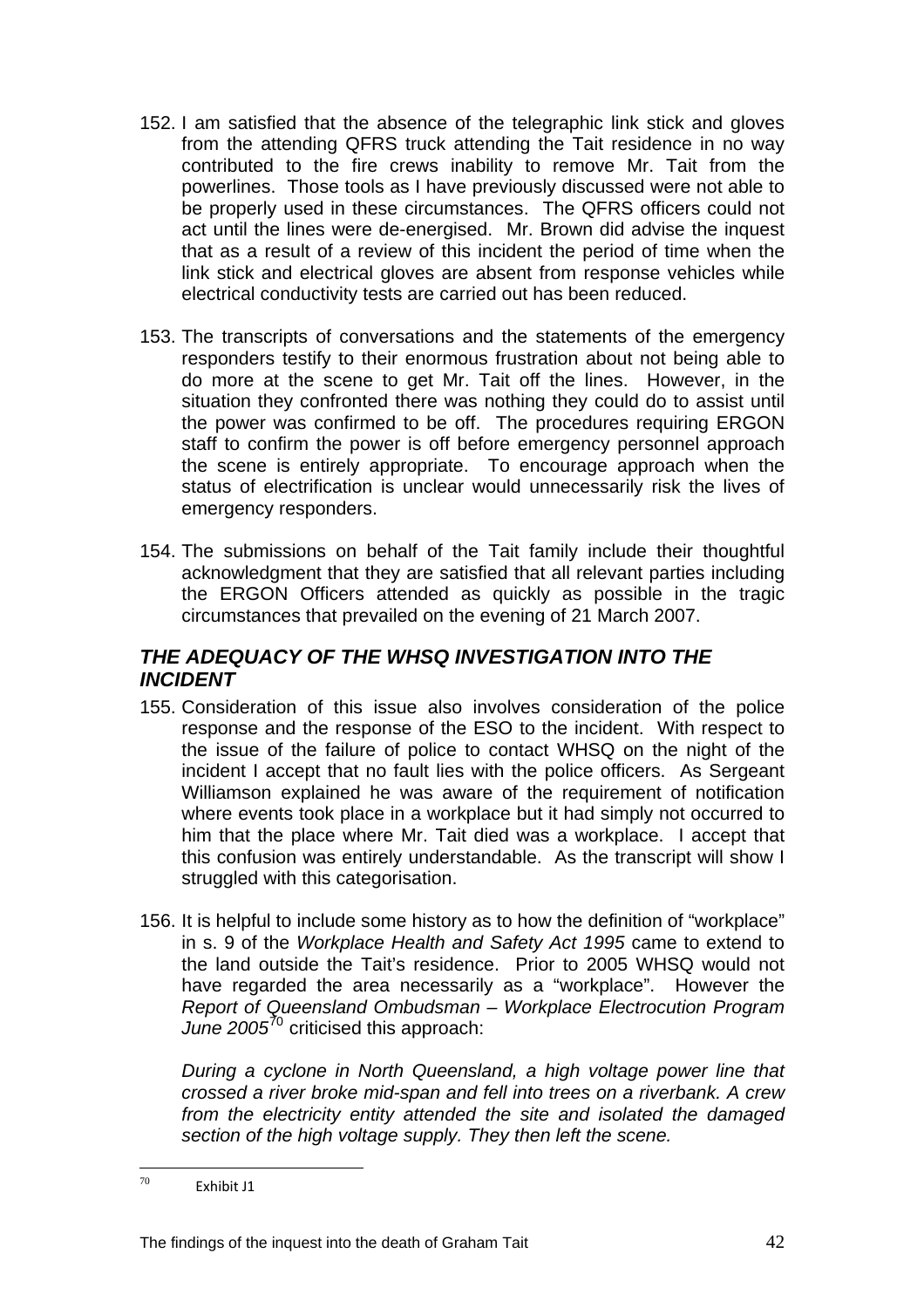*However, some time later, the broken high voltage power line fell from the trees and came to rest across live low voltage power lines located below before trailing onto the ground. JC made contact with the broken high voltage power line while he was standing in floodwaters. Although the power line had been de-energised, its contact with the live low voltage power lines meant that it carried a significant fault current. JC was fatally electrocuted. He was 11 years old.* 

 *Section 9.1 of the WH&S Act defined a "workplace" as "any place where work is, is to be, or is likely to be, performed by a worker". WH&S did not attend the incident site or conduct an investigation. WH&S claimed that an assessment was made at the time that the incident did not occur at a "workplace" and therefore was outside its jurisdiction.* 

 *Another interpretation, and one suggested by my investigation, was that the incident did occur at a "workplace" because, by the time the broken power line had fallen, the site was a place where work was likely to be performed by a worker by virtue of the necessity of repair. This alternative interpretation was subsequently supported by legal advice obtained by DIR following delivery of my report. That legal advice stated: … there is no case in Queensland of which I am aware that addresses the nature or ambit of "workplace".* 

 *I am however of the view, to take the example of a fallen power line, that once a power line has fallen to the ground, then the area or place where the power line has fallen at the time of falling becomes for the purposes of the WH&S Act a "workplace".* 

157. That interpretation is accepted by WHSQ on the following basis:

*The obligation of an electricity entity is found in s.29 of the Electrical SafetyAct 2002:* 

- *(1) an electricity entity has an obligation to ensure that its works* 
	- *(a) are electricity safe; and*
	- *(b) are operated in a way that is electrically safe.*
- *(2) Without limiting subsection (1), the obligation includes the requirement that the electricity entity inspect, test and maintain the works.*
- *A workplace is defined in s.9 of the Workplace Health and Safety Act 1995.*

*A workplace is any place where work is, or is to be, performed by -* 

*(a) a worker; or* 

 *…* 

*(b) a person conducting a business or undertaking."* 

 *The subject easement contained the power lines including the subject fallen power lines. Ergon, the electricity entity, had an obligation to*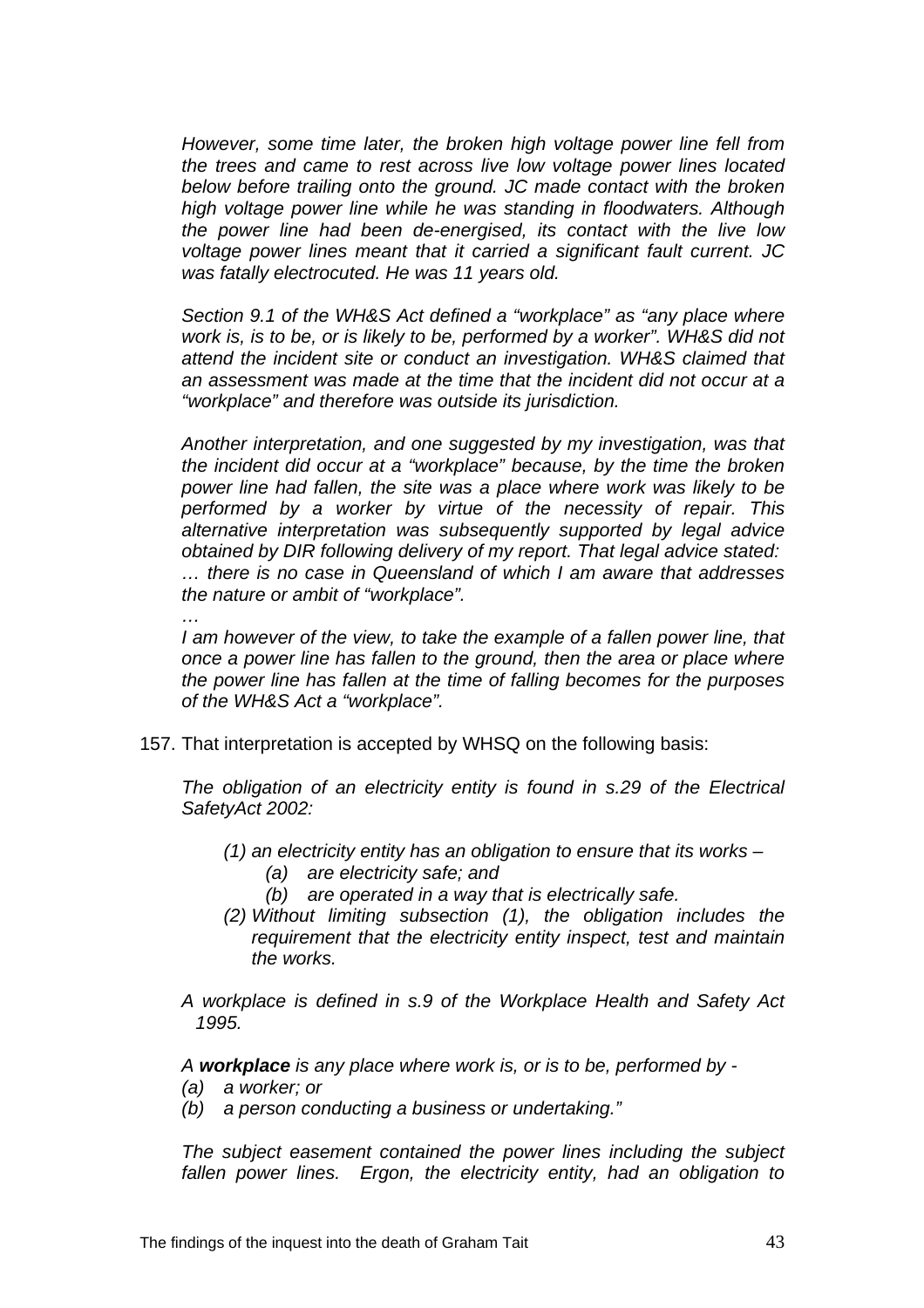*inspect, test and maintain the power lines in the easement and to repair the fallen power lines. Ergon had in May 2006 repaired a fallen power line in this easement and had the obligation to perform work repairing the fallen power lines.* 

*The area is not only a place where work is to be performed by a worker, but also a place where Ergon conducts a business or undertaking inspecting, testing and maintaining the works including the powerlines and indeed repairing the subject fallen power lines[71](#page-44-0).*

- 158. Counsel for Ergon accepts this interpretation. Mr. Lee for the Tait family approaches the issue on the basis that he submits that the interpretation of workplace is simply not appropriate as the agency with the appropriate skills and knowledge is the ESO. Further the family is concerned that the blurring of the jurisdictional basis for investigation may have contributed to the ESO perfunctory initiation of the investigation.
- 159. While appreciating the logic of the approach of the Ombudsman and conceding the correctness of the interpretation of WHSQ the definition of workplace used is very wide. For example, following the logic of the definition a council footpath with a defect causing injury would be a 'workplace' because it is a place where work will have to be performed by virtue of the necessity of repair. Decisions as to the meaning of 'workplace' in other jurisdictions do not necessarily extend the concept as wide as the WHSQ interpretation albeit there are differences in definition. For example, in *Workcover Authority of New South Wales (Inspector Maltby*) v *Agl Gas Networks Limited* [2003] NSWIRComm 370 Justice Schmidt considered the situation where a demolition breached gas lines causing an explosion. The issue he considered was did the existence of the gas pipe mean it remained the workplace of the defendant even though at the time of the explosion no workers of the defendant were on site and the cause of the breach was the conduct of another party. His Honour said at 167 and 168:

 *There can be no doubt that the service pipe, which was breached on 4 December always formed a part of the defendant's undertaking. The same cannot be said in relation to the place of work. Work was undertaken by the defendant outside Shop No 7 on 10 November. On the evidence, it was not until 21 or 22 November that a risk in reality arose, with the removal of the pavers and the exposure of the pipe while footings were demolished. In the circumstances revealed, it is difficult to see that the site was then the defendant's place of work, where those whom it had not employed were exposed to risk, contrary to its obligations under s16*.

 *The mere fact that part of the defendant's gas reticulation system there*  lay in the ground, cannot be sufficient to make it at all times the *defendant's place of work. Nor could the fact that at one time, the* 

<span id="page-44-0"></span> $71$ Submission Office Fair and Safe Work Queensland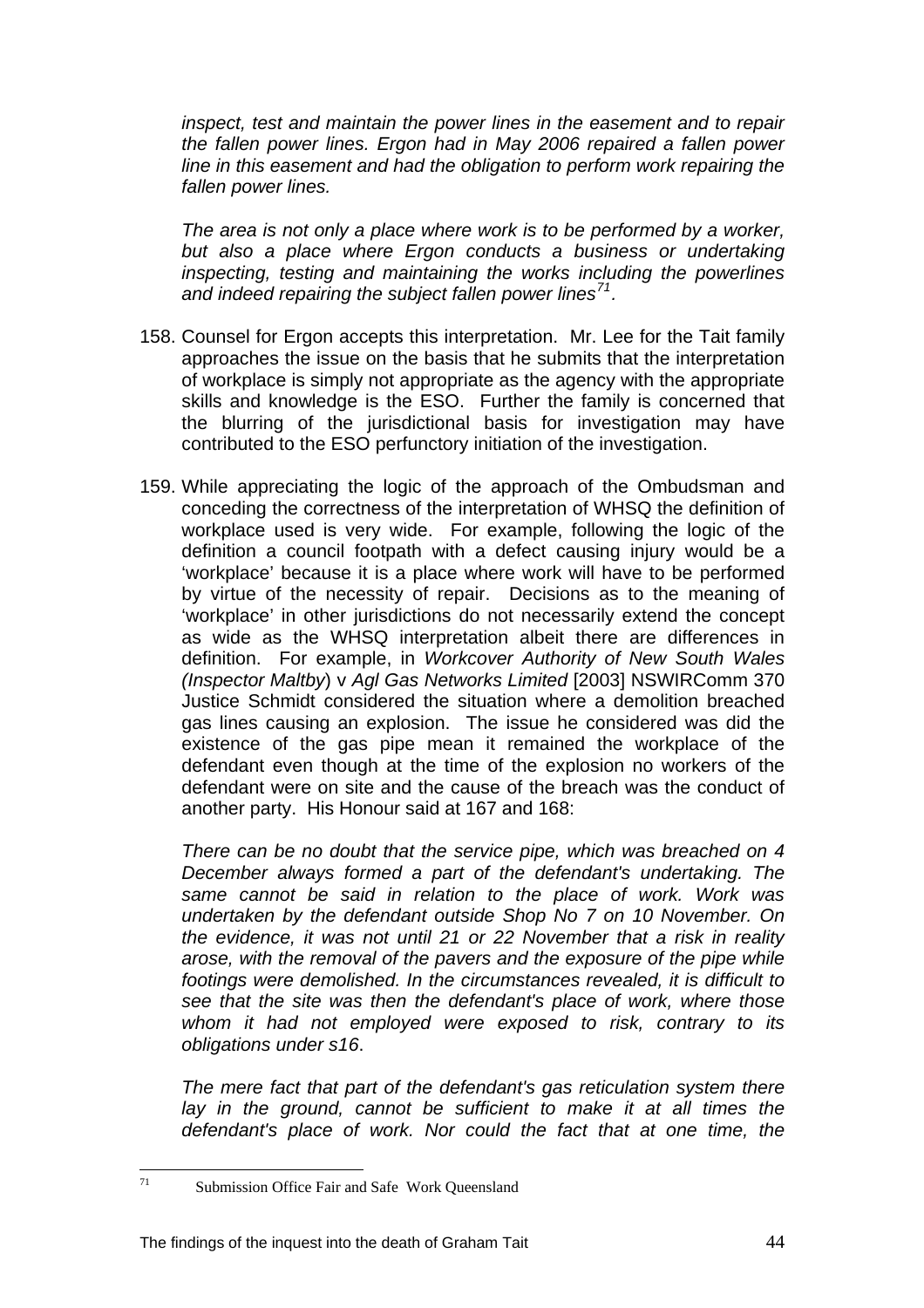*defendant had there performed work on the pipes, thereafter make that place the defendant's place of work. If that were the test, inevitably the result would be that anywhere that the defendant had at any time ever laid pipes or other parts of its system, would always remain thereafter the defendant's place of work, with ongoing obligations under s16 of the Act resulting.* 

His Honour went onto to comment:

 *It seems to me that unless the defendant is present at a particular location, doing work on its gas reticulation system, or perhaps having someone else perform such work, as for example when contractors were engaged to install the goldline pipe for the defendant, when, on the evidence it appeared also to have its own employees present at least at some times, such a pipe and the ground in which it lies, is not the defendant's place of work. Section 16 of the Act is concerned with safety, while non-employees are present at an employer's place of work. It is not concerned with ensuring that the product of such work thereafter remains free from hazard. It follows that this location was only the defendant's place of work on 10 November and not thereafter, when I have found that non-employees were exposed to the risk here in question.* 

- 160. Applying the existing WHSQ interpretation of 'workplace' to the situation considered by Justice Schmidt it may be that in Queensland a different result might ensue. Whether this result is desirable or not is not a matter for this Inquest. Rather my concern is to highlight the difficulties in implementation of the current definition where one or more regulatory agencies are involved.
- 161. As the OFSWQ submitted the only significance of whether a fatality occurs in a "workplace" is in the allocation of the lead agency in the subsequent investigation undertaken by OFSWQ and that lead agency is determined in accordance with internal policy. According to the criteria existing at the time of Mr. Tait's death the allocation of work was made in accordance to policy to WHSQ notwithstanding that the investigation would be carried out under the Electrical Safety Act.
- 162. I query the utility of the classification given it removes the investigation of the conduct of an electrical utility from the very regulatory agency tasked with regulating that utility. The highly specialised nature of the investigation was one calling for persons skilled in the electrical field. Ms. Wright, the investigator allocated was very inexperienced. I am satisfied she did her best and indeed accept she demonstrated diligence and a determination to move the investigation forward and nothing I say in these reasons should in any way be interpreted as a criticism of Ms. Wright's skills, aptitude or dedication as an investigator. Indeed her personal integrity can be seen by her readiness to admit to the shortcomings of the investigation. However, at the time she undertook this investigation she lacked the training and highly specialised skills to appreciate all the issues that arose.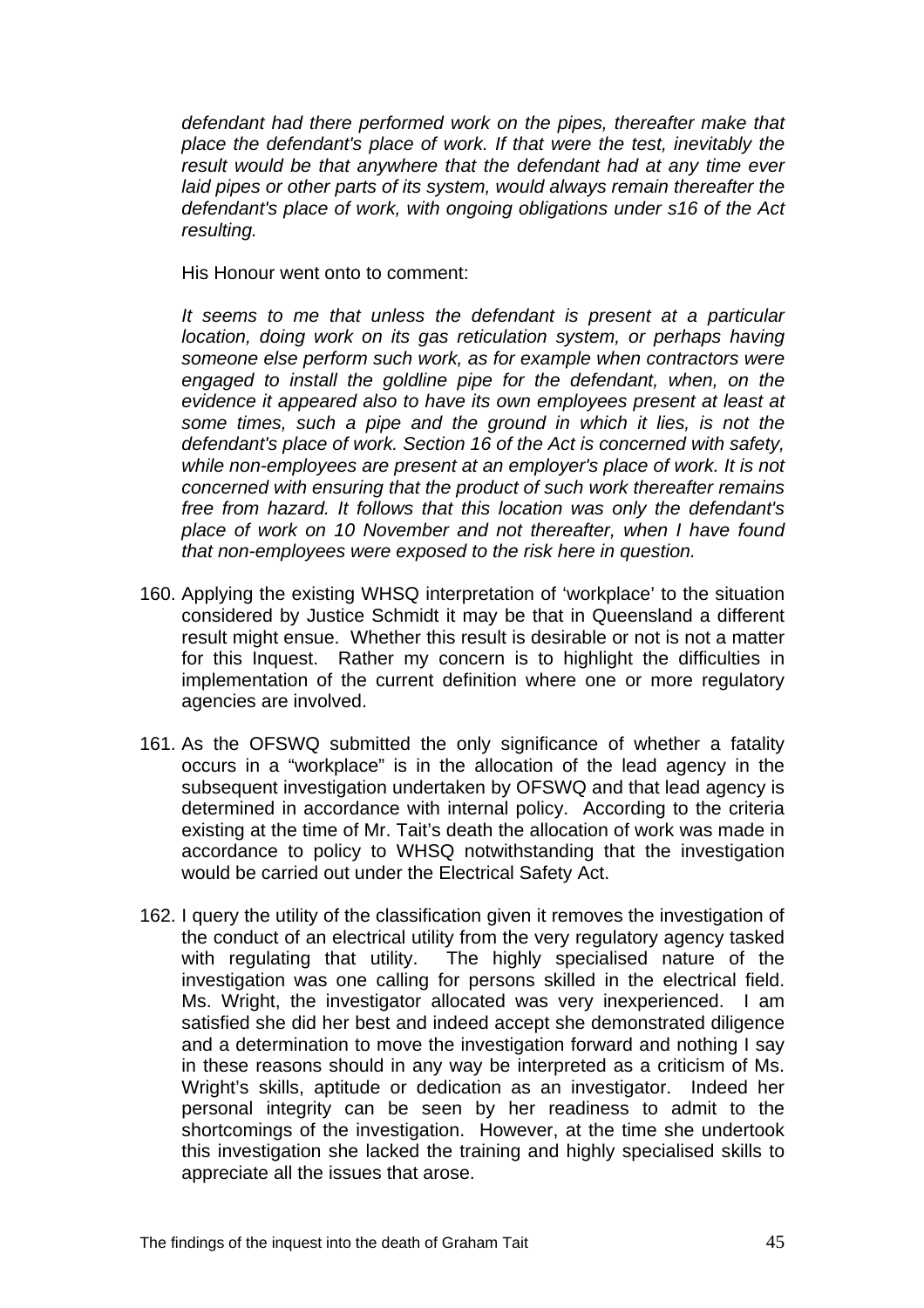- 163. Counsel assisting asked Ms. Wright whether the report reference to the 2006 incident prompted her to query any of ERGON'S actions. She replied it did not as given the time period between that incident and Mr. Tait's electrocution made it not significant. She considered the earlier incident had no direct bearing on the later incident as the lines had been repaired and didn't consider the issue of whether there might have been proactive activity following the first incident to help prevent the second incident.
- 164. I infer from Ms. Wright's evidence she struggled, understandably, with the technical aspects of the ERGON report. While she had some informal discussions with the ESO and the electrical inspector working in her office these went largely unrecorded. Mr. Coggins acknowledged in evidence to the Inquest that at this time there was not much coordination between the two agencies, with respect to co-investigating investigations and people in both agencies did not feel comfortable with respect to seeking those resources.<sup>[72](#page-46-0)</sup>
- 165. Given this was Ms. Wright's first investigation she was obviously doing her best to provide a comprehensive summary of what occurred. However, in effect her final report was essentially a summary of the ERGON report rather than her investigation with little analysis of whether the earlier 2006 incident represented a risk management opportunity for ERGON. The conclusions of the ERGON report were assessed without reference to information about the prevalence of this type of incident. This type of data can be of great assistance in understanding and implementing preventative measures. It should be noted Mr. Coggins acknowledged this and noted that in the last 18 months WHSQ has broadened its focus to include these considerations. Clearly when Ms. Wright undertook her investigation such a policy had not been implemented.
- 166. From her evidence Ms. Wright concedes that WHSQ undertook very little or no independent investigation of ERGON'S conclusions as to the cause of the incident. This is not a criticism of the ERGON report. As I have made plain I consider their report comprehensive and with a full and frank disclosure of all the circumstances involved. However, the ERGON report was accepted at face value and no independent expert with knowledge in this very difficult and technical area verified the findings. I accept that ERGON'S expert evidence was reliable and thorough. Indeed their evidence forms the basis of many of my findings. My concern is that procedurally without knowledgeable, independent scrutiny many, including the families involved, would struggle to accept the conclusions exempting the company from fault given they were based largely on the company's own investigation.

<span id="page-46-0"></span> $72$ T5 p 7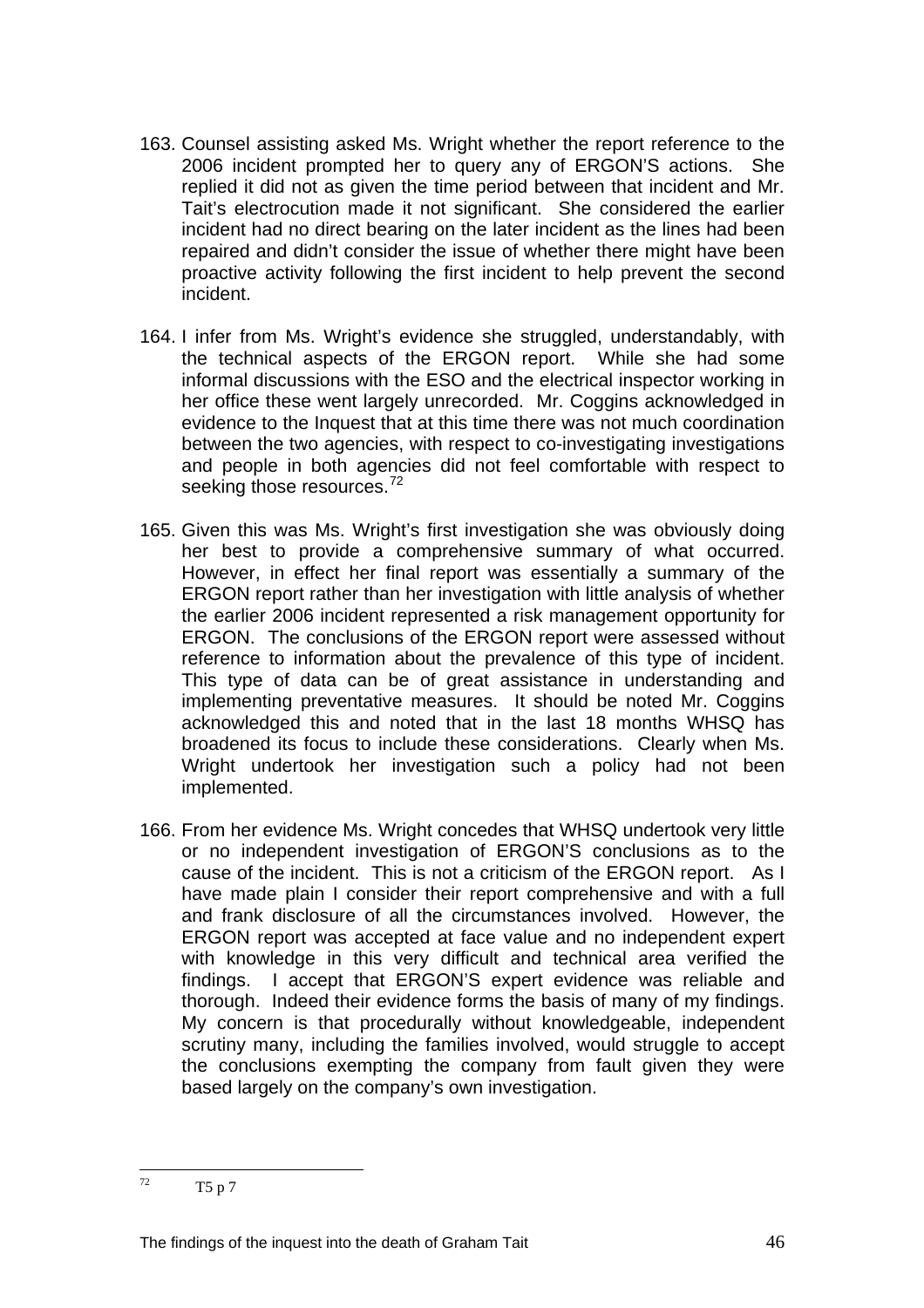167. The end result of the WHSQ investigation was that which was criticised in the report of the Queensland Ombudsman, The Workplace Electrocution Project, June 2005.<sup>[73](#page-47-0)</sup> That report reviews investigations of electrical deaths where in a number of cases there was essentially no independent investigation by the ESO and WHSQ but a reliance on information supplied by the electrical entity when the victim had been electrocuted by the infrastructure controlled by that electrical entity.<sup>[74](#page-47-1)</sup> In this matter a perusal of the ERGON report satisfies me that it was of a much higher standard then those that appear to have been considered by the Ombudsman during their long investigation. Nevertheless thorough regulatory scrutiny of fatal incidents remains a powerful tool to ensure safety through a voluntary compliance scheme. I quote the words of Mr. Bevan<sup>[75](#page-47-2)</sup> as to the critical need for an effective regulatory investigation:

*A regulatory agency is one that has, as one of its responsibilities, a legislative obligation to enforce a statutory scheme. Discharging this role can involve the use of a wide range of methodologies. However it is generally accepted that a regulatory agency should promote voluntary compliance with legislation administered by it as well as take enforcement action to deter non-compliance when appropriate.* 

*The investigation of an incident is a key element of the compliance function. Investigations are undertaken for a variety of reasons, including to:* 

- *determine the cause of an incident or event;*
- *encourage compliance with legislation;*
- *gather evidence capable of leading to prosecution by the regulatory agency;*
- *ensure remedial action is taken to reduce risk to the public from breaches; and/or*
- *act as a deterrent.*
- 168. The importance of investigations in ensuring that a regulatory agency achieves its purposes is acknowledged by the OFSWQ in their submissions. Recent developments indicate that some of the issues arising in this matter will be addressed by reviewing which agency (WHSQ or ESO) actually performs the investigation of persons killed in circumstances similar to Mr. Tait. The Office informs me as follows:

 *Evidence was given as to the WHSQ/ESO review, which includes responsibility for investigation of electrical incidents, particularly, serious electrical incidents (see s11- Electrical Safety Act 2002). The review is continuing. At its conclusion, adoption of and the timeframe for any recommendation made requires approval of the Associate Director-General, OFSWQ.* 

<sup>73</sup> 

<span id="page-47-1"></span><span id="page-47-0"></span><sup>&</sup>lt;sup>73</sup> Exhibit J1<br>
<sup>74</sup> Exhibit J1 – see in particular cases in 4.4 and 4.7<br>
<sup>75</sup> Exhibit J1 page 125

<span id="page-47-2"></span>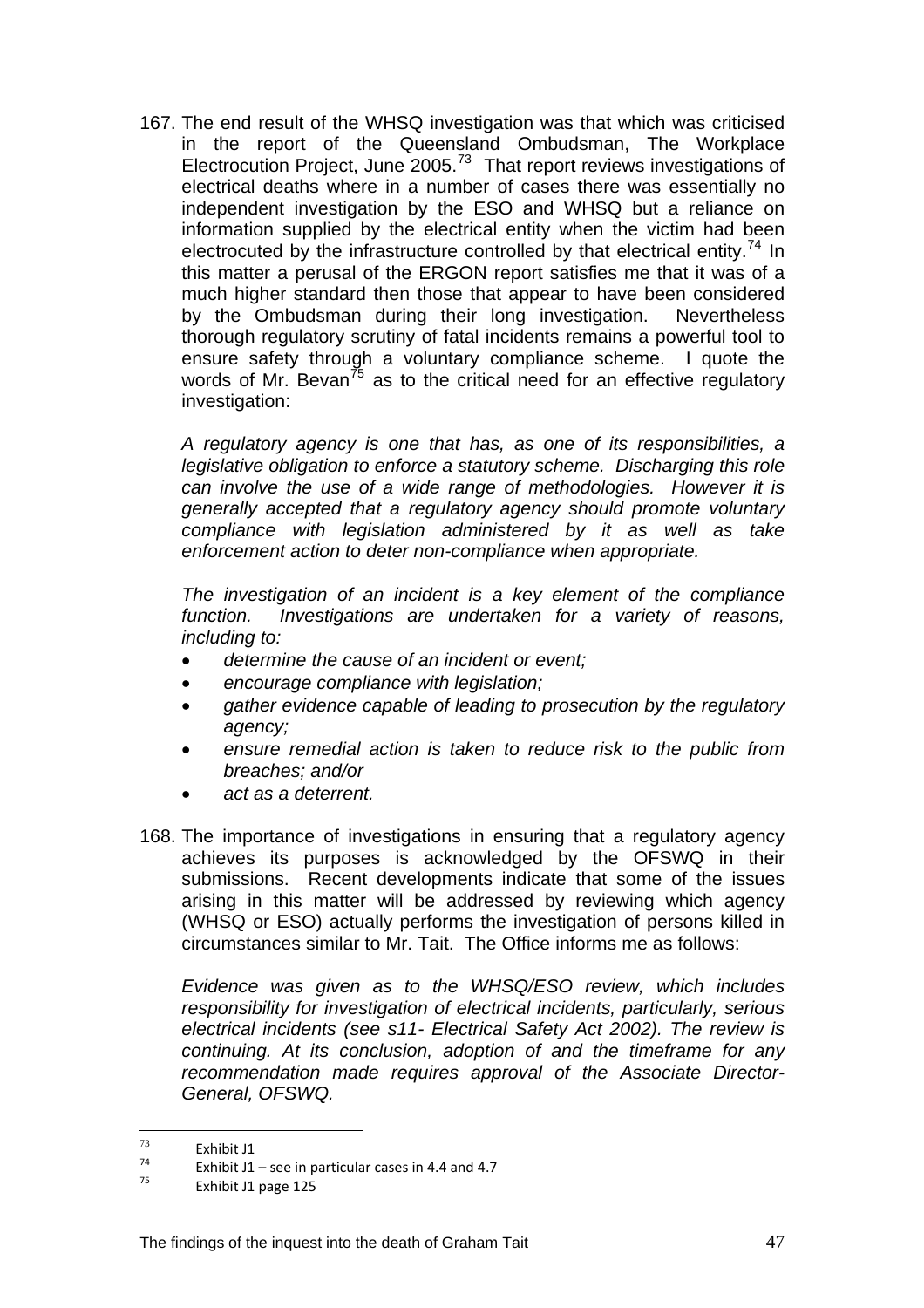*Based on preliminary findings of the review, there is agreement in principle between the agencies that particular investigations, currently led by WHSQ, will move to the ESO. These matters will include incidents involving fatalities and injuries amounting to grievous bodily harm (or where the risk of death or grievous bodily harm is present) but exclude circumstances where plant machinery, equipment or vehicles contact conductors (low or high voltage) at a workplace or public place.* 

 *Retention by WHSQ of investigations into incidents involving contact with conductors (high or low voltage) by plant, machinery, equipment or vehicles recognises elements of such incidents often include, first, inadequate safety management by businesses or undertakings not involved in electrical work (see s18 Electrical Safety Act 2002) but working in proximity to conductors, and/or secondly, competency of operators of plant, machinery, equipment or vehicles.* 

- 169. In addition to these welcome developments evidence at the Inquest also demonstrated a much more co-operative approach to investigations then demonstrated in this matter. Mr. Coggins testified that investigations done now are conducted very differently from this matter. For example, in an electrical incident both WHSQ and ESO inspectors attend and liaise throughout the investigations. There is a new method of analysis geared to preventative action including an analysis of statistics and previous incidents. $76$  Improvements have also been made to communication of information to families and auditing of recommendations in investigative reports of the type made by Mr. Coggins in this matter to ensure they are properly followed up.
- 170. While I accept the great advantages of the ESO assuming primary responsibility for electrical investigations involving death or grievous bodily harm as indicated by the OFSWQ submissions the evidence in this matter demonstrates that the aspects of this investigation performed by the ESO were deficient. In particular Mr. Hodge's site inspection and seizure of evidence did not in any way clarify the location of all the conductors or record critical conversations about their location. As Mr. Lee sets out this caused the anxiety to the family as there was speculation that the relevant cross arm had been disposed of and not collected by Mr. Hodges. They now accept this evidence was simply wrong. This failure also meant that Mr. Gilbert could not conclusively reconstruct the conductor span. The reason why the initial stages of the investigation were so deficient is not entirely clear. Mr. Hodges had, according to Mr. Dieckmann, the skills to investigate the incident. To be fair to Mr. Hodges he may simply have not understood that this was the start of the investigation as he knew from the outset it was a WHSQ investigation. To some extent that inference is supported by the fact the documentation shows no step took place in the investigation until Mr. Nielands assumed control. It was for those supervising to ensure the

 $\overline{a}$ 

<span id="page-48-0"></span><sup>&</sup>lt;sup>76</sup> T5 page 18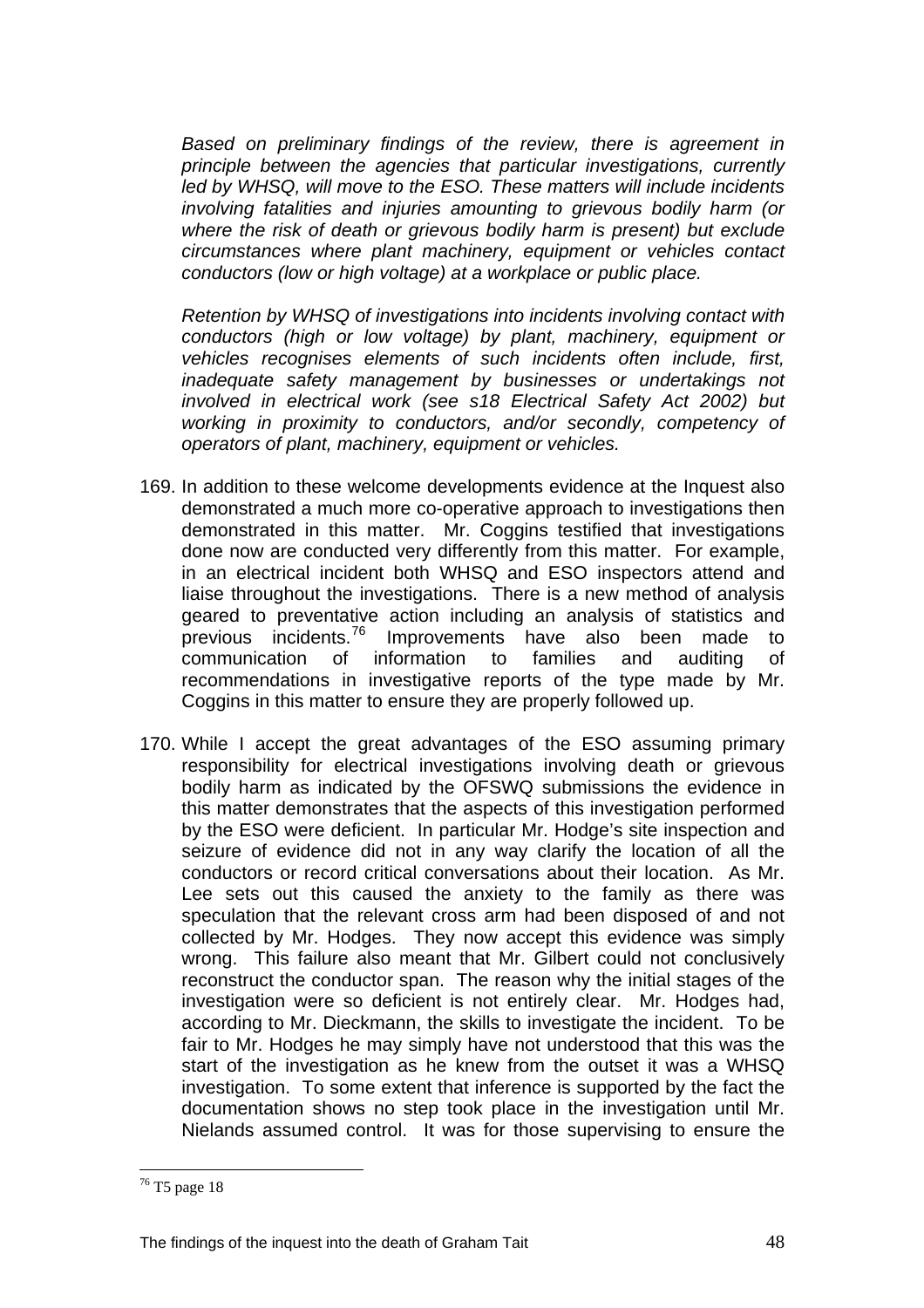investigation was allocated appropriately and conducted appropriately from the first. Regretfully I cannot find this occurred in this case.

- 171. The first stages of any investigation are critical in preserving evidence. In investigations of this type I accept Mr. Gilbert's evidence that investigators on the scene should ensure that all the relevant items (including conductors) are recorded exactly where they were including their location in relation to the poles and in relation to the other piece of the conductors. He went on to say "*It should all be left until you can properly photograph that in the position where it lay, or videoed or, you know, some permanent record so that it enables you to take those pieces of cables and at least know where they come from*".[77](#page-49-0)
- 172. In this case circumstances contributed to the loss of conductors and the opportunity to accurately record the scene. The early information (that a vehicle hit the pole) misled Mr. Dieckmann into giving the go ahead for restoration of power which inevitably meant that the scene would be disturbed. I don't criticise Mr. Dieckmann for this decision. He needed also to consider the other people in the locality who were without power. The location and the time meant that no ESO or WHSQ Inspector could get to the scene quickly. The attending police were confused as to the need to contact WHSQ and the ESO as they were not aware this was a workplace incident. Sergeant Harris made an attempt to record the scene and he should be commended for the initiative but without the expert knowledge relating to what he was recording (i.e. the difference between active and neutral conductors) the recording was deficient.
- 173. Given the importance of evidence collecting in this regard I accept Counsel Assisting's submission that a recommendation should be made to improve liaison between the investigating agencies to enhance scene documentation which would have the benefit of facilitating thorough investigation with a view to preventing similar deaths. **I recommend that the QPS, OFSWQ and electricity entities consult and develop a shared understanding of their respective priorities and procedures to enhance the process of scene preservation and the identification and collection of evidence at fatal incidents involving electrical supply networks. I also recommend that the QPS, WHSQ and the ESO continue education of their personnel about the importance of early initial contact and consultation between their agencies to promote effective investigation.**
- 174. The witnesses from OFSWQ including Ms. Wright, Mr. Coggins and Mr. Dieckmann should be commended for their frankness and assistance to the Inquest. All were candid in their responses and admitted the deficiencies in the investigation. They all impressed as anxious to use the lessons learned in this matter to improve the response of their agencies in the future with a view to preventing deaths in similar circumstances. With a view to assisting that process I make the

 $\overline{a}$ 

<span id="page-49-0"></span><sup>77</sup> D5 T36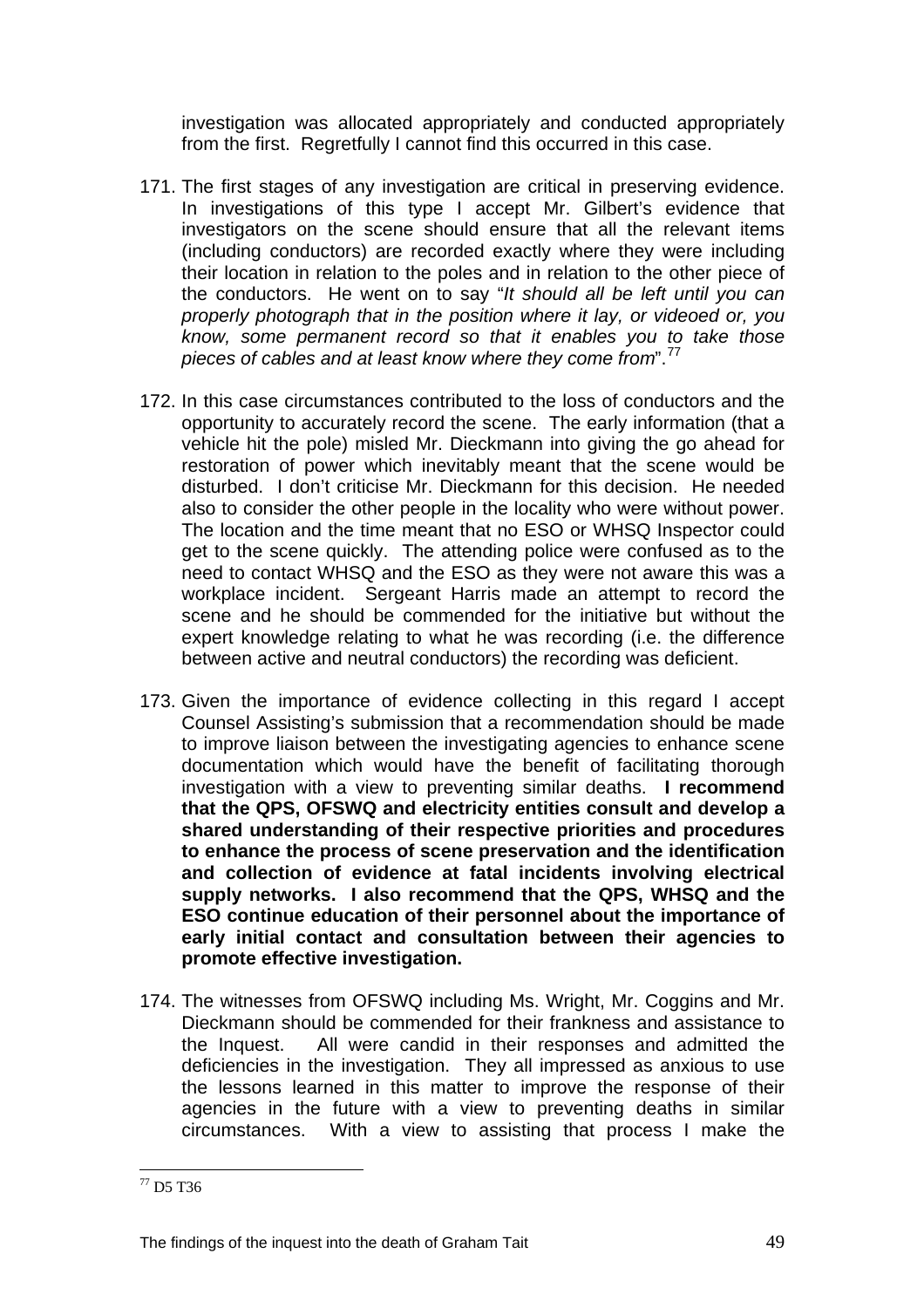following recommendations focused on assisting their current review of investigation of type 1 electrical incidents. Accordingly **I recommend that the OFSWQ include in their review:** 

- **(1) Consideration of reassessing lead agency allocation of an electrical incident to the ESO when that incident occurs in a 'workplace' or non-domestic premises but does not involve work-related activity;**
- **(2) Consideration of including in operational policy a requirement for a broader focus of investigations confined not simply to whether a breach has occurred but whether there are broader preventative measures that might be recommended;**
- **(3) Clarification of how investigators should consider and verify investigative reports completed by other agencies (including electrical entities), including investigators can access independent advice;**
- **(4) Consideration of improving documentation of investigations including the basis on which decisions are made; and**
- **(5) Consideration of ways to improve collaboration between ESO and WHSQ including assessing whether organisational culture may impede that collaboration.**

## *FINDINGS*

175. I am able to make the following findings pursuant to s. 45(2) of the Act:

 The identity of the deceased is Graham Robert Tait who was born on 28 October 1942.

Mr. Tait died on 21 March 2007.

Mr. Tait died at Alexander Drive Narragon Beach Queensland.

 Mr. Tait died from electrocution when he came into contact with fallen low voltage power lines that remained energised after they fell to the ground. Mr. Tait came into contact with these lines when in company with his son Darryl Tait when they were investigating the cause of a partial loss of power at their residence. At about the time of the power loss Darryl Tait heard a short electrical buzzing sound. Mr. Tait suggested they investigate this while they awaited arrival of an ERGON repair crew. At this time the ERGON call centre scripting did not include a warning of the danger of fallen power lines where there was a partial loss of power or a 'brown out'. Mr. Tait was not wearing shoes and the ground was damp. There was no sign of sparks or arcing from the grounded electrical lines as Mr. Tait and Darryl approached the power pole. This was consistent with the conductors not been in direct contact but still energised. Darryl shone the torch upwards and saw two intact lines. He did not realise there should have been four power lines. At his father's request he switched off the torch. Shortly afterwards Darryl head his father yell. Darryl could see his father bent over like he was tying his shoe. When Darryl touched Graham on the shoulder he was thrown backwards about two metres from where his father lay. Darryl felt a shock hitting him in the right leg and shoulder and realised he was getting electrocuted. He managed to throw himself backwards and down the incline of the hill and tumbled a short way until he was not getting